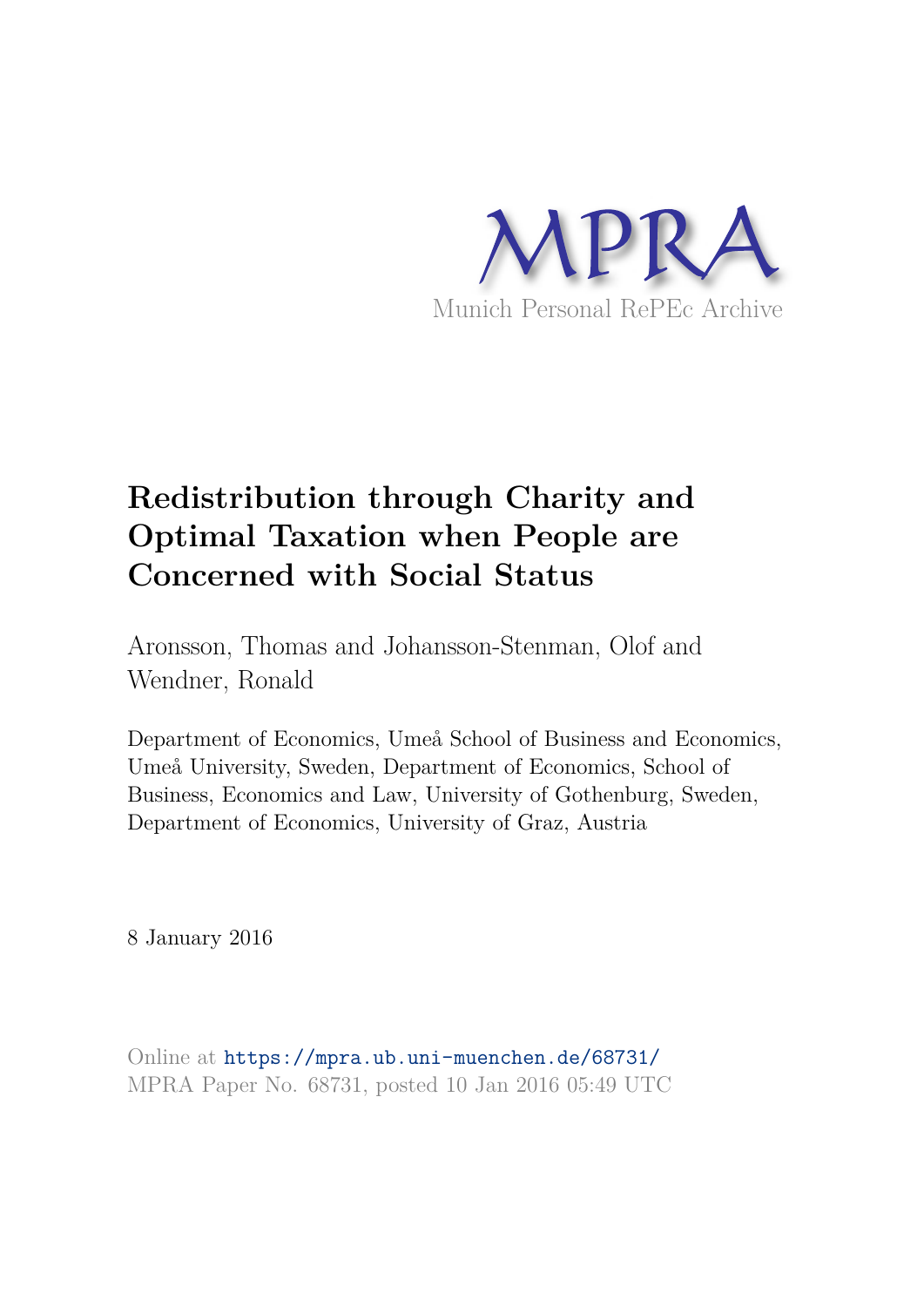## Redistribution through Charity and Optimal Taxation when People are Concerned with Social Status<sup>\*</sup>

Thomas Aronsson a Olof Johansson-Stenman b Ronald Wendner c

a Department of Economics, Umeå School of Business and Economics, Umeå University, Sweden b Department of Economics, School of Business, Economics and Law, University of Gothenburg, Sweden

c Department of Economics, University of Graz, Austria

#### January 2016

## **Abstract**

j

This paper deals with tax policy responses to charitable giving based on a model of optimal redistributive income taxation. The major contribution is the simultaneous treatment of (i) warm-glow and stigma effects of charitable donations; (ii) that the warm glow of giving and stigma of receiving charity may to some extent depend on relative comparisons; and (iii) that people are also concerned with their relative consumption more generally. Whether charity should be taxed or supported turns out to largely depend on the relative strengths of the warm glow of giving and the stigma of receiving charity, respectively, and on the positional externalities caused by charitable donations. In addition, imposing stigma on the mimicker (via a relaxation of the self-selection constraint) strengthens the case for subsidizing charity. We also consider a case where the government is unable to target the charitable giving through a direct tax instrument, and examine how the optimal marginal income tax structure is adjusted in response to charitable giving.

**Keywords:** Conspicuous consumption, conspicuous charitable giving, optimal income taxation, warm glow, stigma

**JEL Classification:** D03, D62, H21, H23

<sup>\*</sup> Research grants from the Bank of Sweden Tercentenary Foundation, the Swedish Council for Working Life and Social Research, and the Swedish Tax Agency (all of them through project number RS10-1319:1) are gratefully acknowledged.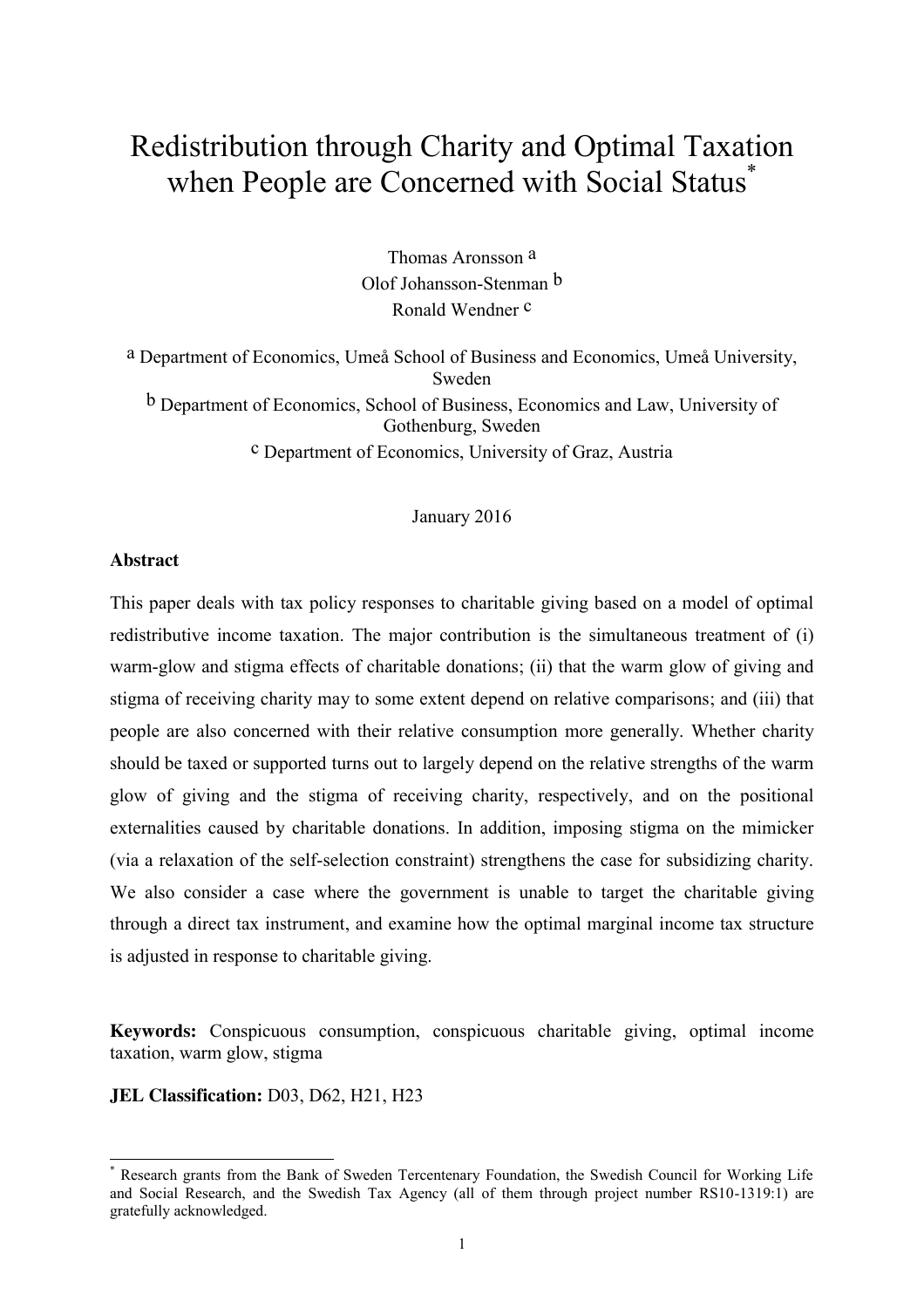## **1. Introduction**

Redistribution from the rich to the poor is a core governmental task in modern societies. In many countries, private charity also plays a non-negligible role in this redistribution. Since redistribution through the tax system is normally associated with social costs, due to incentive effects, one may wonder whether such effects motivate governmental support of private charity. Indeed, private charity is explicitly supported in many countries, including the U.S., e.g., through tax deduction for charitable giving, effectively implying that charity is subsidized relative to private consumption. Under which conditions are there good reasons for this? The present paper tries to answer this question by analyzing optimal tax policy responses to private charity, and thus examines the conditions for when charitable giving should be taxed or subsidized at the margin, and also how the policy rules for optimal marginal income taxation should be adjusted.

While many earlier papers have made important contributions to the issue of optimal taxation and charity,<sup>1</sup> the framework adopted here is in many ways richer than the ones examined previously. First, we follow much of the traditional theory of charitable giving in assuming that individuals experience a *warm glow* from donating (Andreoni, 1989, 1990). Second, we follow empirical evidence in assuming that charitable giving is partly driven by status considerations, and that people thus derive utility from giving more than others. Third, we acknowledge the vast empirical evidence showing that people are also concerned with their relative private consumption more generally, i.e., they prefer to consume more and dislike consuming less than others. Finally, based on sociological literature we assume that charity recipients suffer from social stigma in the sense that they derive disutility from receiving charity for a given consumption level. The present paper brings all these elements together in a model of optimal nonlinear income taxation. It turns out that assumptions regarding warm glow of giving and stigma of receiving charity, respectively, are key to understanding whether charity should be taxed or supported.

In 2014, total U.S. charitable giving amounted to more than \$358 billion, or about 2.1 percent of GDP (Giving USA, 2015), which is clearly a substantial amount. Why do people give so much to charity? In addition to altruism and warm glow, there is evidence suggesting a status motive behind charitable giving. For example, Glazer and Konrad (1996) collect empirical data on charitable giving where public donation records report the name and the donation

<sup>&</sup>lt;sup>1</sup> See e.g. Feldstein (1980), Warr (1982), Roberts (1987), Kaplow (1995, 1998), Saez (2004), and Diamond (2006).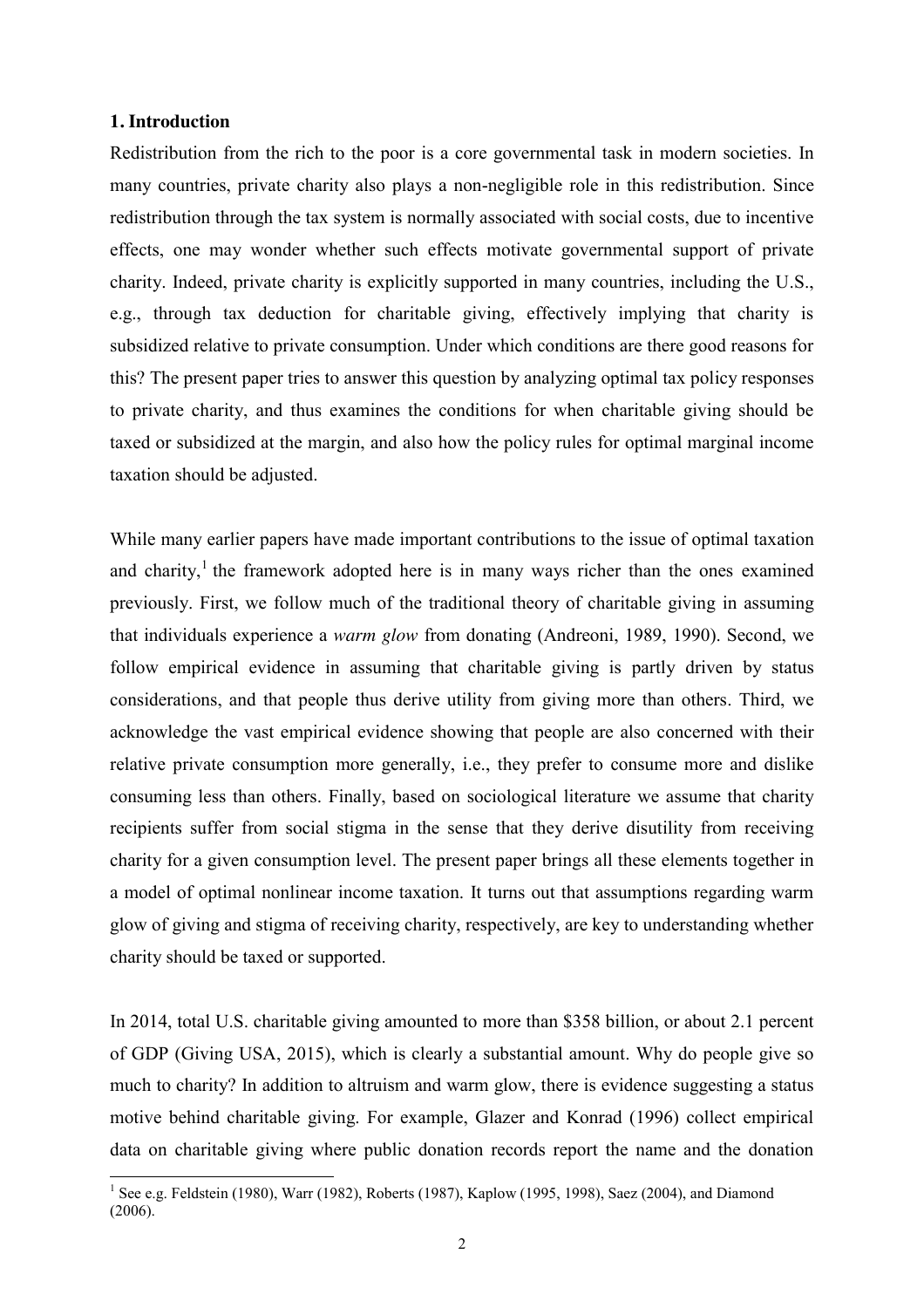category (\$ range of donations) of the respective donor, and find that the mean donation in each category is close to its lower bound, as predicted by their theory of donations as status signals. Harbaugh (1998a, b) investigates the prestige motive for charitable giving and demonstrates that donations significantly increase when a charity switches from no-reporting of donations to exact-reporting. Results in the spirit of those two papers are also reported by Cartwright and Patel (2013). Similarly, in a series of lab experiments, Reinstein and Riener (2012) show that donors tend to donate more if their donations are reported than if they are anonymous.

Concerns about social status through comparisons with other people's behavior are typically not isolated to specific choices such as charitable giving. Instead, a vast empirical literature on relative income and consumption suggests that such comparisons are also important for income formation and consumption more generally. Happiness and questionnaire-based research repeatedly finds that people derive utility from their relative income and consumption compared with referent others; see, e.g., Johansson-Stenman et al. (2002), Solnick and Hemenway (2005), and Carlsson et al. (2007) for evidence based on questionnaire-experimental research, and Easterlin (2001), Blanchflower and Oswald (2004), Ferrer-i-Carbonell (2005), and Clark and Senik (2010) for evidence based on happiness research. This is clearly relevant in the context of charitable giving, since relative consumption comparisons are likely to influence decisions to donate and therefore also the optimal policy responses to charitable giving. Accordingly, our model will take such comparisons into account as well.

While poverty in itself can be associated with shame, as noted by Sen (1983, 1999), and there is also ample evidence, not least from literatures in social psychology and sociology, of social stigma related to receiving charity and targeted welfare benefits. There is also an economics literature on implications of social stigma. For example, Moffitt (1983) defines welfare stigma as the corresponding lack of self-respect due to an inability to support oneself, whereas Besley and Coate (1992) and Kleven and Kopczuk (2011) analyze how social stigma may matter for public policy. Moreover, there is a robust finding in happiness research that unemployment tends to imply reduced happiness, also when correcting for the income loss that unemployment gives rise to (e.g., Clark and Oswald, 1994; Blanchflower and Oswald, 2004). Note that this is at odds with the assumptions normally made in economics, since unemployment implies more leisure, but is consistent with the idea of a stigma associated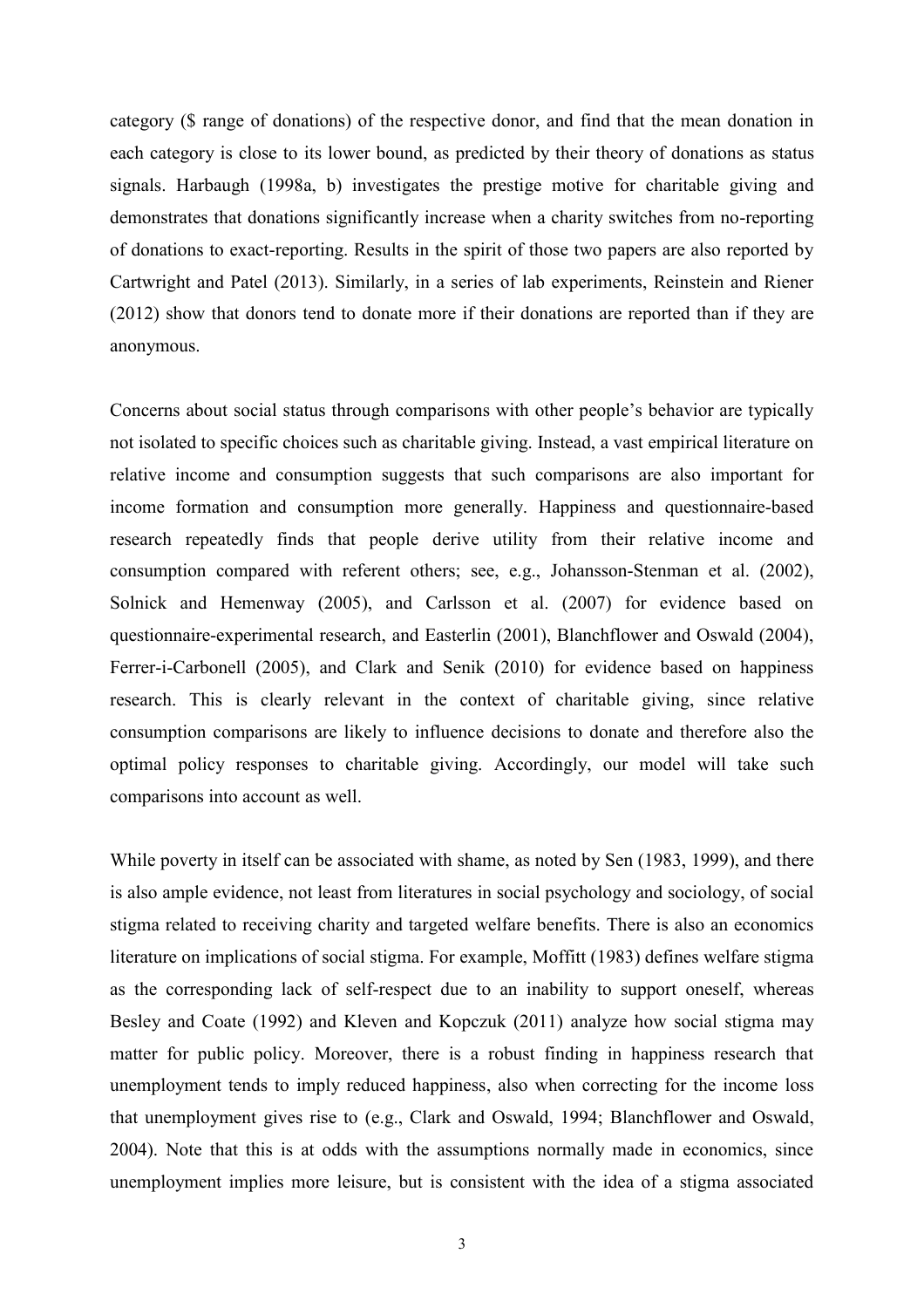with living on welfare. Based on these literatures, it seems logical to allow for the possibility that potential charity recipients prefer redistribution through the tax system over receiving the same funds through charitable donations.

Several earlier studies have analyzed optimal tax policy responses to charitable giving. Feldstein (1980), Roberts (1987), Saez (2004), and Diamond (2006) have in different settings examined optimal tax policy in economies where charitable giving contributes to a public good. The task of the government is then to simultaneously decide how much of the public good it should provide itself and the extent to which it should support private contributions to the public good through tax deduction possibilities. The present paper, in contrast, focuses on charitable giving from the rich to the poor, or more specifically in our model setup from highability to low-ability individuals, and assumes that the government redistributes through nonlinear taxation subject to a self-selection constraint.<sup>2</sup> Moreover, although Diamond (2006) does also consider a model with nonlinear taxation, he focuses on contributions to a public good (with and without a warm-glow preference) and pays no attention to social comparisons or the stigma that charity recipients may experience.

Since social comparisons play an important role in the analysis carried out below, our paper also bears a close relationship to earlier research on relative consumption and optimal taxation. A major issue in this line of research has been to examine how relative consumption comparisons among consumers affect the structure of marginal income taxation and/or commodity taxation, which a number of studies have addressed based on various models and tax instruments (e.g., Boskin and Sheshinski, 1978; Layard, 1980; Oswald, 1983; Dupor and Liu, 2003; Ljungqvist and Uhlig, 2000; Aronsson and Johansson-Stenman, 2008, 2010, 2014; Wendner and Golder, 2008; and Eckerstorfer and Wendner,2013). It is now well established that an externality caused by such comparisons calls for a significant corrective element in the tax system, and it is also clear how this Pigouvian component is modified in economies with heterogeneous consumers due to the incentive constraint faced by policy makers. Yet, none of the aforementioned studies on optimal tax policy address the consequences of positional concerns with respect to charitable giving.

To our knowledge, the only earlier study dealing with policy implications of conspicuous charitable giving is that by Blumkin and Sadka (2007a). They consider an innovative model

<sup>&</sup>lt;sup>2</sup> See Auten et al. (2002) and Clotfelter (1992, 2014) for extensive empirical analyses of the redistributive effects of charity.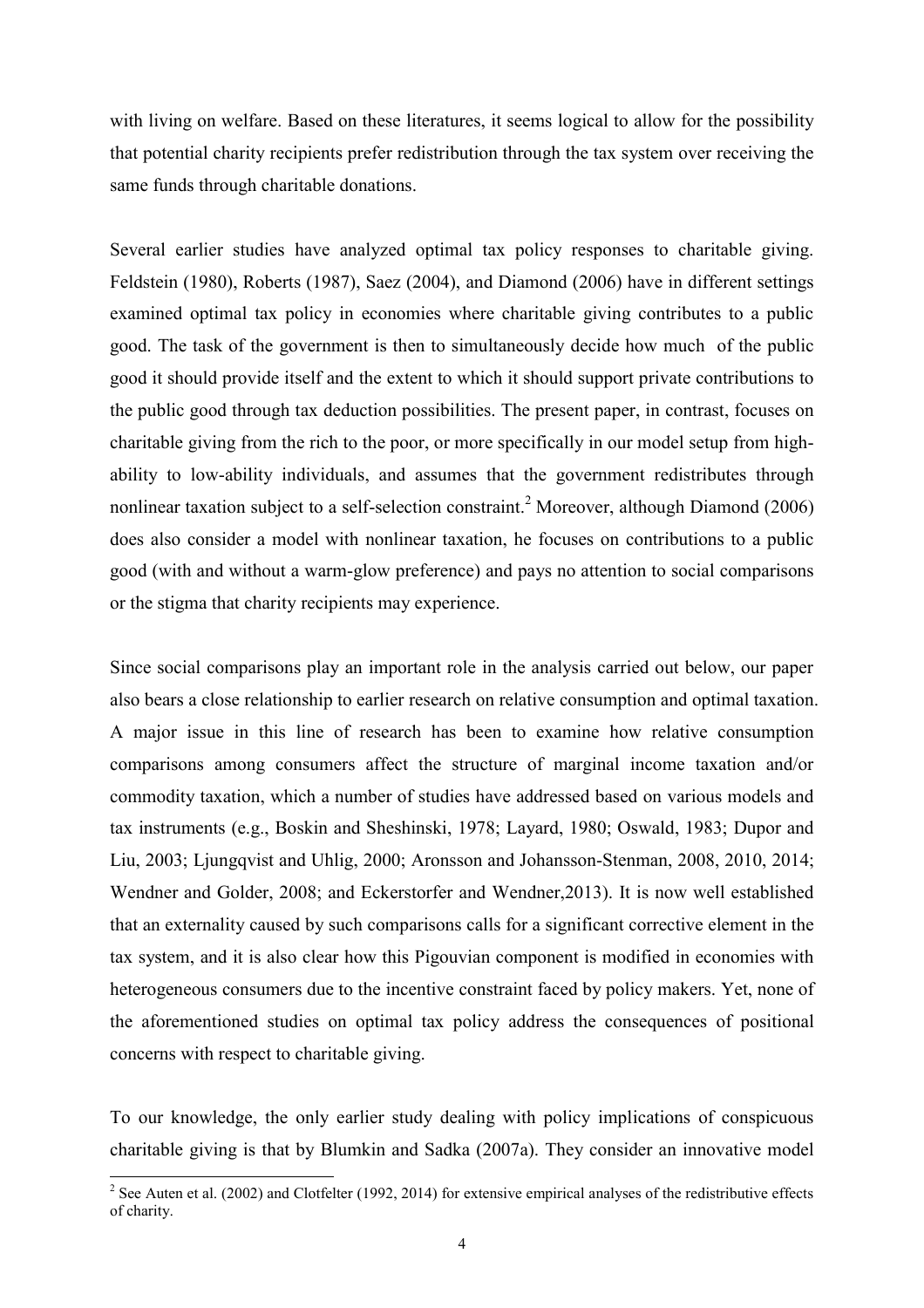in which charitable giving signals wealth, while neglecting the possible "warm glow" motive for charitable giving<sup>3</sup> as well as stigma effects and status related to relative consumption. In their study, the policy maker uses linear income taxation and a linear tax/subsidy on charity to redistribute income and correct for the externality (implied by charitable giving). By analyzing the welfare effects of introducing a tax on charitable giving under an optimal income tax, they are able to conclude that the optimal tax on charitable giving is non-negative due to the negative externalities that such giving gives rise to in their model.

The novel contribution of the present paper is the simultaneous treatment of warm-glow, conspicuous-giving, and stigma effects of charitable donations in the study of optimal nonlinear income taxation, and that the analysis is carried out in a framework where individuals are positional also in terms of their private consumption. As such, the paper takes a broader perspective on social comparisons and tax policy than the studies referred to above. This contribution is significant for at least four reasons. First, the analysis of several different motives for charitable giving makes it possible to more clearly pin down the crucial mechanisms underlying when charitable giving should be supported and when it should not. We find that charitable giving should under certain conditions be subsidized at the margin in a second-best optimum, which runs counter to the finding of Blumkin and Sadka (2007a), who also analyze a status motive for charitable giving. In addition, the role of stigma effects of receiving charity, which to our knowledge has never been analyzed in the context of optimal taxation, turns out to be potentially very important and tends to weaken the case for subsidizing charity.

Second, if individuals try to signal status or wealth through both consumption and charitable giving  $-$  as the evidence presented above seems to suggest  $-$  the joint policy implications ought to be addressed simultaneously in the same framework. Indeed, our results show that relative concerns about private consumption directly affect the optimal policy targeted at charitable giving, which suggests that policies aimed at targeting different positional externalities may interact in important ways. Potential resource (transaction) costs associated with charitable giving play an important role in this context, since positional externalities cause a discrepancy between the private and social marginal resource costs of making charitable contributions.

<sup>&</sup>lt;sup>3</sup> Yet, they discuss qualitatively warm-glow effects and they also explicitly analyze such effects in a workingpaper version of the paper (Blumkin and Sadka, 2007b).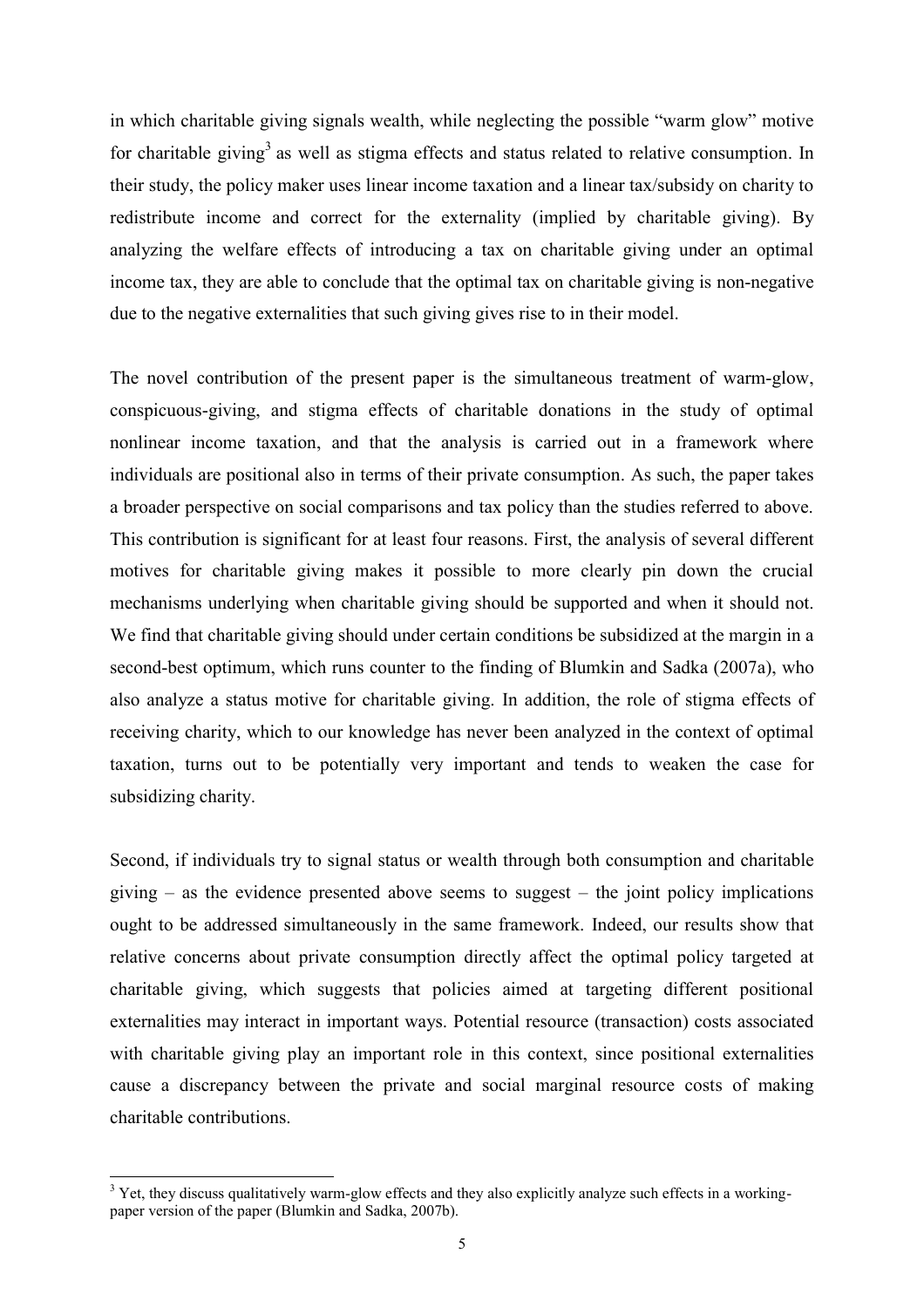Third, we offer a broad perspective on tax policy implications of charitable giving by distinguishing between a case where the government can control charitable giving through a direct instrument and a case where it cannot. This distinction largely determines the policy implications of charitable giving and is also important for the optimal income tax structure. To our knowledge, a case where the government cannot directly tax or subsidize charitable giving has not been analyzed before.

Fourth, by using an optimal income tax model with information asymmetries, we are able to relate charitable giving more closely to modern literature on optimal nonlinear taxation. The results derived below give valuable information both by presenting efficiency conditions for marginal taxation of income and charitable giving, respectively, and by demonstrating that charitable giving may change both the magnitudes and signs of the optimal marginal income tax rates in cases where a direct instrument to target charitable giving is missing. In addition to realism, allowing for nonlinear taxation has the obvious advantage over more restrictive tax instruments in that the results are straightforward to interpret: tax wedges relate directly to information limitations and externalities in our model instead of to an amalgam of these motives for taxation and an arbitrary linearity restriction.

The paper is organized as follows. Section 2 presents a baseline model where consumers differ in ability, which is private information, while both income and charitable giving are fully observable to the government. As we simplify by distinguishing between only two ability types, we also assume that high-ability individuals are the sole contributors to charity and that all low-ability individuals receive an equal share of these gifts.<sup>4</sup> Also, since charitable giving is fully observable in the base model, it follows that the government may control charitable giving through a direct (tax or subsidy) instrument, meaning in turn that the policy rules for marginal income taxation are not directly affected by charitable giving (although the levels of marginal income tax rates may well be). At the second-best optimum, we show in Section 3 that charity may either be taxed or subsidized at the margin depending on the relative strengths of the warm glow of giving and stigma from receiving charity, respectively, and on the positional externalities caused by charitable donations. We also show that positional consumption externalities directly affect this marginal tax/subsidy if charitable giving is costly.

-

<sup>&</sup>lt;sup>4</sup> Thus, our model is an extension of Stiglitz' (1982) two-type model of optimal income taxation.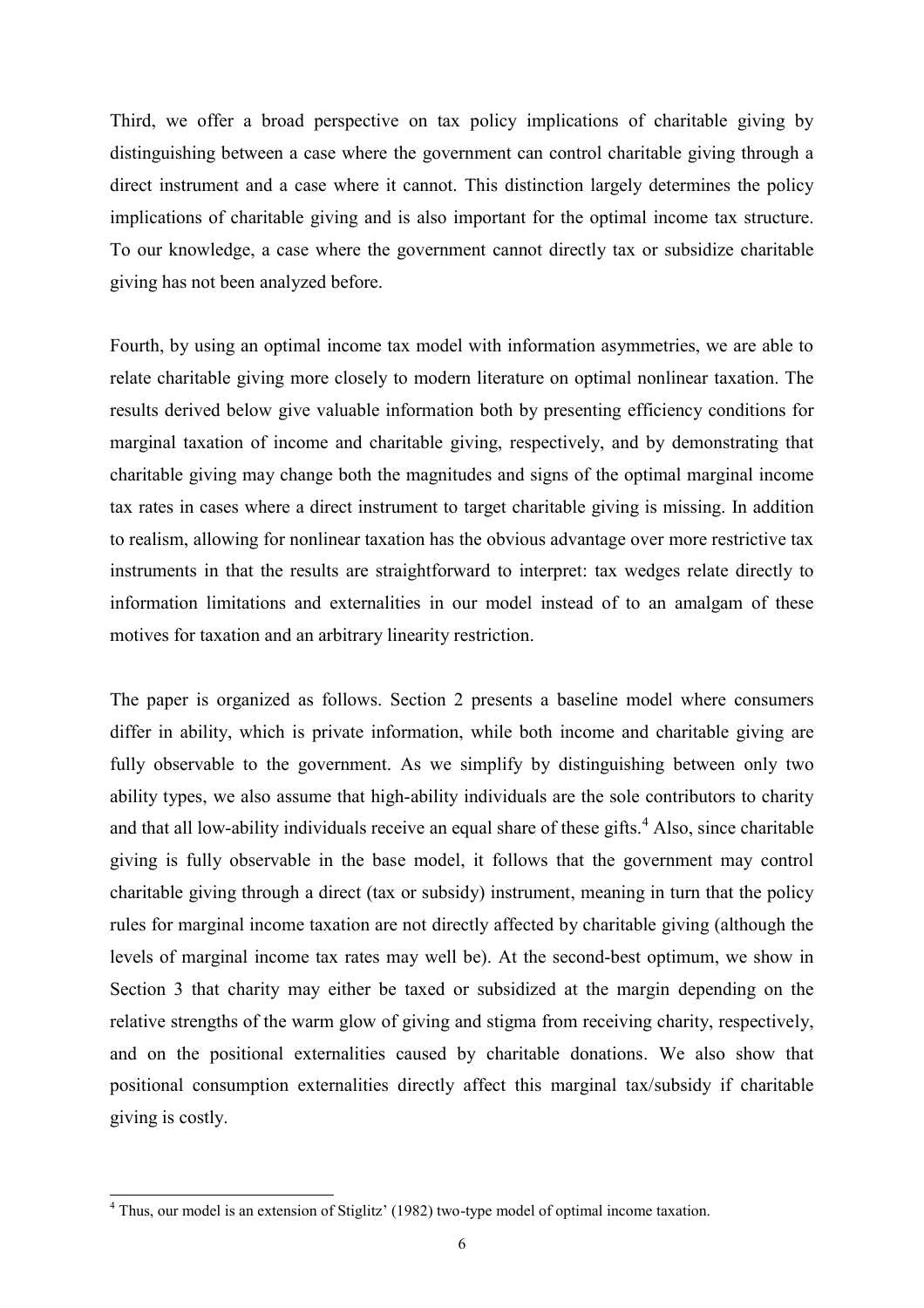In Section 4 we relax the assumption that the government can control charitable giving through a direct instrument. This will modify the optimal income tax structure for both ability types, since the marginal value of the positional consumption externality takes a different form here than in the baseline model. In addition, since the income tax in this case constitutes an indirect instrument through which the government may influence charitable giving, the structure of marginal income taxation of the high-ability type will change also for this reason compared with the baseline model. In general, the sign of the marginal income tax rate faced by the high-ability type is ambiguous here (even if we were to assume that positional concerns about consumption per se motivates a positive marginal income tax rate), and we give a detailed characterization of the mechanisms implicit in this tax structure. Section 5 concludes the paper, and the appendix presents the proofs and mathematical results that support the analysis of the main text.

## **2. A Model with Social Comparisons and Charitable Giving**

The economy is populated by N individuals, of whom  $n<sup>1</sup>$  are of a low-ability type ( $i = 1$ ) and  $n^2$  are of a high-ability type ( $i = 2$ ). This distinction refers to productivity as measured by the before tax wage rate. The total population becomes

$$
\sum_{i=1}^{2} n^i = N \tag{1}
$$

Individuals of each type are endowed with one unit of time and supply  $0 \le l^i \le 1$  units of labor. An individual of type *i* cares about own absolute consumption,  $c^i$ , and leisure,  $z^i \equiv 1 - l^i$ , as well as about own consumption relative to a consumption reference level,  $\Delta c^{i} = c^{i} - \overline{c}$ , where we follow much earlier literature on public policy and relative consumption in assuming

$$
\overline{c} \equiv \frac{1}{N} \sum_{i=1}^{2} n^{i} c^{i},\qquad(2)
$$

i.e., the consumption reference level is given by the economy's average level of consumption. This *additive* specification of relative consumption is commonly used in the literature (e.g., Galí, 1994; Akerlof, 1997; Ljungqvist and Uhlig, 2000; Bowles and Park, 2005; and Aronsson and Johansson-Stenman,  $2008$ ,  $2010$ ,  $2014$ ).<sup>5</sup>

As indicated above, individuals also care about their net charitable giving,  $g^i$ , such that each individual prefers to give rather than receive charity for a given consumption level. Those

j

 $5$  A quotient formulation, where the individual's relative consumption is given by the ratio of his/her own consumption to the reference measure (as in, e.g., Boskin and Sheshinski, 1978; Layard, 1980; Abel, 2005; and Wendner and Goulder, 2008), would give the same qualitative results as those presented below.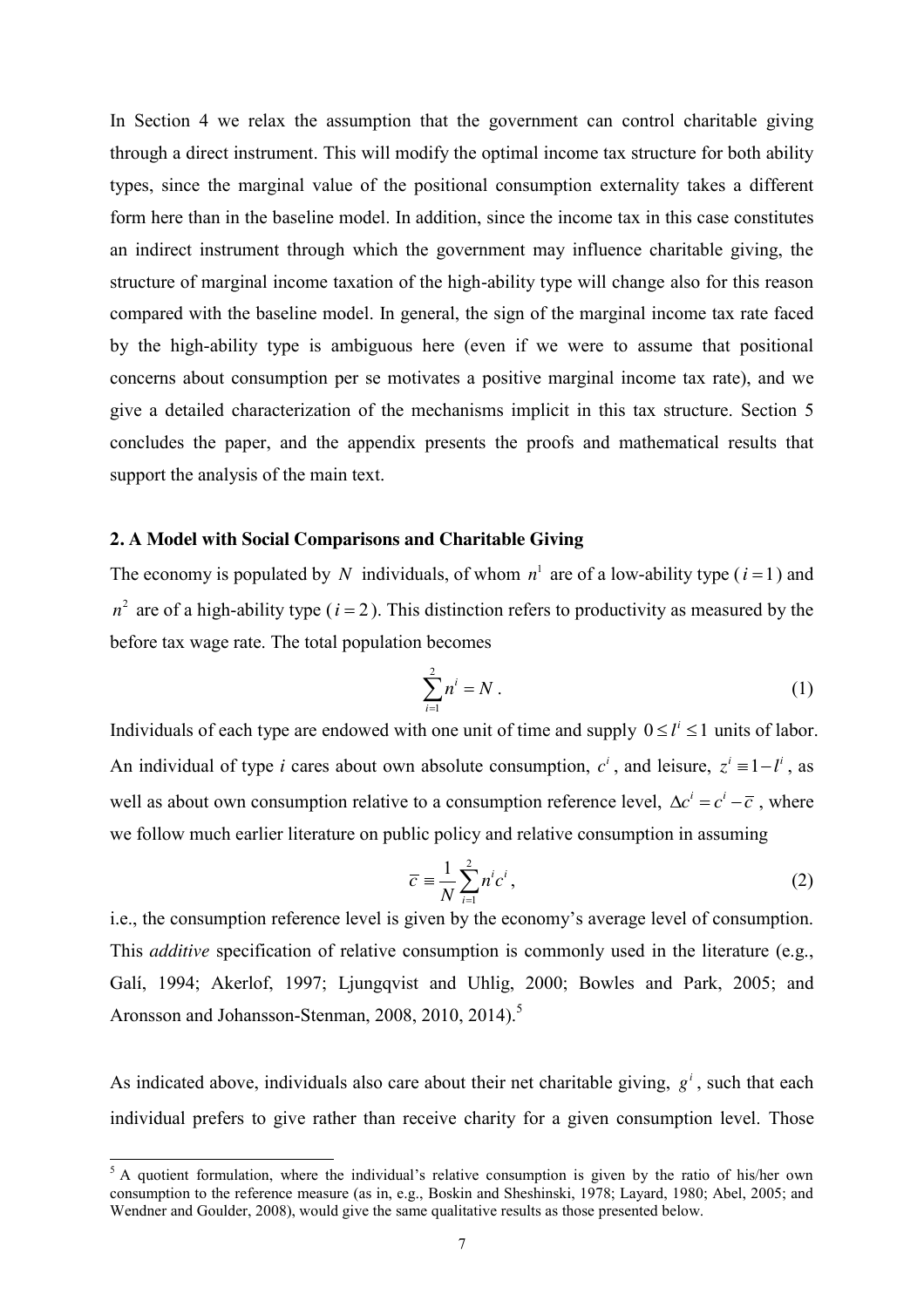who give to charity will experience a warm-glow effect, whereas those who receive charity will face a stigma effect.

Those who give to charity are also concerned with their relative contribution, i.e., how much they give compared with other contributors, whereas those who receive charity analogously care about how much they receive compared with other recipients. Hence, each individual cares about  $\Delta g^i = g^i - \overline{g}^i$ , where  $\overline{g}^i$  is the average net contribution of type *i*. Since each individual of type *i* is identical, it follows that  $\overline{g}^i = g^i$ . This means that the warm-glow effect of the absolute donation is not the only motive for charitable giving; individuals also derive utility from giving more than others. By a symmetrical argument, receivers of charitable donations do not only face a direct stigma effect attached to the absolute donation, they also derive disutility by receiving more than others.

We will solely focus on the case where, in equilibrium, high-ability individuals contribute to charity and low-ability individuals receive. We also assume that there is a cost associated with charity such that the total amount received by low-ability individuals is less than the amount spent on charitable giving by high-ability individuals. For the low-ability individuals to receive  $g^2$  dollars, the high-ability individuals will have to spend  $g^2 + \mu(g^2)$  dollars, where  $\mu(g^2) \ge 0$  is the total resource cost of giving to charity. The marginal resource cost is assumed to be non-negative,  $\mu_g(g^2) = \partial \mu(g^2) / \partial g^2 \ge 0$ . A natural interpretation is that a higher amount to be donated typically requires the household to collect more information on presumptive charities.

An important assumption is that the government is able to directly observe, and therefore also directly tax or subsidize, contributions to charity. We will give up this assumption in Section 4, where we instead assume that the government cannot tax or subsidize charity directly.

#### *2.1 Individual Behavior and Production*

The utility function faced by an individual of ability-type *i* can then be written as

$$
U^{i} = v^{i}(c^{i}, z^{i}, g^{i}, \Delta c^{i}, \Delta g^{i}) = u^{i}(c^{i}, z^{i}, g^{i}, \overline{c}, \overline{g}^{i}).
$$
\n(3)

The function  $v^i(\cdot)$  defines utility as a function of absolute consumption, leisure, and net charitable giving, respectively, and of the relative consumption and relative net charitable giving, while the function  $u^i(\cdot)$  is a convenient reduced form that helps shorten the notations.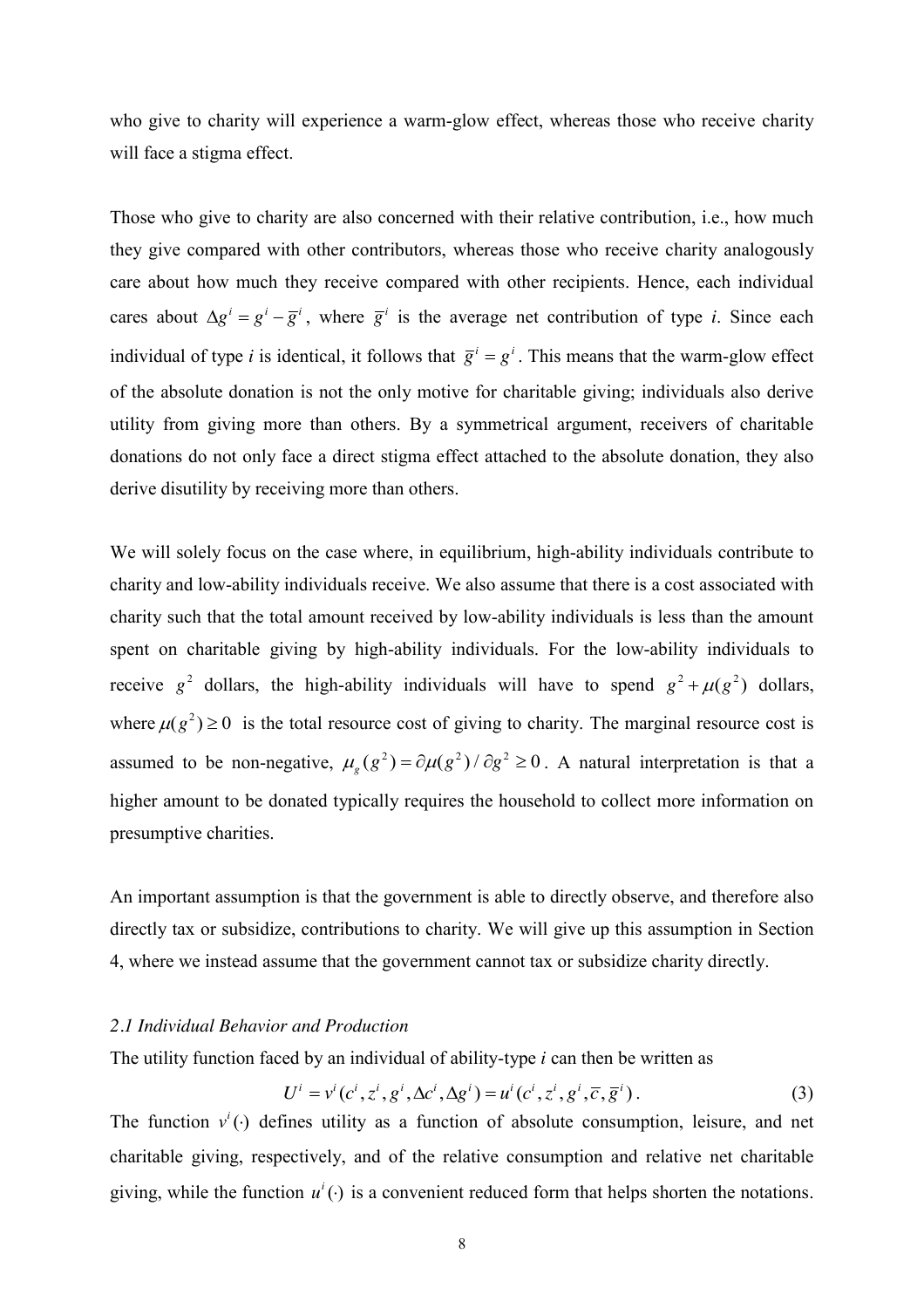We assume that  $v^i(\cdot)$  is strictly quasi-concave and increasing in all arguments. Thus, by using subscripts to denote partial derivatives, the relationships between  $u^i(\cdot)$  and  $v^i(\cdot)$  are summarized as  $u_c^i = v_c^i + v_{\Delta c}^i > 0$  $u_c^i = v_c^i + v_{\Delta c}^i > 0$ ,  $u_z^i = v_z^i > 0$  $u_z^i = v_z^i > 0$ ,  $u_{\overline{c}}^i = -v_{\Delta c}^i < 0$  $u_{\overline{c}}^i = -v_{\Delta c}^i < 0$ ,  $u_g^i = v_g^i + v_{\Delta g}^i > 0$  $u_g^i = v_g^i + v_{\Delta g}^i > 0$ , and  $\frac{i}{\bar{\sigma}^i} = - \nu_{\Delta g}^i < 0$  $u_{\bar{g}^i}^i = -v_{\Delta g}^i < 0$ .

In our two-type setting, high-ability individuals contribute to charity and low-ability individuals receive charitable donations. Note that the charitable donation received by each low-ability individual is given by  $g^1 = -n^2 g^2 / n^1$ . The individual budget constraint facing each type can then be written as

$$
w^{1}l^{1} + g^{2}n^{2}/n^{1} - c^{1} - T(w^{1}l^{1}, 0) = 0,
$$
  
\n
$$
w^{2}l^{2} - c^{2} - g^{2} - \mu(g^{2}) - T(w^{2}l^{2}, g^{2}) = 0,
$$
\n(4)

where  $w^i$  denotes the hourly before-tax wage rate facing ability-type *i*, while  $T(w^i i^i, g^i)$  is a general tax function through which the tax payment depends on both income and charitable giving. Thus, we assume that there is no tax on receiving charity, such that  $T(w^{1}l^{1}, g^{1}) = T(w^{1}l^{1}, 0)$ .

Individuals are assumed to be atomistic agents by treating the levels of reference consumption,  $\bar{c}$ , and reference giving,  $\bar{g}^i$ , as exogenous, and they choose consumption, leisure, and giving if being a high-ability type so as to maximize utility given by equation (3) subject to their respective budget constraints in equations (4). In addition to equations (4), an interior solution satisfies the following first-order conditions for work hours and giving:

$$
MRS_{z,c}^{i} \equiv \frac{u_{z}^{i}}{u_{c}^{i}} = \frac{v_{z}^{i}}{v_{c}^{i} + v_{\Delta c}^{i}} = w^{i} (1 - T_{wl}^{i}), i = 1, 2
$$
 (5)

$$
MRS_{g,c}^2 = \frac{u_g^2}{u_c^2} = \frac{v_g^2 + v_{\Delta g}^2}{v_c^2 + v_{\Delta c}^2} = 1 + T_g^2 + \mu_g,
$$
\n(6)

where  $T_{wl}^i$  is the marginal income tax rate facing each individual of ability-type *i* and  $T_g^2$  is the marginal tax if positive or subsidy (if negative) on charitable giving faced by high-ability individuals.

Finally, there is a linear production technology with labor as the only input and where the constant marginal cost of production is normalized to one. Given competitive markets, the before-tax wage rates equal the marginal productivity of the respective type.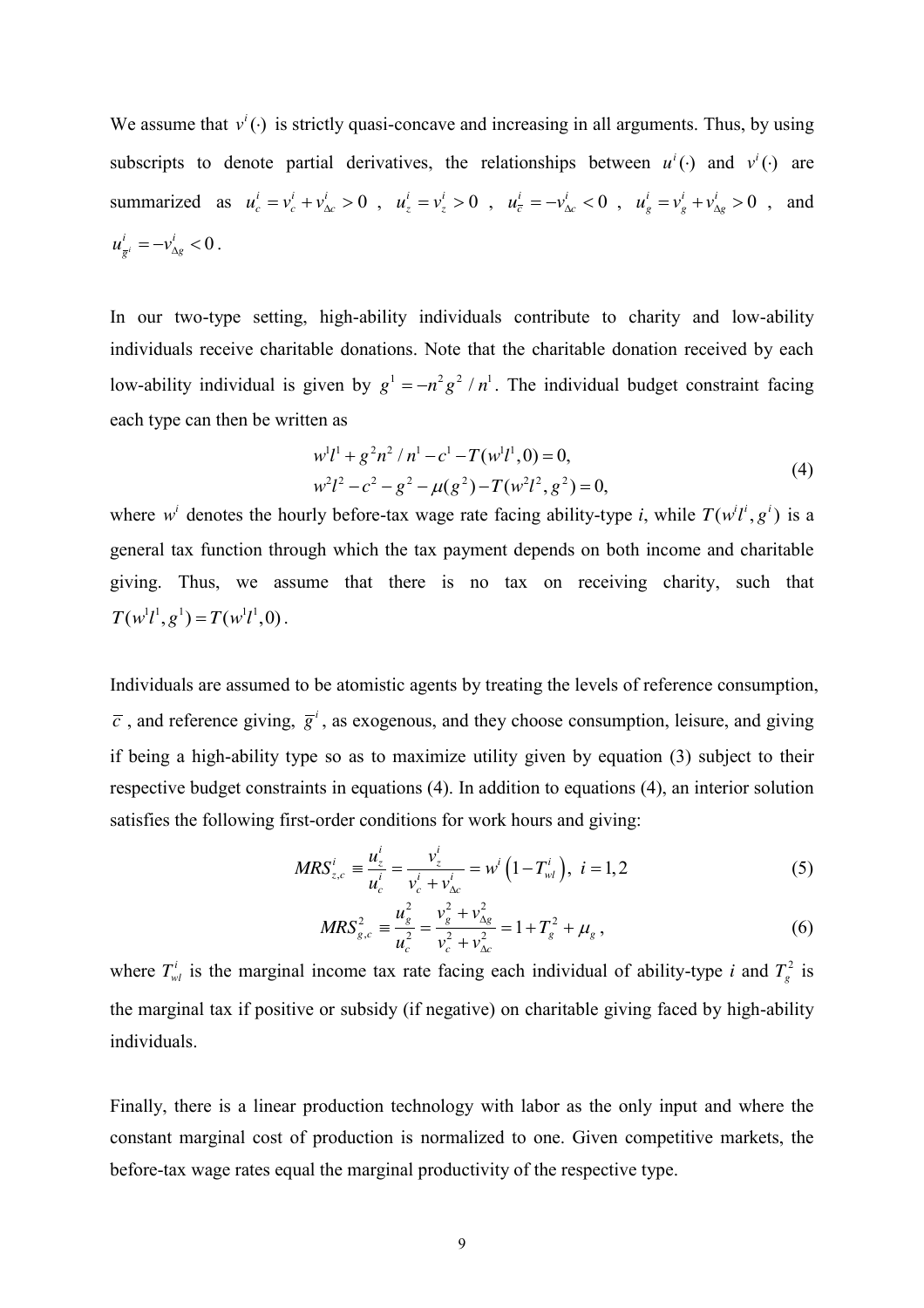#### *2.2 The Problem of the Government*

Following convention in the literature on optimal income taxation, the government is able to observe income, while individual ability is private information. The government is also able to fully observe and control charitable giving through direct taxes or subsidies – an assumption to be relaxed in Section 4 below. We consider a "normal case," where the government wants to redistribute from the high-ability to the low-ability type. This means that we must add a self-selection constraint that serves to prevent the high-ability type from mimicking the low-ability type in order to gain from the redistribution. By using  $g^{1} = -n^{2} g^{2} / n^{1}$  and  $\Delta g^{1} = g^{1} - \overline{g}^{1} = -n^{2} (g^{2} - \overline{g}^{2}) / n^{1} = -n^{2} \Delta g^{2} / n^{1}$ , the utility function of the (high-ability) mimicker, denoted by a hat, $<sup>6</sup>$  is given by</sup>

$$
\hat{U}^2 = \hat{v}^2 (c^1, 1 - \phi l^1, -n^2 g^2 / n^1, \Delta c^1, -n^2 \Delta g^2 / n^1) \n= \hat{u}^2 (c^1, 1 - \phi l^1, -n^2 g^2 / n^1, \overline{c}, -n^2 \overline{g}^2 / n^1)
$$

where  $\phi = w_1 / w_2$  denotes the relative wage rate that converts labor (and leisure) units of the low-ability type into the corresponding units for the mimicker and  $\phi l^1$  represents the mimicker's labor supply. The mimicker is a high-ability individual who pretends to be a lowability individual by earning the same income as the low-ability type (i.e.,  $w^2 \phi l^1 = w^1 l^1$ ). Since charitable giving is fully observed by assumption, whereas ability is not, the mimicker will receive as much charity as the true low-ability individuals. Consequently, the mimicker will be subject to the same stigma and relative stigma effects. Thus, if written in terms of the function  $v^2(\cdot)$  in equation (3), the self-selection constraint is given by

$$
v^2(c^2, z^2, g^2, \Delta c^2, \Delta g^2) \ge \hat{v}^2(c^1, 1 - \phi l^1, -n^2 g^2 / n^1, \Delta c^1, -n^2 \Delta g^2 / n^1).
$$
\nThe economy's resource constraint is given by

\n(7)

$$
\sum_{i=1}^{2} n^i w^i l = \sum_{i=1}^{2} n^i c^i + n^2 \mu(g^2).
$$
 (8)

Equation (8) means that output is used for private consumption and the transaction cost associated with charitable giving. The direct transfer of charitable giving washes out of the resource constraint, as the donations are just a flow of resources from the high- to the lowability type.

The social decision problem is formulated as one of deriving a Pareto-efficient allocation by maximizing utility of the low-ability type subject to a minimum utility level for the highability type. The other constraints are given by the self-selection and resource constraints in

<sup>&</sup>lt;sup>6</sup> Note that the mimicker and the true high-ability type share a common utility function. The hat symbol just allows us to separate them in a simple way.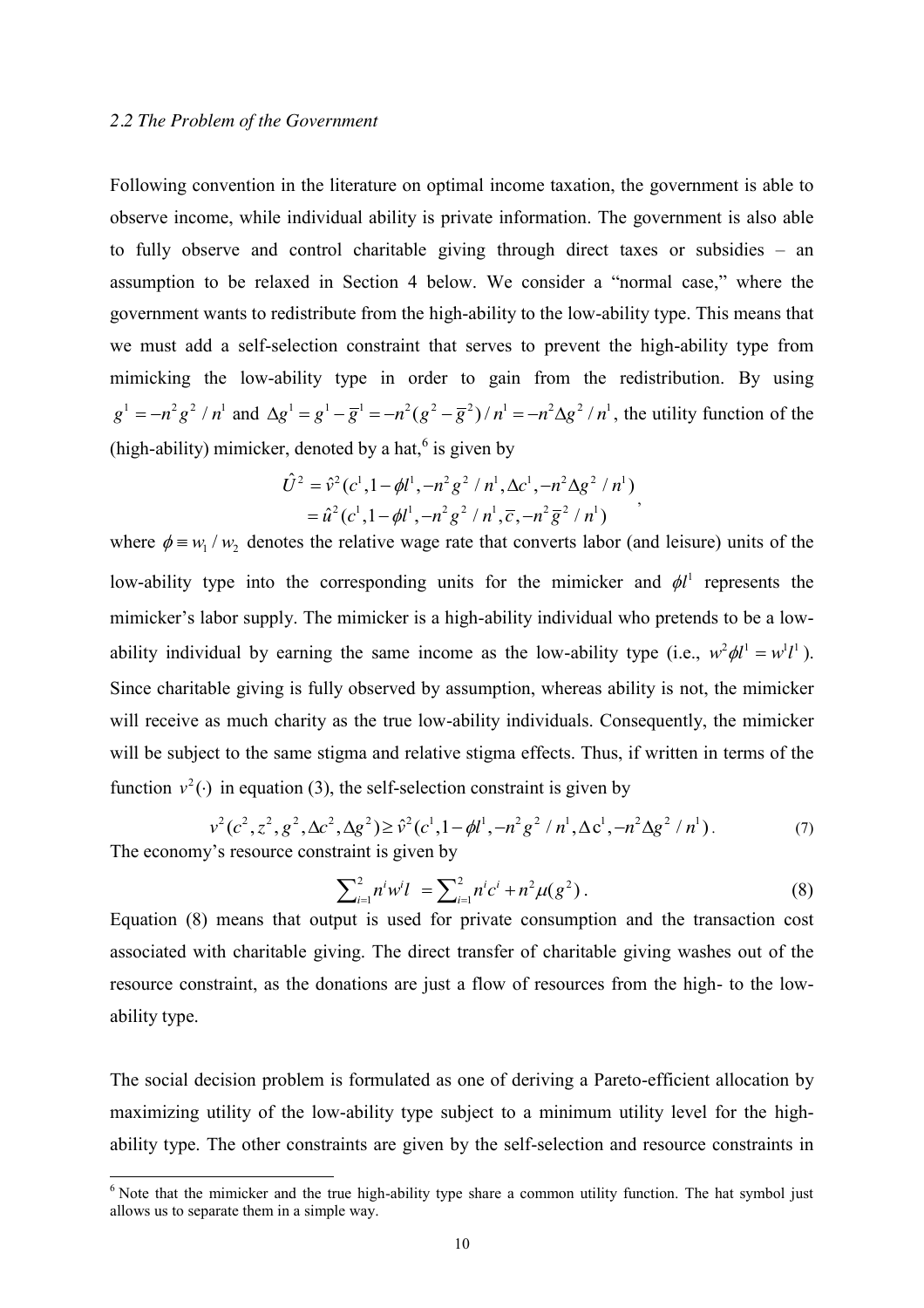equations (7) and (8). The socially optimal resource allocation solves the following problem:

$$
\begin{split} \n\lim_{c^1, c^2, l^1, l^2, g^2} \ L &= v^1(c^1, z^1, -g^2n^2/n^1, \Delta c^1, -n^2\Delta g^2/n^1) \\ \n&+ \delta \Big[ v^2(c^2, z^2, g^2, \Delta c^2, \Delta g^2) - \bar{U}^2 \Big] + \gamma \Big[ \sum_{i=1}^2 n^i w^i l^i - \sum_{i=1}^2 n^i c^i - n^2 \mu(g^2) \Big] \\ \n&+ \lambda \Big[ v^2(c^2, z^2, g^2, \Delta c^2, \Delta g^2) - \hat{v}^2(c^1, 1 - \phi l^1, -g^2n^2/n^1, \Delta c^1, -n^2\Delta g^2/n^1) \Big] \n\end{split} \tag{9}
$$

where  $\bar{U}^2$  specifies a fixed utility level for type 2 individuals. The Lagrange multipliers  $(\delta, \gamma, \lambda)$  refer to the minimum utility, the resource, and the self-selection constraints, respectively. In contrast to individual households, the government takes the positional externalities – as arising from  $\bar{c}$  and  $\bar{g}^i$  – into account. The social first-order conditions for an interior solution can then be written as

$$
L_{c^{1}} = v_{c}^{1} + v_{\Delta c}^{1} - \lambda \left(\hat{v}_{c}^{2} + \hat{v}_{\Delta c}^{2}\right) - \gamma n^{1} + \frac{n^{1}}{N} L_{\bar{c}} = 0,
$$
 (10)

$$
L_{c^2} = (\delta + \lambda) (v_c^2 + v_{\alpha c}^2) - \gamma n^2 + \frac{n^2}{N} L_{\bar{c}} = 0 , \qquad (11)
$$

$$
L_{\mu} = -v_{z}^{1} + \lambda \phi \hat{v}_{z}^{2} + \gamma n^{1} w^{1} = 0 , \qquad (12)
$$

$$
L_{\hat{l}^2} = -(\delta + \lambda)v_z^2 + \gamma n^2 w^2 = 0 \tag{13}
$$

$$
L_{g^2} = (\delta + \lambda)v_g^2 - v_g^1 n^2 / n^1 + \lambda \hat{v}_g^2 n^2 / n^1 - \gamma n^2 \mu_g(g^2) = 0.
$$
 (14)

In equations (10) and (11),  $L<sub>\tau</sub>$  denotes the partial welfare effect of increased reference consumption,  $\overline{c}$ , given by

$$
L_{\overline{c}} = -v_{\Delta c}^1 - (\delta + \lambda)v_{\Delta c}^2 + \lambda \hat{v}_{\Delta c}^2.
$$
 (15)

#### **3. Optimal Taxation Results**

In this section we will derive and present the optimal marginal tax rates by comparing the social first-order conditions in equations  $(10)$ – $(14)$  with the private first-order conditions given in equations (5) and (6). Before turning to the main task, namely to derive optimal marginal tax or subsidy rates on charity, we will present the optimal marginal income tax rates, which turn out to be analytically identical to the case without charity. For the latter task, we will for simplicity first deal with the simpler case without transaction costs*.* 

Yet before proceeding, in order to simplify the interpretation of the optimal tax policy, let us introduce degrees of positionality with respect to consumption,  $\alpha^i$ , and charitable giving,  $\beta^i$ :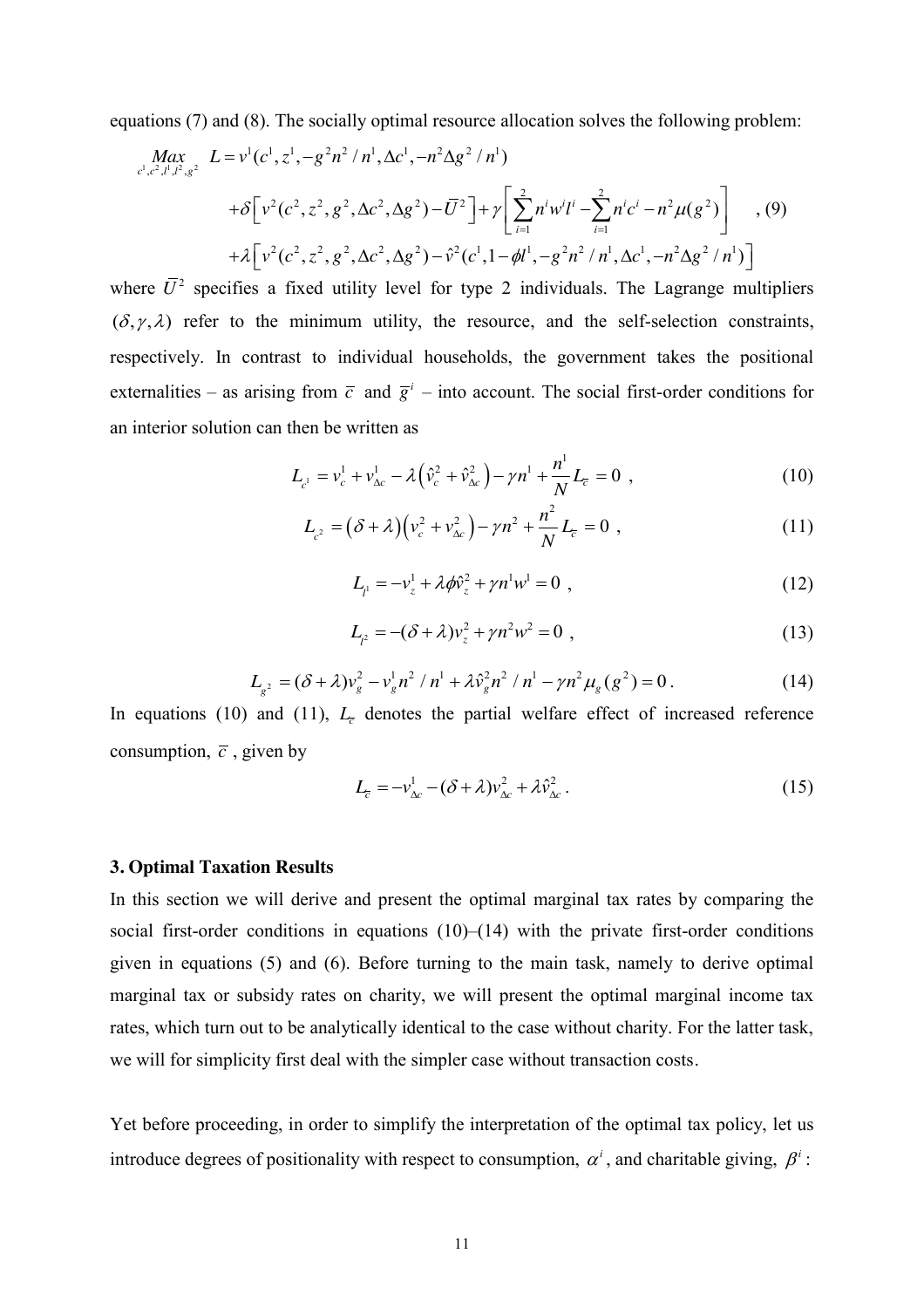$$
\alpha^i \equiv \frac{v_{\Delta c}^i}{v_c^i + v_{\Delta c}^i} \in (0,1),\tag{16}
$$

$$
\beta^i = \frac{v_{\Delta g}^i}{v_g^i + v_{\Delta g}^i} \in (0,1) \tag{17}
$$

The degree of consumption positionality, following, e.g., Johansson-Stenman et al. (2002), reflects the share of marginal utility of consumption arising from an increase in  $\Delta c$ . Thus, if consumption increases by one dollar, utility increases for two reasons since both absolute and relative consumption increase. The share of the utility increase that is due to increased relative consumption equals  $\alpha^i$  for an individual of type *i*.

Similarly, the degree of charitable positionality is correspondingly defined as the share of marginal utility of charitable giving arising from an increase in  $\Delta g$ . If the charitable giving of the high-ability type increases by one dollar (ceteris paribus), then utility increases due to both the warm-glow effect and the (e.g., status) effect of increased relative giving.  $\beta^2$  here reflects the share of the utility increase that is due to increased relative giving by high-ability individuals. Correspondingly, low-ability individuals who receive charity will experience a utility decrease (for a given consumption level) for two reasons, i.e., due to both an increased absolute amount of charity received and an increased amount of charity received relative to what others receive. The parameter  $\beta^1$  reflects the share of the utility decrease attributable to the increased relative charity received.

By the assumptions made above, we have  $0 < \alpha^i < 1$  and  $0 < \beta^i < 1$ . For further use, we also define the average degree of consumption positionality,  $\overline{\alpha} = (\alpha^1 n^1 + \alpha^2 n^2) / N$ , and an indicator of the difference in the degree of consumption positionality between the mimicker and the low-ability type,  $\alpha^d = (\hat{\alpha}^2 - \alpha^1)\lambda \hat{u}_c^2/(\gamma N)$ . Quasi-experimental research estimates  $\bar{\alpha}$ to be in the interval 0.2–0.5 (see, e.g., Johansson-Stenman et al., 2002; Clark and Senik, 2005; Carlsson et al., 2007; and the overview given in Wendner and Goulder, 2008). We are not aware of any empirical estimate of the  $\beta$ s.

## *3.1 Optimal Marginal Income Tax Rates*

It is straightforward to show (see Appendix) that the optimal marginal income tax rates are given as (for  $i=1, 2$ ):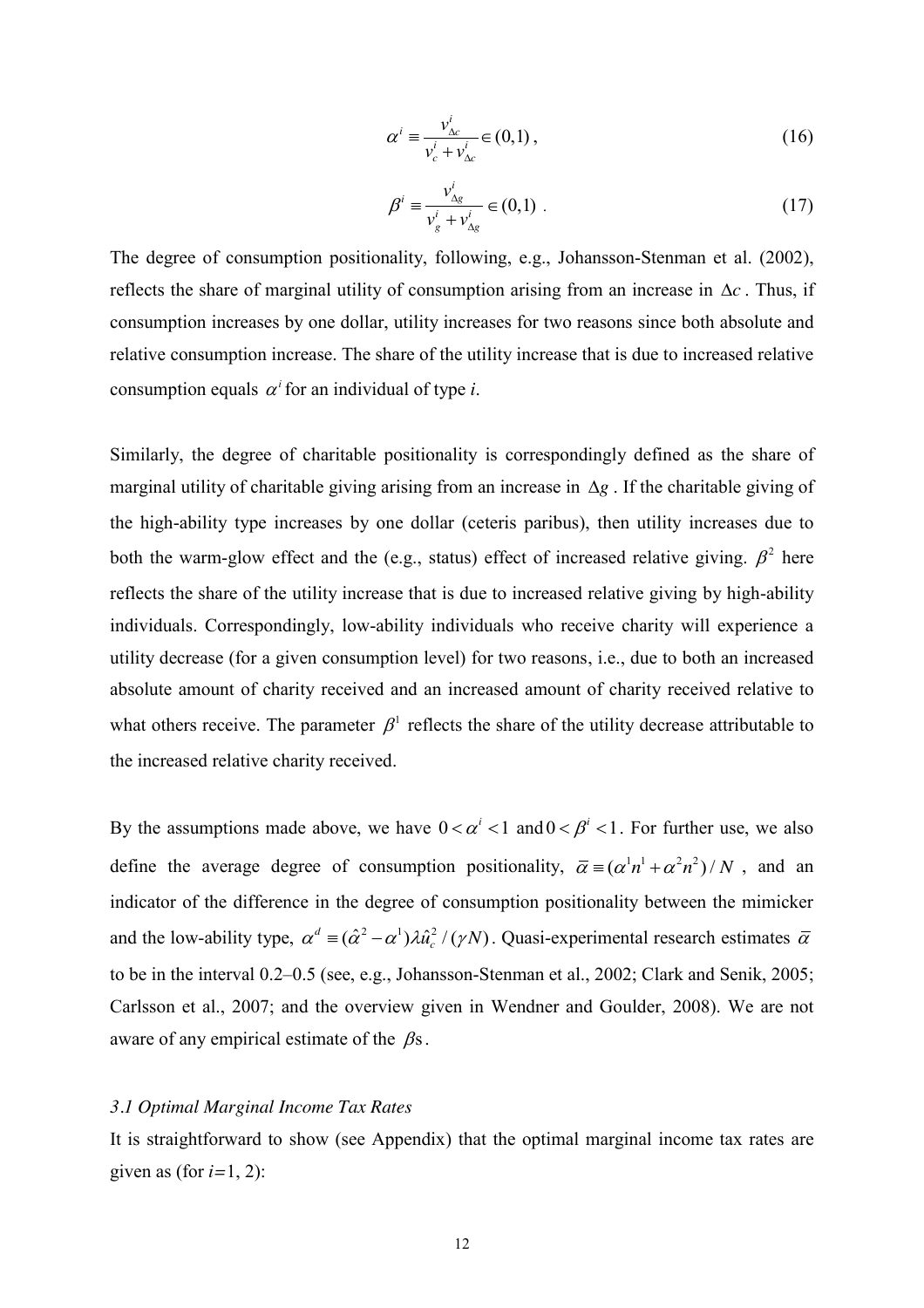$$
T_{wl}^i(w^i l^i, g^i) = \tau^i + [1 - \tau^i] \overline{\alpha} - [1 - \tau^i][1 - \overline{\alpha}] \frac{\alpha^d}{1 - \alpha^d} \tag{18}
$$

The variable  $\tau^i$  is a short notation for the marginal income tax formula faced by type *i* in the standard two-type model, in which there are no concerns about either relative consumption or charity (see the Appendix). Note that the marginal income tax rates in (18) are identical to the ones derived by Aronsson and Johansson-Stenman (2008) in a model without charitable giving. The reason equation (18) applies here as well is that the government can control charitable giving through a direct tax instrument, meaning that charitable giving will not change the policy rule for marginal income taxation. Briefly, the optimal marginal income tax thus consists of three terms, where the second term reflects the positional consumption externality and the third reflects how the government exploits differences in the degree of positionality between the mimicker and the (mimicked) low-ability type to relax the selfselection constraint. These mechanisms are discussed at length in Aronsson and Johansson-Stenman (2008) and will not be further discussed here.

#### *3.2 Optimal Marginal Tax/Subsidy Rates for Charity without Transaction Costs*

We will now turn to the marginal tax/subsidy on charitable giving, the main task of the paper. To simplify the presentation and interpretation, we begin with the case most commonly analyzed in the literature, where there are no transaction costs of giving, i.e., where  $\mu_{g}(g^{2}) = 0$  for all levels of  $g^{2}$ . Immediately from equation (14), we obtain the following social first-order condition for charitable giving:

$$
(\delta + \lambda)v_g^2 n^1 / n^2 = v_g^1 - \lambda \hat{v}_g^2 > 0.
$$
 (19)

Equation (19) implies that the social marginal utility of charitable giving (the left-hand side) is equal to a "net marginal stigma cost," i.e., the social marginal stigma cost imposed on the low-ability type,  $v_g^1 > 0$ , adjusted for the social marginal benefit of imposing stigma on the mimicker,  $\lambda \hat{v}_g^2 > 0$ , which contributes to relax the self-selection constraint. It is worth noting that the social marginal benefits and costs of charitable giving are measured with the indicator of relative giving,  $\Delta g^2$ , held constant, since the externalities that relative concerns about charity give rise to are internalized in the social optimum.

In the absence of any stigma effect, in which case  $v_g^1 - \lambda \hat{v}_g^2 = 0$ , an interior social optimum (if it exists) would imply  $v_g^2 = 0$ . On the other hand, if being a receiver of charity is associated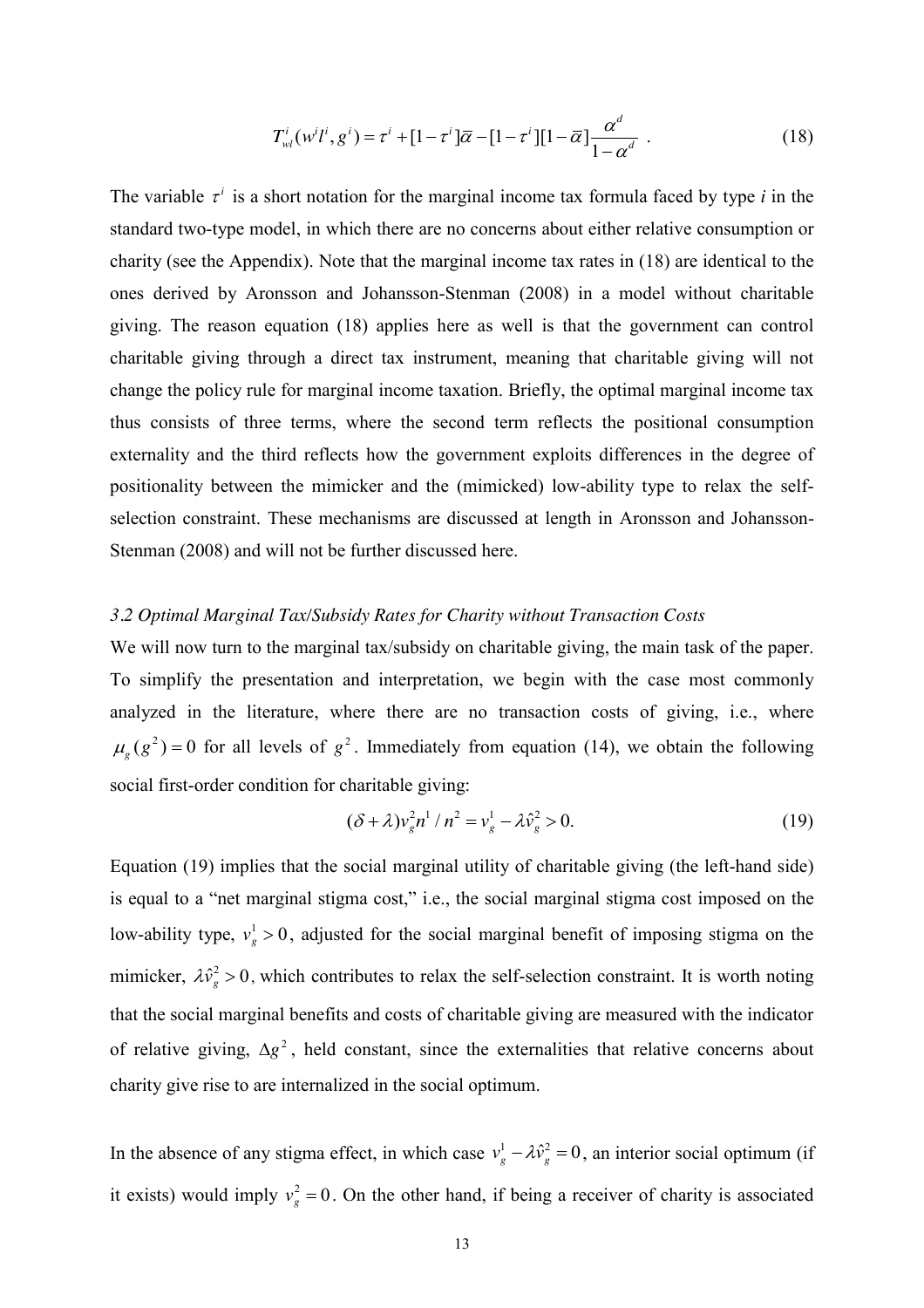with stigma, and if the self-selection constraint is not binding ( $\lambda = 0$ ), first-order condition (19) means  $v_g^2 > 0$ , i.e., a lower level of charitable giving due to the marginal utility cost of stigma for the low-ability type. This stigma effect is intuitive.Yet, if the self-selection constraint *is* binding  $(\lambda > 0)$ , the stigma effect on the mimicker relaxes the self-selection constraint. As a consequence, *more* charitable giving is optimal (i.e.,  $v_g^2$  is lowered by the term  $\lambda \hat{v}_g^2$  ).

By noting that equation (19) requires  $v_g^1 - \lambda \hat{v}_g^2 > 0$ , the marginal tax/subsidy on charitable giving is characterized as follows:

**Proposition 1.** *Without transaction costs, the optimal marginal tax/subsidy rate on charitable giving can be written as* 

$$
T_g^2 = \frac{1}{(1 - \beta^2)} \frac{v_g^1 - \lambda \hat{v}_g^2}{\Psi} - 1,
$$
\n(20)

where  $\hat{v}^2$  $1 + y^1$   $2(y^2 + y^2)$ <sup>1</sup>  $\hat{\alpha}^2$  $\hat{\nu}$  $\bigl( \hat{\mathcal{V}}_c^2 + \hat{\mathcal{V}}_{\Delta c}^2 \bigr)$  =  $1 - \alpha^1$   $1 - \hat{\alpha}$  $c = 2 - c$  $c \rightarrow \Delta c$  *c*  $c \rightarrow \Delta c$  $v_c^1 + v_{\Delta c}^1 - \lambda (\hat{v}_c^2 + \hat{v}_{\Delta c}^2) = \frac{v_c^1}{1 - v_{\Delta c}^1} - \lambda \frac{\hat{v}_c^2}{1 - v_{\Delta c}^2}$  $\Psi = v_c^1 + v_{\Delta c}^1 - \lambda (\hat{v}_c^2 + \hat{v}_{\Delta c}^2) = \frac{v_c}{1 - \alpha^1} - \lambda \frac{v_c}{1 - \hat{\alpha}}$ *.* 

Proof: See the Appendix.

To interpret Proposition 1, we begin by discussing the special case where the self-selection constraint does not bind ( $\lambda = 0$ ), implying that equation (20) reduces to

$$
T_s^2 = \frac{1 - \alpha^1}{1 - \beta^2} \frac{v_s^1}{v_c^1} - 1 \,. \tag{21}
$$

The ratio  $v_g^1 / v_c^1$  is a low-ability individual's marginal willingness to pay to avoid the stigma from receiving charitable donations, measured with the relative charitable benefit  $(\Delta g^1)$  and the relative consumption  $(\Delta c^1)$  held constant. As it recognizes that relative comparisons are pure waste from society's point of view,  $v_g^1 / v_c^1$  is interpretable as a measure of social marginal willingness to pay. If the relative concerns were absent, such that  $\alpha^1 = \beta^2 = 0$ , this marginal willingness to pay would be the sole determinant of the optimal marginal tax/subsidy on charitable giving, i.e., (21) would read  $T_g^2 = v_g^1 / v_c^1 - 1$ . In the extreme case where the stigma effect is so large that the low-ability individual is indifferent between accepting additional charity and not, then  $v_g^1 / v_c^1 = 1$  and  $T_g^2 = 0$ , i.e., charity should be neither taxed nor subsidized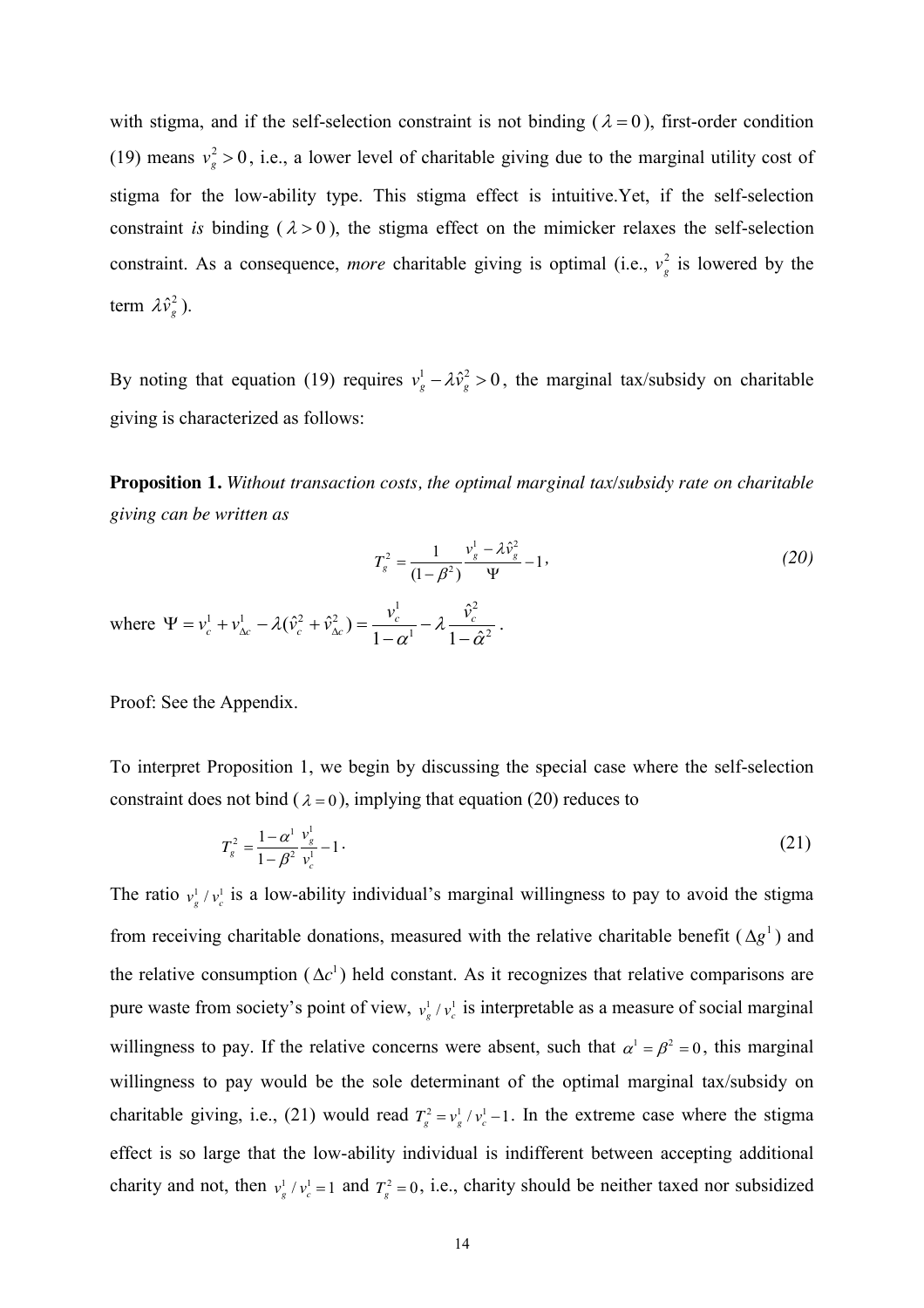at the margin. In the other extreme case of no stigma effect, such that  $v_g^1 = 0$ , it follows that  $T_g^2 = -1$ , i.e., a marginal subsidy rate of 100 percent. In all cases in between, where  $0 < v_g^1/v_c^1 < 1$ , it follows that  $-1 < T_g^2 < 0$ , still implying that charity should be subsidized, although at a rate of less than 100 percent.

The key here is that charitable giving leads to higher utility for the donor (high-ability type) without influencing the economy's resource constraint. Moreover, we know the size of this utility increase for the donor: Since type 2 individuals give for free, and since they maximize their utility by doing so, we know that the marginal benefit of giving an additional dollar equals the marginal benefit of consuming it. Thus, if there were no stigma effect, there is an external benefit that is equally large as the donation itself, implying an optimal subsidy rate of 100 percent. Yet, the larger the stigma effect, the lower the external benefit and consequently the lower the marginal subsidy. In other words, the sole reason for the subsidy is the warmglow of giving. Without it, there would only be a social cost of charity due to the stigma effect (the transfer of consumption possibilities from high-ability to low-ability types does not give rise to a social benefit, since the government can redistribute income without costs if the self-selection constraint does not bind). We will return to the warm-glow issue later.

The multiplier  $(1 - \alpha^1) / (1 - \beta^2)$  in equation (21) may either scale up or scale down the marginal subsidy (or may even turn it into a marginal tax) depending on whether the lowability type's degree of consumption positionality exceeds or falls short of the positional gifts externality that each high-ability individual imposes on other people of the same type through charitable contributions (measured by  $\beta^2$ ). An increase in  $\alpha^1$  increases the marginal subsidy for charitable giving, ceteris paribus, as it means an even greater tendency for low-ability individuals to overestimate the marginal utility of consumption and thus underestimate the marginal cost of stigma from society's point of view.<sup>7</sup> Similarly, an increase in  $\beta^2$  reduces the marginal subsidy (or increases the marginal tax) for charitable giving. The intuition is that  $\beta^2$  represents the fraction of type 2 individuals' marginal utility of charitable giving that is social waste, due to that their concerns about relative contributions lead to an externality, meaning that only  $1-\beta^2$  of an additional dollar in contribution gives rise to warm glow. The

<sup>&</sup>lt;sup>7</sup> Note that this component has nothing to do with correction for positional consumption externalities, which is accomplished through marginal income taxation. Instead, this component arises because relative consumption concerns lead to a discrepancy between the private and social marginal utility of consumption.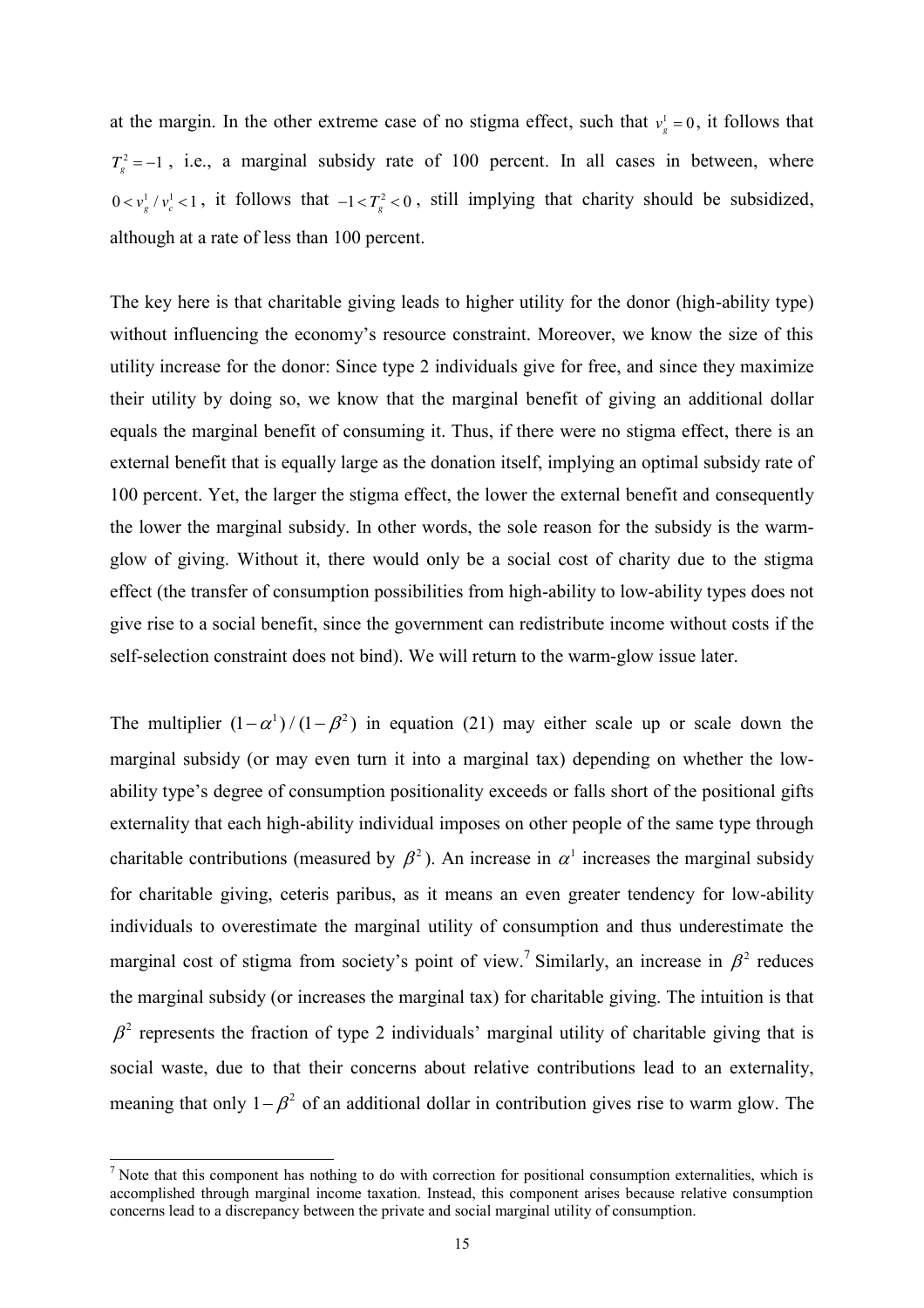condition for when charity should be taxed, rather than subsidized, then follows from equation (21):

$$
T_g^2 > (<0 \text{ iff } v_g^1 > (<)\frac{1-\beta^2}{1-\alpha^1}v_c^1.
$$

Let us return to the general policy rule in equation (20), which is based on the assumption that the self-selection constraint binds ( $\lambda > 0$ ). Compared with equation (21), the most important implication is that the government has an incentive to relax the self-selection constraint by exploiting that charitable benefits lead to disutility for the mimicker due to the stigma effect. $8$ We can immediately see that in the extreme case of no stigma effect  $(\lambda \hat{v}_g^2 = v_g^1 = 0)$ , the equally extreme result of a marginal subsidy rate of 100 percent still holds. In the opposite extreme case where there is no warm glow of giving but a negative stigma effect of receiving donations, it follows from equation (19) that  $v_g^1 - \lambda \hat{v}_g^2 = 0$ , i.e., an interior solution for charitable giving may be optimal also in the absence of warm glow, since the stigma effect makes mimicking less attractive. To accomplish this, a 100 percent marginal subsidy rate is required here as well, although for a different reason. In the more interesting scenario with both warm-glow and stigma effects, the optimal second-best policy is typically to subsidize charitable giving at a marginal rate of less than 100 percent or, if the net marginal stigma cost is large enough, tax charitable giving at the margin.

Note in particular the difference in policy implications between positional giving and positional consumption. While positional consumption gives rise to an externality-correcting motive for income taxation, which shows up as a direct effect in the policy rules for marginal income taxation, there is no such direct externality-correcting charity tax in the absence of warm-glow and stigma effects. In other words, the only effect of positional gifts externalities is to weaken (strengthen) the already existing incentive to subsidize (tax) charitable giving at the margin due to warm glow and stigma.

To see the intuition behind the tax treatment of positional gifts externalities more clearly, consider the simplified case in which there is neither an absolute warm-glow effect of giving nor an absolute stigma effect from receiving charitable donations, but where high-ability individuals still care about relative giving and low-ability ones care about relative stigma. It

<sup>&</sup>lt;sup>8</sup> Also Diamond (2006) finds that subsidized contributions may relax the self-selection constraint, although for reasons other than those discussed here. In his model, individuals may voluntarily contribute to a public good, and the utility gain of a subsidy on voluntary contributions is smaller for the mimicker than for the high-income earner.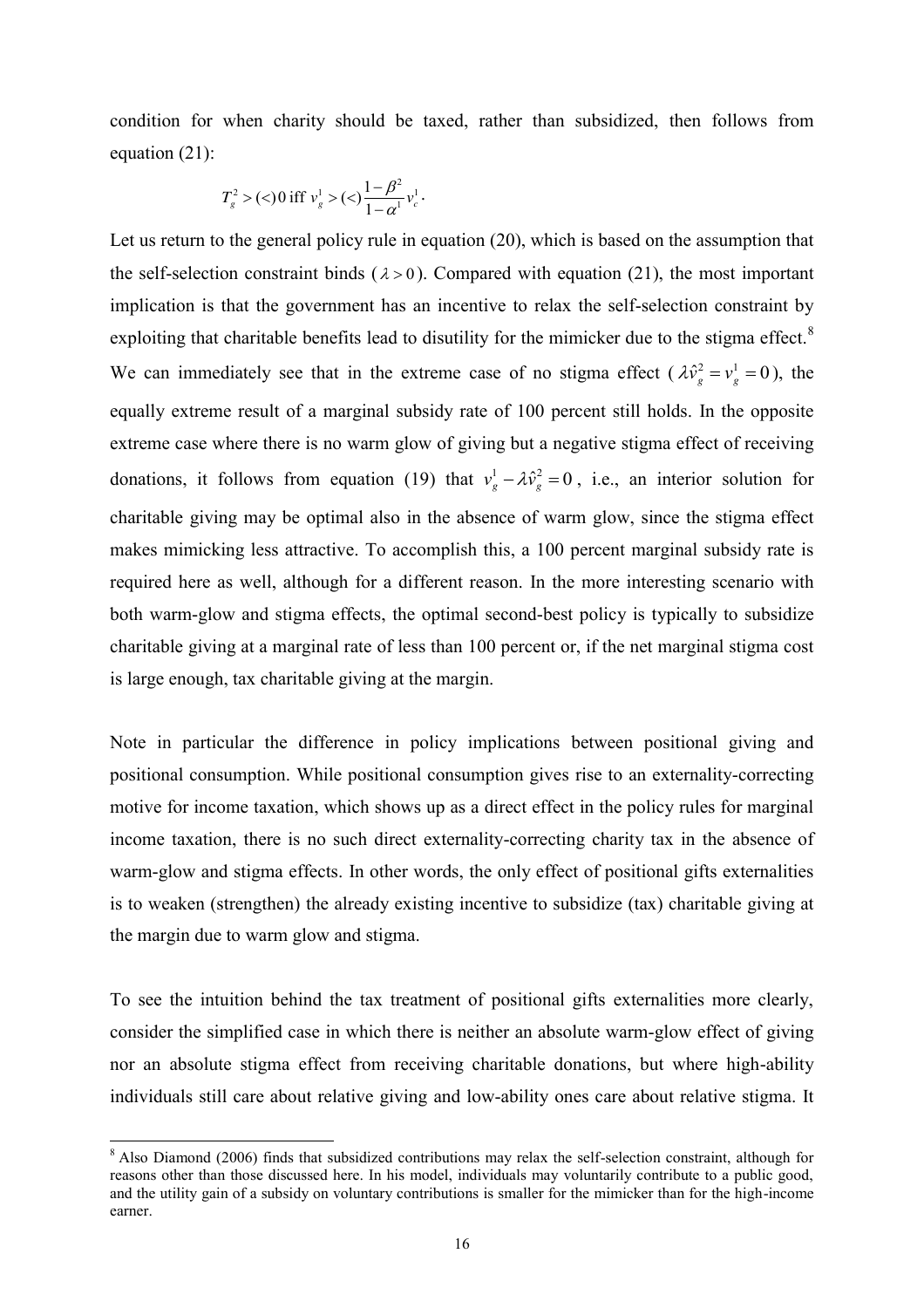would then follow that  $u_g^i = v_{\Delta g}^i = -u_{\overline{g}}^i$  and  $u_{\overline{g}}^i = -v_{\Delta g}^i < 0$  $u_{\overline{g}}^i = -v_{\Delta g}^i < 0$  for i=1,2. As a consequence, the social first-order condition for charitable giving (equation [19]) would be redundant; in fact, it would always be satisfied since  $v_g^1 = 0$ ,  $v_g^2 = 0$ , and  $\hat{v}_g^2 = 0$  irrespective of the level of  $g^2$ . Intuitively, if there is neither a warm-glow motive to support charitable giving, nor a stigma motive to counteract it, there are no such welfare effects on which to base public policy either. This illustrates the importance of warm-glow and stigma effects for the rationale behind taxes/subsidies on charitable giving.

#### *3.3 Optimal Marginal Tax/Subsidy Rates for Charity with Transaction Costs*

Let us now turn to the general and more realistic version of the model set out above with transaction costs of charitable giving. Proceeding in the same way as before, we derive the following analogue to equation (19) with transaction costs:

$$
(\delta + \lambda)v_g^2 = \gamma n^2 \mu_g (g^2) + n^2 (v_g^1 - \lambda \hat{v}_g^2) / n^1 > 0.
$$
 (22)

Equation (22) thus shows that the social marginal utility of charitable giving for the highability type,  $(\delta + \lambda)v_g^2$ , balances the marginal resource cost as given by  $\gamma n^2 \mu_g(g^2)$ , plus the net marginal stigma cost as given by  $(\lambda \hat{v}_g^2 - v_g^1)$ . According to equation (22), in the presence of a marginal cost of giving, the optimal level of giving should be reduced compared with a situation in which this marginal cost is nil (as in equation [19]). We can now derive:

**Proposition 2.** *With a positive marginal transaction cost of charitable giving, the optimal marginal tax/subsidy rate for charitable giving is given by* 

$$
T_g^2 = \frac{1}{(1 - \beta^2)} \frac{v_g^1 - \lambda \hat{v}_g^2}{\Psi} + \left[ \frac{1 - \overline{\alpha}}{(1 - \alpha^d)(1 - \beta^2)} - 1 \right] \mu_g(g^2) - 1.
$$
 (23)

*In addition to the effects of charitable giving identified in Proposition 1, the positive marginal cost of charitable giving affects the optimal marginal tax/subsidy rate in the following ways:* 

(i) If 
$$
\frac{1-\overline{\alpha}}{(1-\alpha^d)(1-\beta^2)}-1>0
$$
, a higher marginal cost reduces the optimal marginal subsidy

*(increases the optimal marginal tax) on charitable giving, and* 

(*ii*) *if*  $\frac{1-\bar{\alpha}}{(1-\alpha^d)(1-\beta^2)} - 1 < 0$  $\alpha$  $\alpha^d$ )(1– $\beta$  $\frac{-\bar{\alpha}}{2}$  - 1  $-\alpha^d$ )(1-*, a higher marginal cost increases the optimal marginal subsidy* 

*(reduces the optimal marginal tax) on charitable giving, ceteris paribus.* 

Proof: See the Appendix.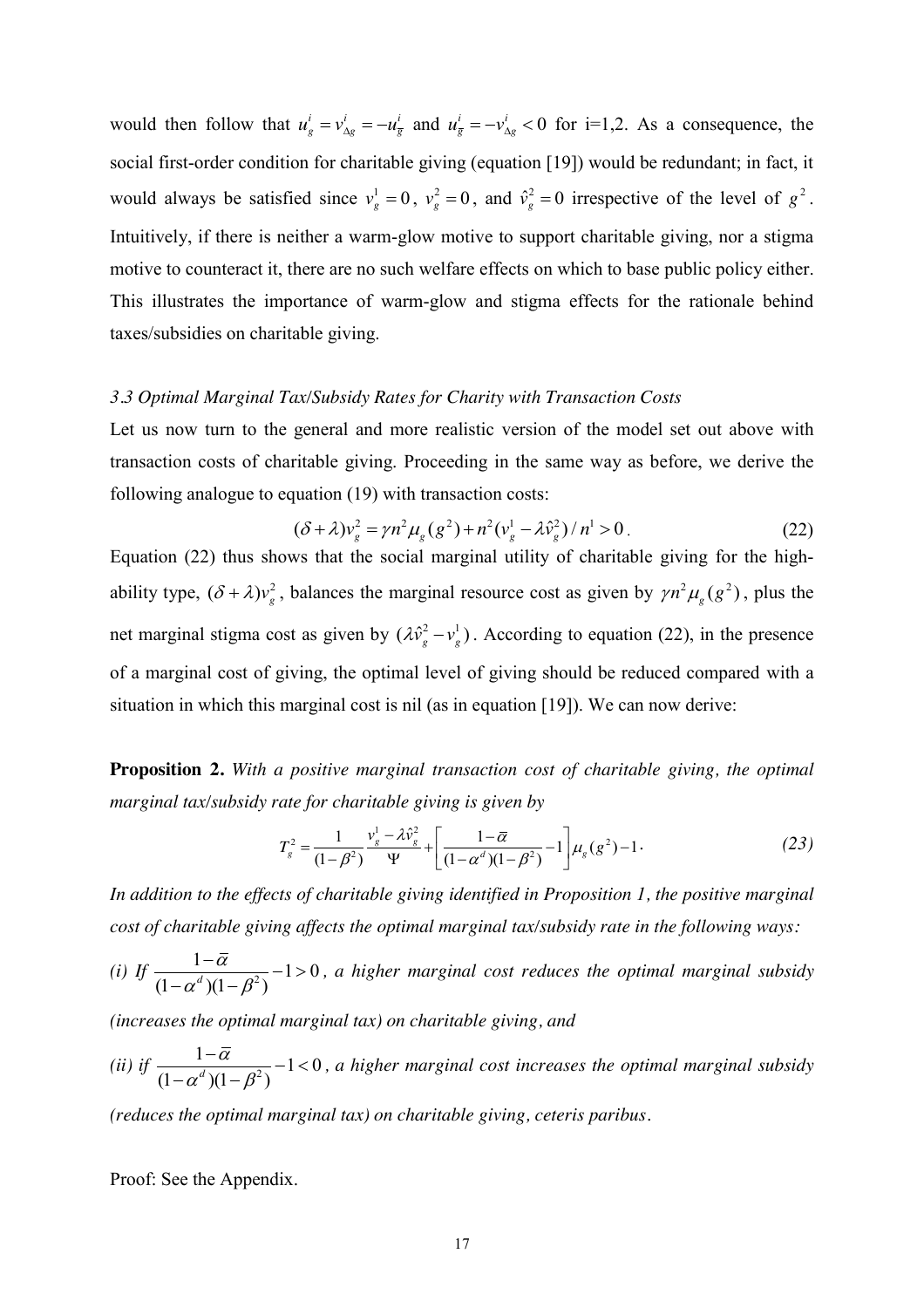The first term on the right-hand side of equation (23) is equivalent to its counterpart in equation (20) and was discussed at some length above, whereas the second term is novel and refers to the marginal cost of giving to charity. In turn, this marginal cost affects the optimal marginal subsidy/tax via two distinct effects. First, because of the resource cost of charitable giving, in order to attain a given optimal allocation, the marginal subsidy must be larger or the tax lower (in absolute terms) than without this resource cost. This is captured by the second component in square brackets.

Second, the marginal cost also affects the marginal tax (subsidy) on charitable giving via the relative concerns about both consumption and giving, as expressed by the multiplier  $(1-\overline{\alpha})/[(1-\alpha^d)(1-\beta^2)]$ . As a consequence, by introducing a cost of giving, the optimal marginal subsidy/tax attached to charitable contributions will be adjusted in response to positional consumption externalities, which was not the case when this cost was nil (see Proposition 1). This is seen from the appearance of the average degree of consumption positionality,  $\bar{\alpha}$ , which is a measure of the marginal positional consumption externality per unit of consumption (recall that the relative consumption concerns are driven by mean-value comparisons). The average degree of positionality  $\overline{\alpha}$  in the numerator of the multiplier,  $(1 - \overline{\alpha})$ , contributes to increase the marginal subsidy (or decrease the marginal tax) on charitable giving, ceteris paribus. The intuition is that a higher marginal subsidy or lower marginal tax shifts the households' expenditure away from consumption and thus counteracts the positional consumption externality. The denominator  $[(1 - \alpha^d)(1 - \beta^2)]$  either reinforces  $(a^d < 0)$  or counteracts  $(a^d > 0)$  this effect depending on whether the mimicker is more or less positional in terms of consumption than the high-ability individual. If the low-ability type is more positional than the mimicker (which means that  $\alpha^d < 0$ ), then decreased consumption contributes to relax the self-selection constraint, and if the mimicker is more positional than the low-ability type (such that  $\alpha^d > 0$ ), then increased consumption contributes to relax the self-selection constraint. Furthermore, the higher the high-ability individual's degree of positionality in charitable giving,  $\beta^2$ , the lower the marginal subsidy (the higher the marginal tax) on charitable giving, as the government realizes that relative giving is pure waste.

The components in square brackets in equation (23) can be understood in terms of a discrepancy between the private and social marginal resource cost of charitable giving, where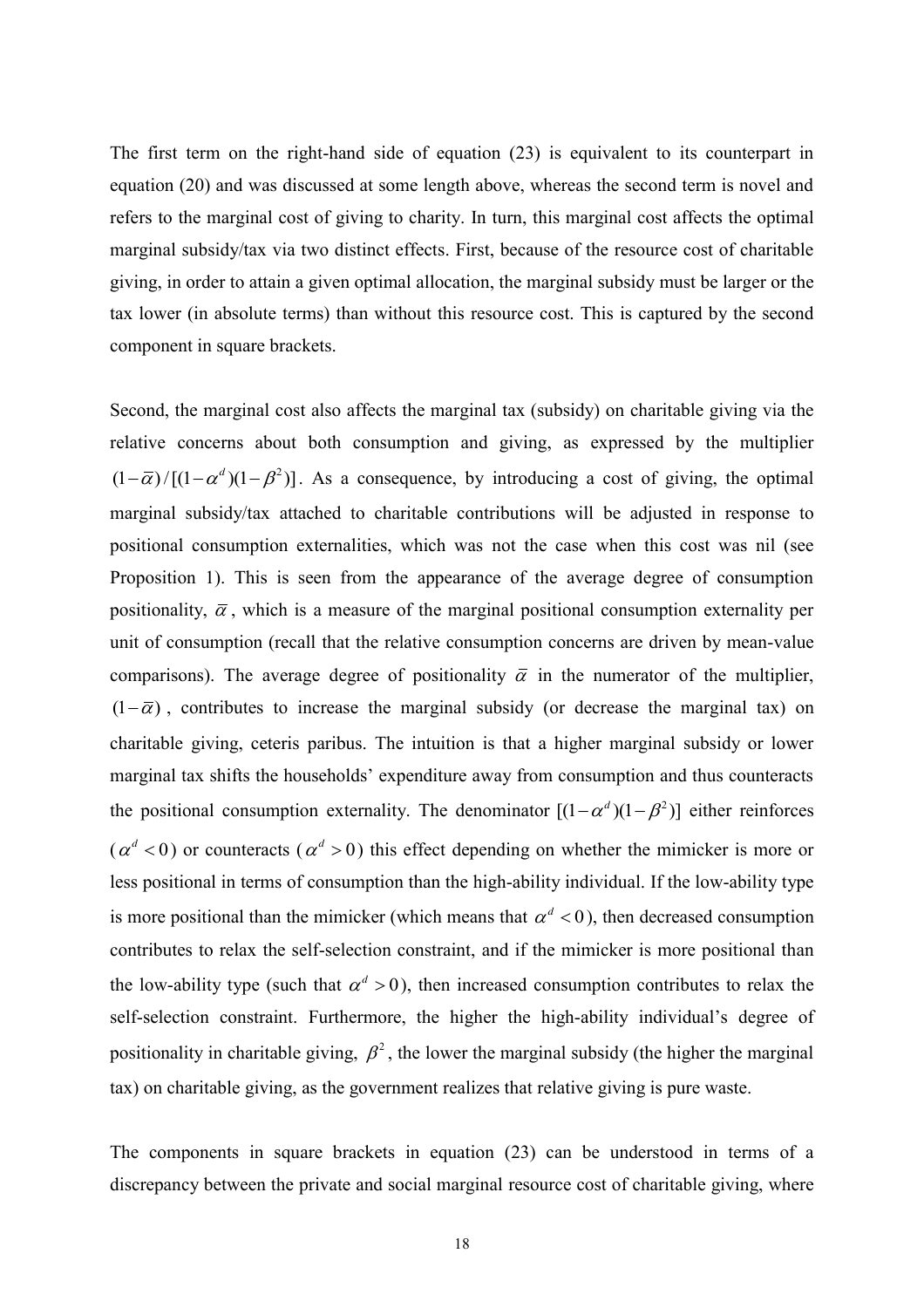the discrepancy depends on the externalities that relative concerns about consumption and donations give rise to. This discrepancy is relevant since the resource cost means that charitable contributions will reduce the total resources available for private consumption, ceteris paribus. Consider first the special case where  $\alpha^d = 0$ , i.e., where the mimicker and the low-ability type are equally consumption positional, in which case an increase in  $\mu_g(g)$ contributes to increase (decrease) the right-hand side of equation (22) if  $\beta^2$  > (<)  $\bar{\alpha}$ . This means that the larger the positional charity externality compared with the positional consumption externality, the more the marginal cost of charitable giving will contribute to reduce the marginal subsidy (or increase the marginal tax) on charitable giving. The intuition is that the private marginal resource cost underestimates its social counterpart if  $\beta^2 > \overline{\alpha}$ , which the lower marginal subsidy or higher marginal tax serves to adjust for.<sup>9</sup> An analogous interpretation in terms of increased marginal subsidies (or lower marginal taxation) of charitable giving follows when  $\beta^2 < \bar{\alpha}$ .

By relaxing the assumption that  $\alpha^d = 0$ , we can also see that the more consumptionpositional the mimicker is relative to the low-ability type, i.e., the larger the  $\alpha^d$ , the more  $\mu_{g}(g)$  will underestimate the social marginal resource cost of charitable giving. The intuition is that the government may in this case relax the self-selection constraint by a policy-induced increase in private consumption, meaning that increased charitable giving is associated with an additional cost for that particular reason. By analogy, if the low-ability type is more consumption-positional than the mimicker, such that  $\alpha^d < 0$ , increased charitable giving has the beneficial side effect of relaxing the self-selection constraint through a policy-induced decrease in private consumption, which motivates increased marginal subsidization (or decreased marginal taxation) of charitable giving at the margin.

Finally, note that if  $\bar{\alpha} = \alpha^d = \beta^2 = 0$ , i.e., if neither consumption nor charitable giving were positional goods, then the second term on the right-hand side of equation (23) would vanish. In this case, there is no longer any discrepancy between the private and social marginal resource cost of charitable giving, meaning that there is no reason for the government to

<sup>&</sup>lt;sup>9</sup> This result is further emphasized if we assume away the relative consumption comparisons completely such that  $\bar{\alpha} = 0$ , in which case  $\beta^2 > 0$  means that the second term on the right-hand side of equation (23) is positive.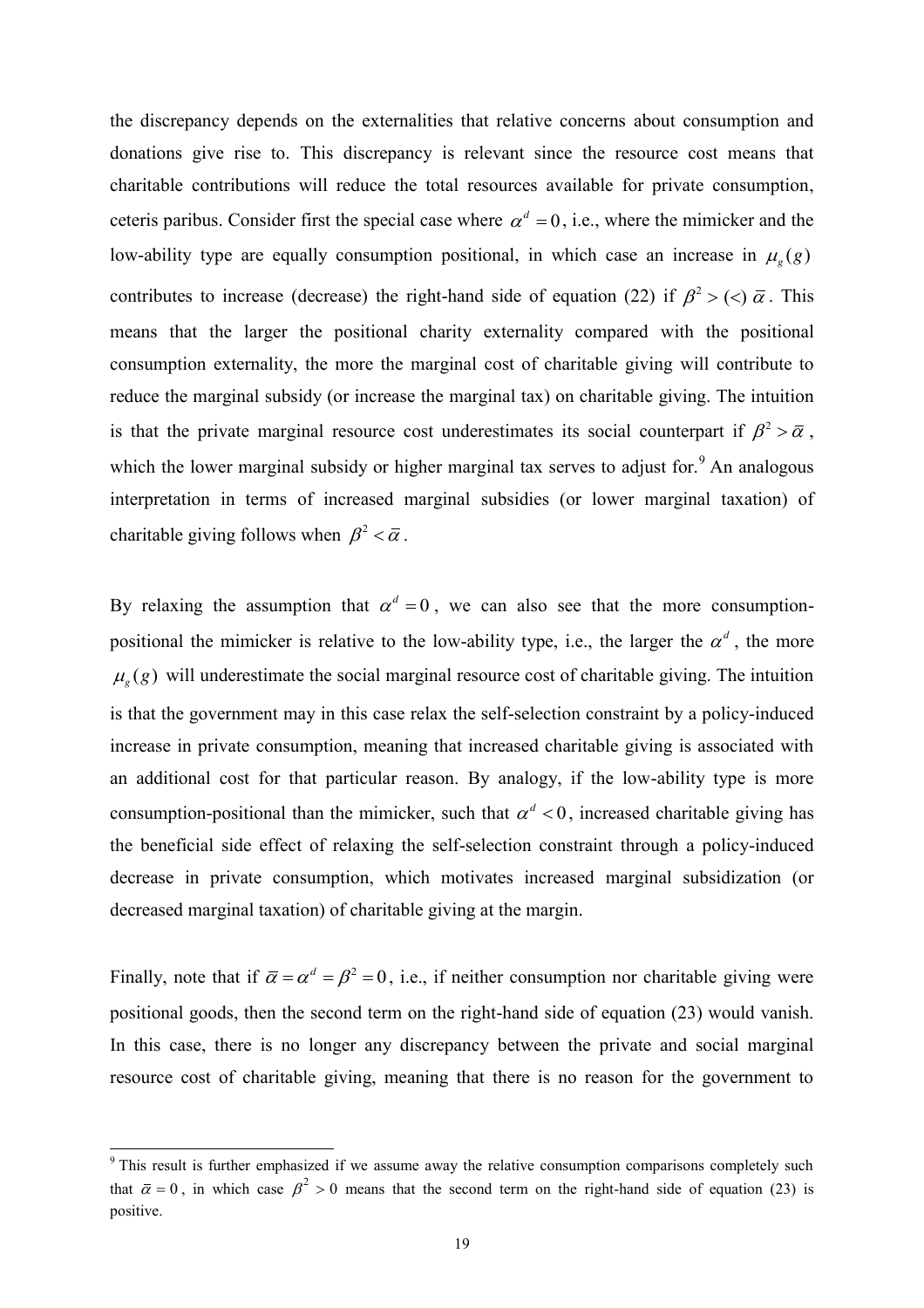adjust the marginal subsidy/tax formula in response to the marginal resource cost. Equation (23) will then coincide with equation (20).

#### **4. Optimal Income Taxation Without a Direct Instrument to Control Charitable Giving**

In the previous sections, we examined a case where the government is able to effectively control charitable giving through a direct tax or subsidy. Although this case is interesting and accords well with the idea that high-income consumers may have positional preferences for charitable giving, it is still not necessarily the case that charity is fully observed at the individual level by the government. One reason is, of course, that individuals may have an incentive to exaggerate their charitable giving to benefit from the subsidy, or underreport their contributions to avoid the tax described in the previous section. Another is that charitable giving is often organized by non-governmental entities with their own interests and incentives. Therefore, in this section, we analyze a scenario where the government is not able to influence charitable giving through a direct instrument, i.e., the redistribution and correction policies are solely based on income taxation. To simplify the analysis, we abstract from the resource cost of charitable giving addressed in Subsection 3.3.

#### *4.1 Individual Behavior*

The tax function will now be written  $T^i = T(w^i l^i)$ , as the tax payment (positive or negative) solely depends on the individual's income. The budget constraints facing low-ability and high-ability individuals then become

$$
w^{1}l^{1} - T(w^{1}l^{1}) + n^{2}g^{2} / n^{1} - c^{1} = 0,
$$
\n(24a)

$$
w^{2}l^{2}-T(w^{2}l^{2})-g^{2}-c^{2}=0,
$$
\t(24b)

respectively. Except for this modification, the decision problem faced by the low-ability type takes exactly the same form as in the previous section, meaning that equation (5) still represents the first-order condition for work hours. For the high-ability type, the first-order condition for work hours in equation (5) also remains valid, while the first-order condition for charitable giving changes to read

$$
-u_c^2 + u_g^2 \le 0 \tag{25}
$$

To be able to influence charitable giving through the income tax, the government may utilize that (25) implicitly defines charitable giving as a function of the private consumption and hours of work of the high-ability type. More specifically, if (25) holds as a strict equality, we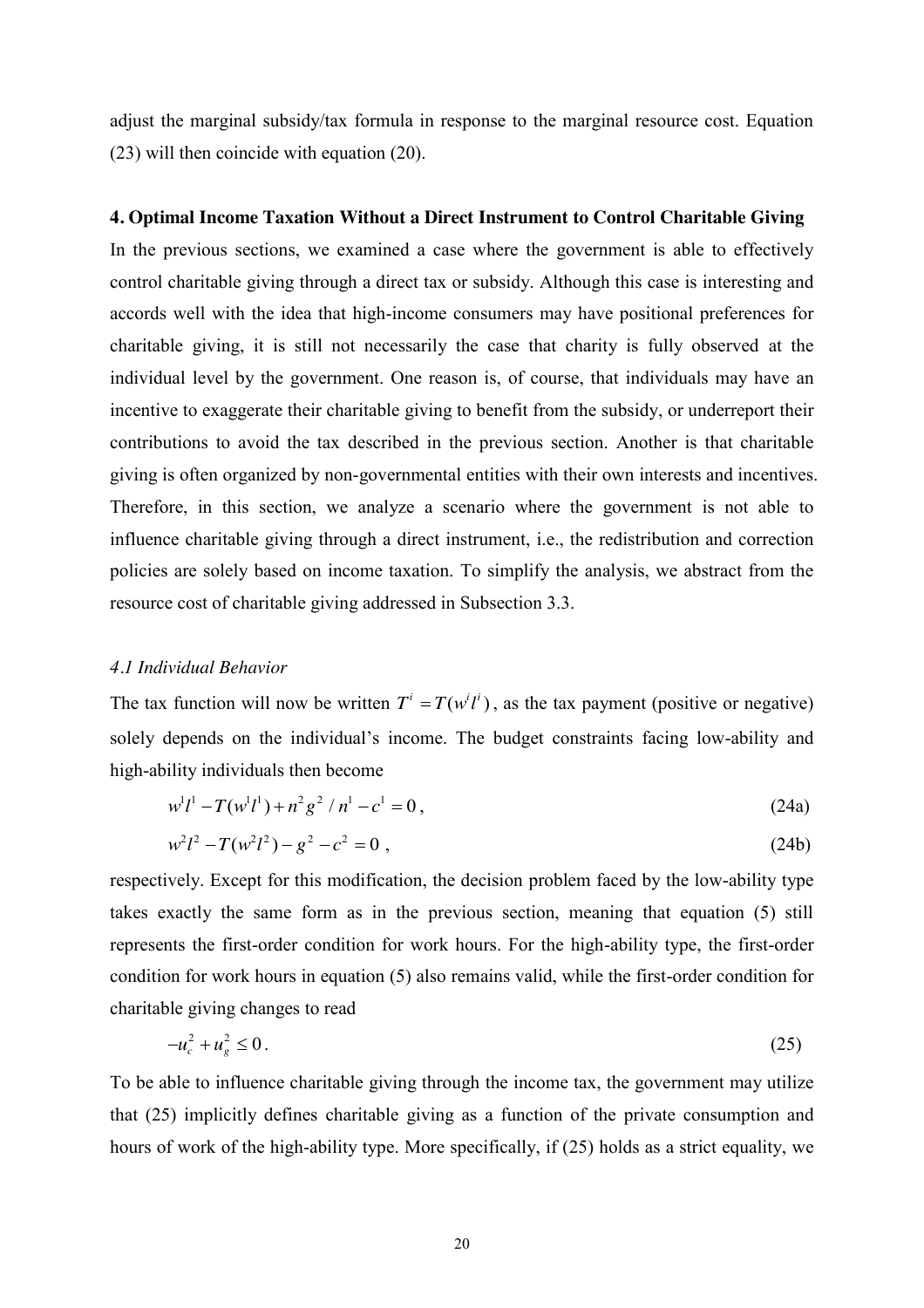can solve for  $g^2$  as a function of  $c^2$ ,  $z^2$ ,  $\overline{c}$ , and  $\overline{g}^2$ , i.e.,  $g^2 = \overline{g}^2(c^2, z^2, \overline{c}, \overline{g}^2)$ . By using  $g^2 = \overline{g}^2$ , we obtain the reduced form

$$
g^2 = g^2(c^2, z^2, \overline{c}).
$$
 (26)

Equation (26) is interpretable as the reaction function for  $g^2$  perceived by the government, since the government recognizes the relationship between  $g^2$  and  $\bar{g}^2$ . In the general case, the comparative statics of equation (26) are ambiguous. To gain some additional insights and provide intuition, we also consider a simplified version of equation (26) based on a separable utility function for the high-ability type:

$$
U^2 = v^2(c^2, z^2, g^2, \Delta c^2, \Delta g^2) = \tilde{v}(c^2, z^2) + h(g^2) + k(\Delta c^2) + q(\Delta g^2),
$$
\n(27)

where each sub-utility function is increasing in its respective argument and strictly concave, and consumption and leisure are weak (Edgeworth) complements such that  $\bar{v}_{cz}^2 \ge 0$ . Then, if  $g^2 > 0$ , (25) simplifies to

$$
-\left(\tilde{v}_c(c^2, z^2) + k_{\Delta c}(\Delta c^2)\right) + h_g(g^2) + q_{\Delta g}(\Delta g^2) = 0.
$$
\n(28a)

Totally differentiating, and using  $\bar{g}^2 = g^2$  gives

(i) 
$$
\frac{\partial g^2}{\partial c^2} > 0
$$
, (ii)  $\frac{\partial g^2}{\partial z^2} \le 0$ , (iii)  $\frac{\partial g^2}{\partial \overline{c}} < 0$ . (28b)

The comparative statics in (28b) have straightforward interpretations. An increase in private consumption leads to decreased marginal utility of consumption. In turn, this leads the individual to redirect spending towards more charitable giving, ceteris paribus. On the other hand, increased use of leisure increases the marginal utility of consumption (by the assumption of complementary) and leads to increased private consumption and less charitable giving, ceteris paribus. Finally, since the individuals are positional in terms of consumption, it follows that an increase in the reference consumption increases the marginal utility of consumption, ceteris paribus, which leads to less charitable giving.

## *4.2 The Government*

As in the previous sections, the government attempts to correct for positional externalities, emanating from both consumption and charitable giving, and also redistribute between the two ability types. However, in the case analyzed in this section it has no direct instrument to subsidize or tax charity By using  $g^1 = -n^2 g^2 / n^1$  and  $\bar{g}^1 = -n^2 \bar{g}^2 / n^1$  as before, the public decision problem is to choose  $l^1$ ,  $c^1$ ,  $l^2$ , and  $c^2$  to maximize utility for the low-ability type while holding utility fixed for the high-ability type subject to the self-selection constraint and the resource constraint, implying that we can write the Lagrangian as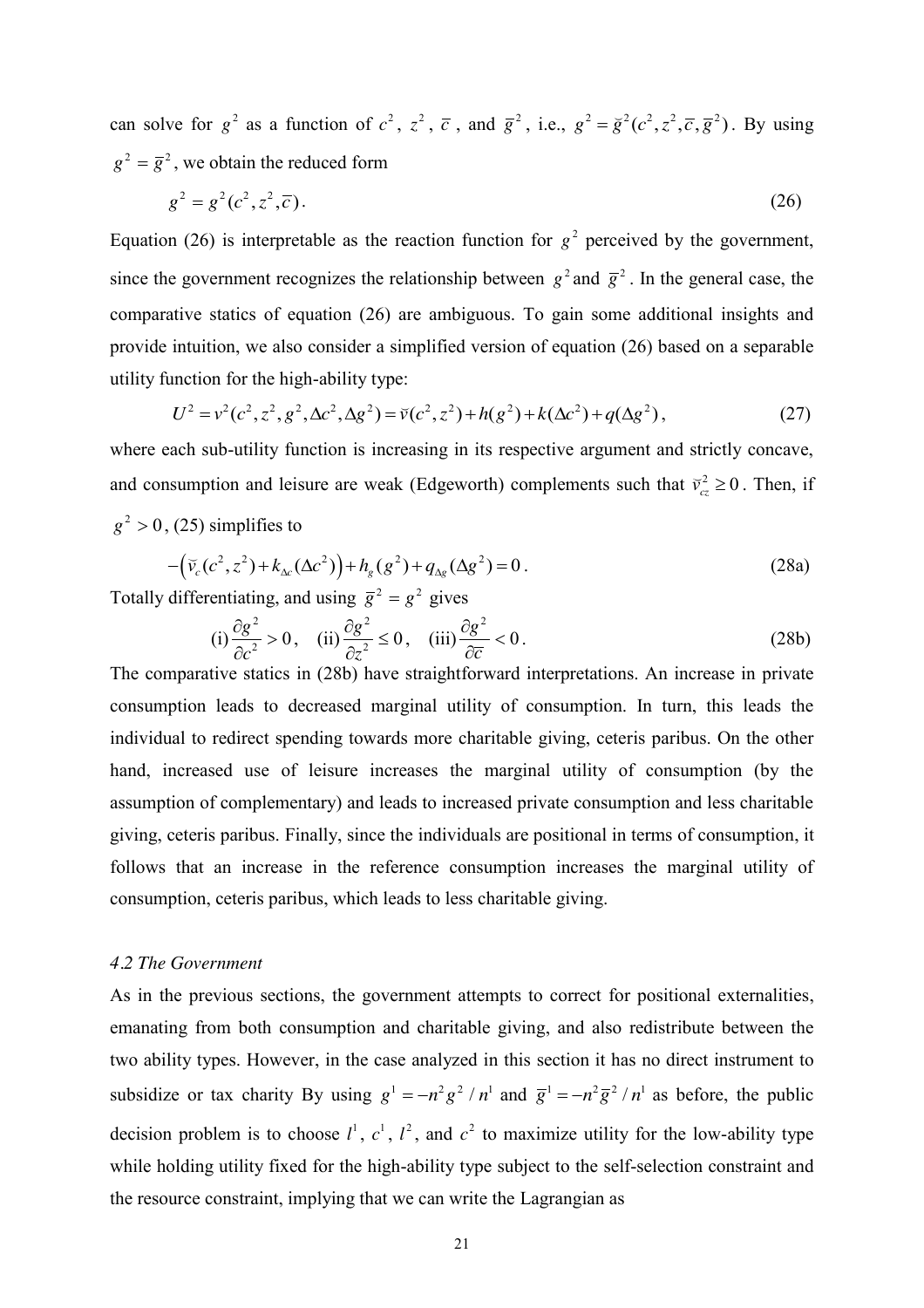$$
L = u^{1}(c^{1}, z^{1}, -n^{2}g^{2}/n^{1}, \overline{c}, -n^{2}\overline{g}^{2}/n^{1}) + \delta[u^{2}(c^{2}, z^{2}, g^{2}, \overline{c}, \overline{g}^{2}) - \overline{U}^{2}]
$$
  
+  $\lambda[u^{2}(c^{2}, z^{2}, g^{2}, \overline{c}, \overline{g}^{2}) - \hat{u}^{2}(c^{1}, 1 - \phi l^{1}, -n^{2}g^{2}/n^{1}, \overline{c}, -n^{2}\overline{g}^{2}/n^{1})] \ .$  (29)  
+  $\gamma \sum_{i} n^{i} [w^{i}l^{i} - c^{i}]$ 

However,  $g^2$  is not a direct choice variable anymore and can therefore only be affected indirectly. It is here instead given by equation (26), i.e.,  $g^2 = g^2(c^2, z^2, \overline{c})$ . We continue to assume that the mimicker does not contribute to charity, which is perhaps somewhat more questionable here, since the model no longer requires that charitable giving is observable to the government.<sup>10</sup>For purposes of comparison, we would like to keep the model as close as possible to that of the previous section (except that the government can no longer directly control charitable giving), which means that we assume that the mimicker does not contribute to charity.

The social first-order conditions can then be written as

j

$$
l^{1}: \t -u_{z}^{1} + \lambda \phi \hat{u}_{z}^{2} + \gamma n^{1} w^{1} = 0 \t (30)
$$

$$
c^{1}: \quad u_{c}^{1} - \lambda \hat{u}_{c}^{2} - \gamma n^{1} + L_{\overline{c}} \frac{n^{1}}{N} = 0 \tag{31}
$$

$$
l^{2}: \quad -(\delta + \lambda)u_{z}^{2} + \gamma n^{2}w^{2} - L_{g^{2}}\frac{\partial g^{2}}{\partial z^{2}} = 0
$$
\n(32)

$$
c^{2}: (\delta + \lambda)u_{c}^{2} - \gamma n^{2} + L_{\overline{c}} \frac{n^{2}}{N} + L_{g^{2}} \frac{\partial g^{2}}{\partial c^{2}} = 0.
$$
 (33)

The social first-order conditions for  $l^1$  and  $c^1$  given by equations (30) and (31) take the same general form as in the previous section. Yet, as we will show below, the marginal income tax rate implemented for the low-ability type will differ from the policy implemented in the previous section due to interaction effects between the positional consumption and gifts externalities. In contrast, the social first-order conditions for  $l^2$  and  $c^2$  in equations (32) and (33) are directly dependent on the welfare effect of charitable giving (through the partial derivative of the Lagrangian with respect to  $g^2$ ), since changes in the hours of work and private consumption of the high-ability type affect charitable giving through the reaction function given in equation (26). This will be discussed further below.

<sup>&</sup>lt;sup>10</sup> On the one hand, the mimicker is no longer restricted in his/her contribution behavior and may therefore want to contribute to charitable giving. On the other hand, the mimicker is also a recipient of charity, and it may seem somewhat counterintuitive to contribute to and benefit from charitable giving at the same time. In addition, recall that the mimicker has the same income as the low-ability type.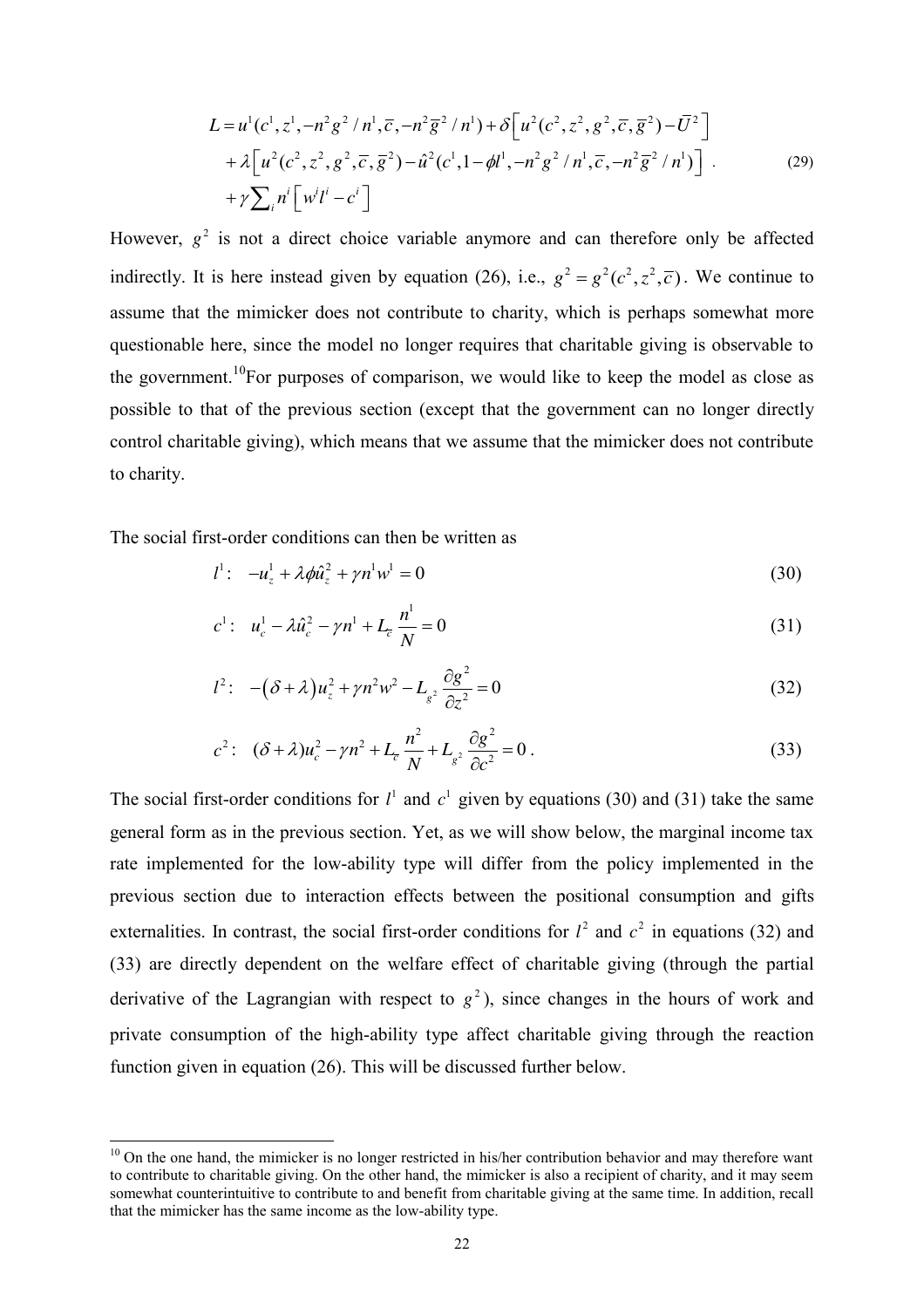To gain further insight into the implications of charitable giving for optimal income taxation, we differentiate the Lagrangian with respect to  $\bar{c}$  and  $g^2$ , while using  $g^2 = \bar{g}^2$ . This gives

$$
L_{\overline{c}} = u_{\overline{c}}^1 + (\delta + \lambda)u_{\overline{c}}^2 - \lambda \hat{u}_{\overline{c}}^2 + L_g \frac{\partial g^2}{\partial \overline{c}}
$$
(34a)

$$
L_{g^2} = (\delta + \lambda)u_g^2 - n^2(u_g^1 - \lambda \hat{u}_g^2)/n^1 + L_{\bar{g}^2}
$$
 (34b)

where

$$
L_{\overline{g}^2} \equiv (\delta + \lambda)u_{\overline{g}}^2 - n^2(u_{\overline{g}}^1 - \lambda \hat{u}_{\overline{g}}^2)/n^1.
$$
 (34c)

Recall from the previous section that  $u_{\overline{c}}^i = -\alpha^i u_c^i$ ,  $\hat{u}_{\overline{c}}^2 = -\hat{\alpha}^2 \hat{u}_c^2$ , and  $u_{\overline{g}}^i = -\beta^i u_g^i$  for  $i=1,2$ . By using equations  $(31)$ ,  $(33)$ ,  $(34a)$ ,  $(34b)$ , and  $(34c)$ , we can then derive

$$
L_{g^2} = (\delta + \lambda)u_g^2(1 - \beta^2) - n^2 \left(u_g^1(1 - \beta^1) - \lambda \hat{u}_g^2(1 - \hat{\beta}^2)\right) / n^1
$$
  
=  $(\delta + \lambda)v_g^2 - n^2(v_g^1 - \lambda \hat{v}_g^2) / n^1$  (35a)

$$
L_{\bar{c}} = -\gamma N \frac{\bar{\alpha} - \alpha^d}{1 - \bar{\alpha}} + \frac{1}{1 - \bar{\alpha}} \Big( (\delta + \lambda) v_g^2 - n^2 (v_g^1 - \lambda \hat{v}_g^2) / n^1 \Big) \Big( \frac{\partial g^2}{\partial \bar{c}} + \alpha^2 \frac{\partial g^2}{\partial c^2} \Big). \tag{35b}
$$

Note that the right-hand side of equation (35a) can be either positive or negative. It contains the components of the social first-order condition for  $g^2$  derived in equation (19) in Section 2, although the three terms do not necessarily sum to zero here. The first term on the right-hand side of equation (35b) is the *direct* partial welfare effect of increased reference consumption, which depends on the average degree of consumption positionality,  $\bar{\alpha}$ , and the difference in the degree of consumption positionality between the mimicker and the low-ability type,  $\alpha^d$ (as defined in the previous section). We can see that the larger the  $\bar{\alpha}$ , the greater the welfare cost of increased reference consumption, ceteris paribus. This effect is, in turn, either reinforced ( $\alpha^d$  < 0) or counteracted ( $\alpha^d$  > 0) by an incentive to relax the self-selection constraint by exploiting that the mimicker and the low-ability type typically differ in terms of degree of consumption positionality.

The second term on the right-hand side of equation (35b) is an *indirect* welfare effect of increased reference consumption and arises because the two externalities interact through the reaction function for  $g^2$  in equation (26). As such, this component depends on the social cost benefit rule for  $g^2$  and would, of course, vanish in a setting where the government directly controls charitable giving, in which case the social first-order condition for  $g^2$  would read  $(\delta + \lambda)v_g^2 - n^2(v_g^1 - \lambda \hat{v}_g^2)/n^1 = 0$ . The multiplier  $\partial g^2 / \partial \overline{c} + \alpha^2 \partial g^2 / \partial c^2$  reflects two different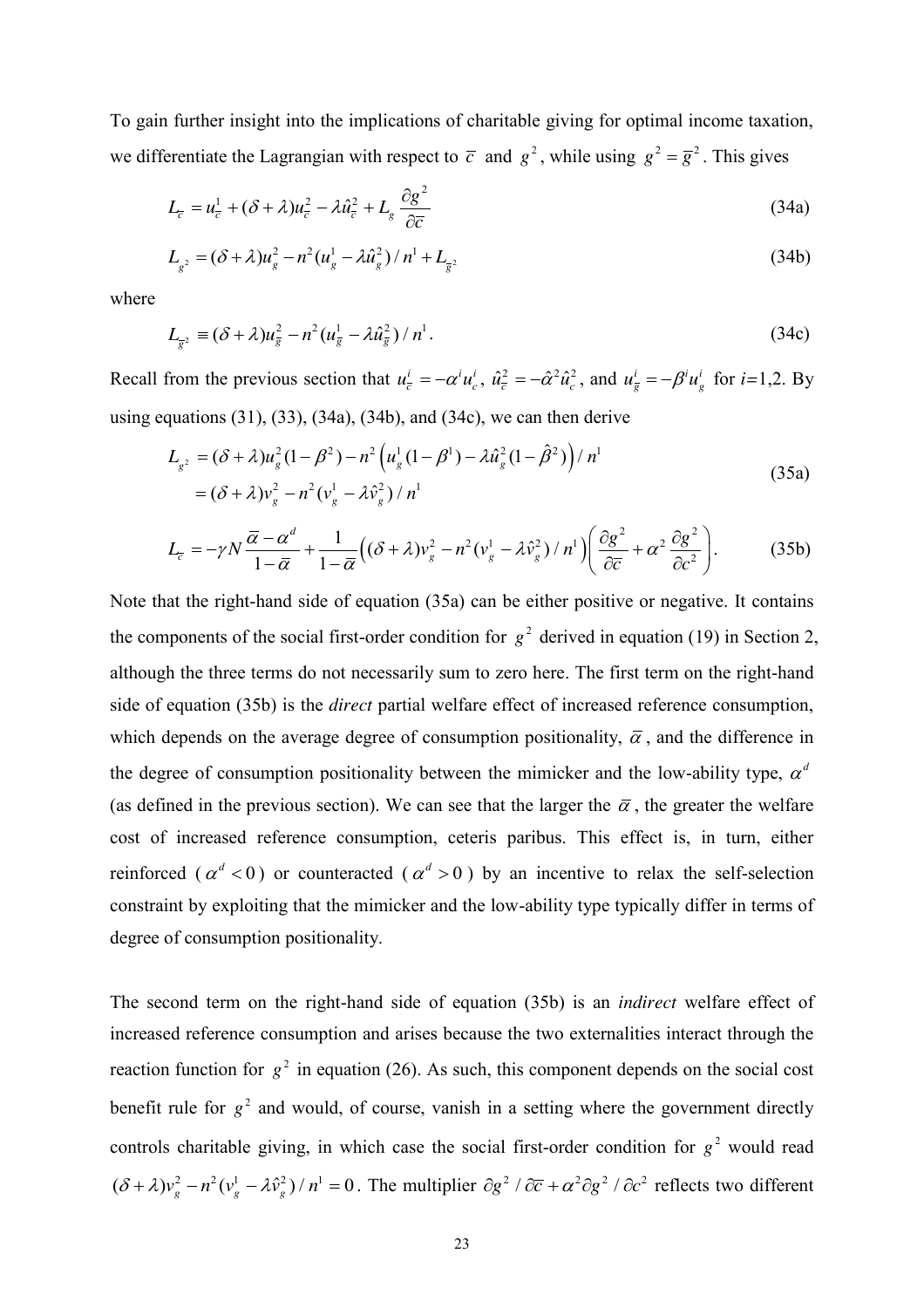channels through which the two positional externalities interact. These channels are (i) a direct effect of  $\bar{c}$  on  $g^2$  and, therefore, on  $\bar{g}^2$ , and (ii) a feedback effect because  $\bar{c}$  affects  $c<sup>2</sup>$  through equation (33). The latter effect depends on the high-ability type's degree of consumption positionality: the higher the degree, the stronger the feedback effect. According to the comparative statics based on the simplified utility function in equation (27),  $\partial g^2 / \partial \overline{c} < 0$  and  $\partial g^2 / \partial c^2 > 0$ . Thus, the lower the high-ability type's degree of consumption positionality, the more likely it is that  $\partial g^2 / \partial \overline{c} + \alpha^2 \partial g^2 / \partial c^2$  is a negative number.

We are now ready to derive the marginal income tax rates, which is accomplished by combining the social first-order conditions in equations (30)–(33) with the private first-order condition for labor supply in equation (5). The marginal income tax policy is summarized in Proposition 3.

**Proposition 3.** *If the government lacks a direct instrument to control the charitable giving, the optimal marginal income tax rates can be characterized as* 

$$
T_{wl}^1 = \frac{\lambda^*}{n^1 w^1} \Big(MRS_{z,c}^1 - \phi M\hat{R}S_{z,c}^2\Big) - \frac{L_z}{w^1 \gamma N} MRS_{z,c}^1\,,\tag{36a}
$$

$$
T_{wl}^2 = -MRS_{z,c}^2 \frac{L_{\overline{c}}}{w^2 \gamma N} + \frac{L_g}{\gamma w^2 n^2} \left( \frac{\partial g^2}{\partial z^2} - MRS_{z,c}^i \frac{\partial g^2}{\partial c^2} \right),
$$
 (36b)

where  $\lambda^* = \lambda \hat{u}_c^2 / \gamma$ ,  $MRS_{z_c}^i$ *i*  $=\frac{u^i_z}{2}$  $z,c = i$ *c*  $MRS_{z,c}^i = \frac{u}{c}$ *u*  $=\frac{a_{z}}{i}$  for  $i=1,2$ , and  $\hat{u}_z^2 = \hat{u}_z^2$  $,c = 2$  $\hat{R}S^2 = \frac{\hat{u}}{\hat{v}}$  $\hat{i}$  $\frac{2}{z,c} = \frac{n_z}{\Lambda^2}$ *c*  $M\hat{R}S_{z,c}^2 = \frac{\hat{u}}{2}$ *u*  $=\frac{u_z}{\Delta^2}$ .

Proof: See the Appendix.

The low-ability type's marginal income tax rate given in equation (36a) takes the same general form as in Aronsson and Johansson-Stenman (2008), with the modification that the welfare effect of increased reference consumption is now given by equation (35b). As a consequence, the sign of the second term on the right-hand side no longer depends only on the average degree of positionality and the difference in the degree of positionality between the mimicker and the low-ability type (as above). It also depends on whether an increase in *g* leads to higher or lower social welfare. An analogous effect appears as the first term on the right-hand side in the marginal income tax formula for the high-ability type given in equation (36b).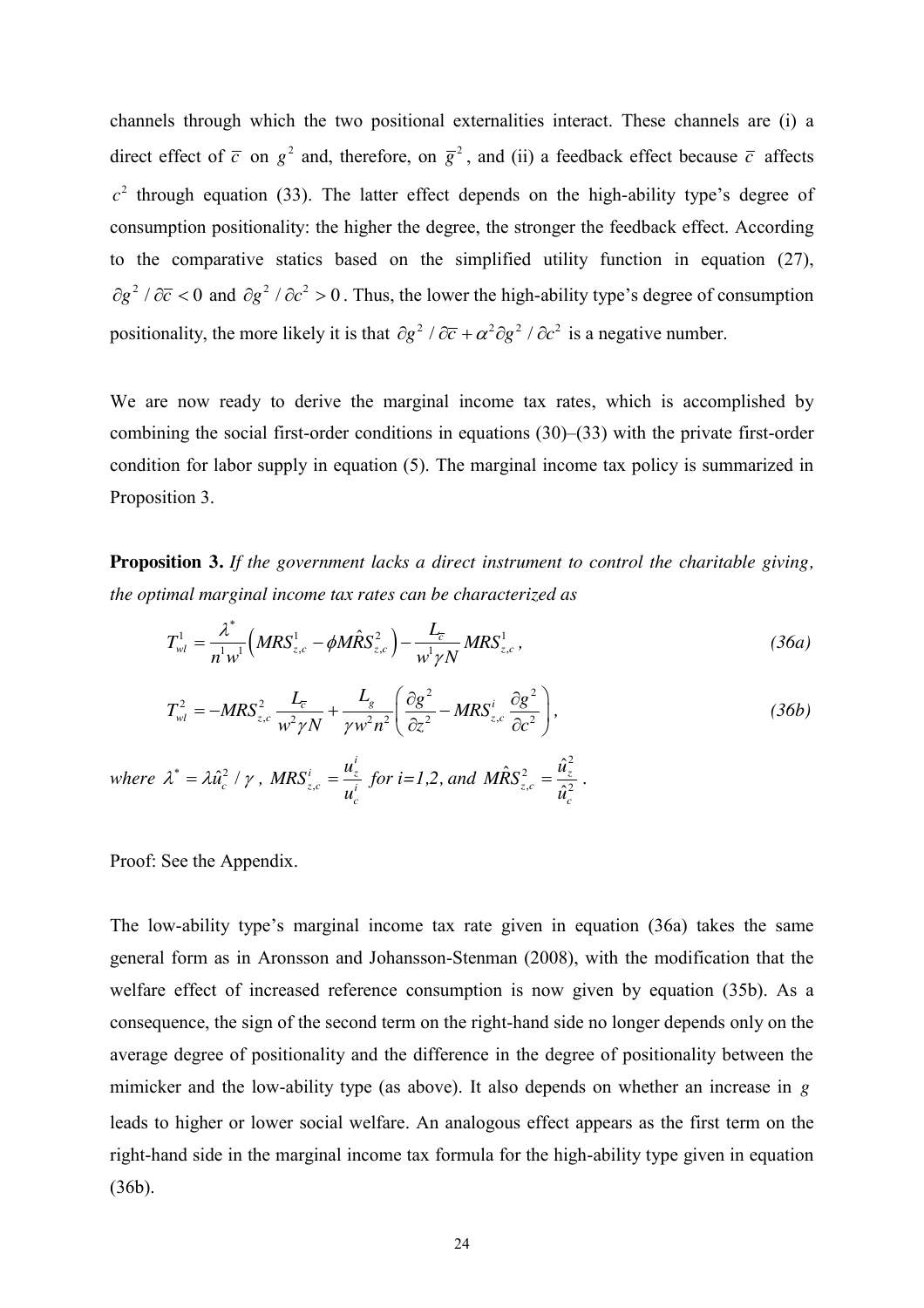To provide intuition behind the tax policy implications of consumption positionality, and in particular the implications of the second term on the right-hand side of equation (35b), we add the (reasonable) assumption that  $\bar{\alpha} > \alpha^d$ , in which case the first term on the right-hand side of equation (35b) is negative, and then use the simplified utility function given in equation (27) and associated comparative statics in (28b). It follows that the partial welfare effect of increased reference consumption, as specified in equation (35b), is negative if

$$
\left( (\delta + \lambda) v_g^2 - n^2 (v_g^1 - \lambda \hat{v}_g^2) / n^1 \right) \left[ \frac{\partial g^2}{\partial \overline{c}} + \alpha^2 \frac{\partial g^2}{\partial c^2} \right] < 0,
$$
\n(37)

where  $\partial g^2 / \partial \overline{c} < 0$  and  $\partial g^2 / \partial c^2 > 0$  by (28b). Since the functional form assumption for the utility function implies  $\left|\partial g^2 / \partial c^2\right| > \left|\partial g^2 / \partial \overline{c}\right|$ , the sign of the term within the square bracket depends on the high-ability type's degree of consumption positionality. If this degree is sufficiently high, such that  $\partial g^2 / \partial \overline{c} + \alpha^2 \partial g^2 / \partial c^2 > 0$ , the negative sign of (37) requires that charity is over-provided relative to the second-best optimal provision rule in Section 2, i.e.,  $(\delta + \lambda) v_g^2 < n^2 (v_g^1 - \lambda \hat{v}_g^2)/n^1$ . This exemplifies an incentive to increase the marginal income tax rates for both ability types that in turn leads to a smaller positional consumption externality as well as a simultaneous decrease in the level of charitable giving (both of which are desirable).

On the other hand, if the high-ability type's degree of consumption positionality is low enough such that  $\partial g^2 / \partial \overline{c} + \alpha^2 \partial g^2 / \partial c^2 < 0$ , and if we continue to assume that charitable giving is over-provided in equilibrium relative to the second-best optimal policy rule, (37) will be replaced with

$$
\left( (\delta + \lambda) v_g^2 - n^2 (v_g^1 - \lambda \hat{v}_g^2) / n^1 \right) \left( \frac{\partial g^2}{\partial \overline{c}} + \alpha^2 \frac{\partial g^2}{\partial c^2} \right) > 0 \,. \tag{38}
$$

In this case, the two terms on the right-hand side of equation (35b) differ in sign (under the assumption that  $\bar{\alpha} > \alpha^d$ ), meaning that the marginal tax policy implication of the positional consumption externality is ambiguous (since a decrease in this externality would lead to an increase in the already over-provided charitable giving).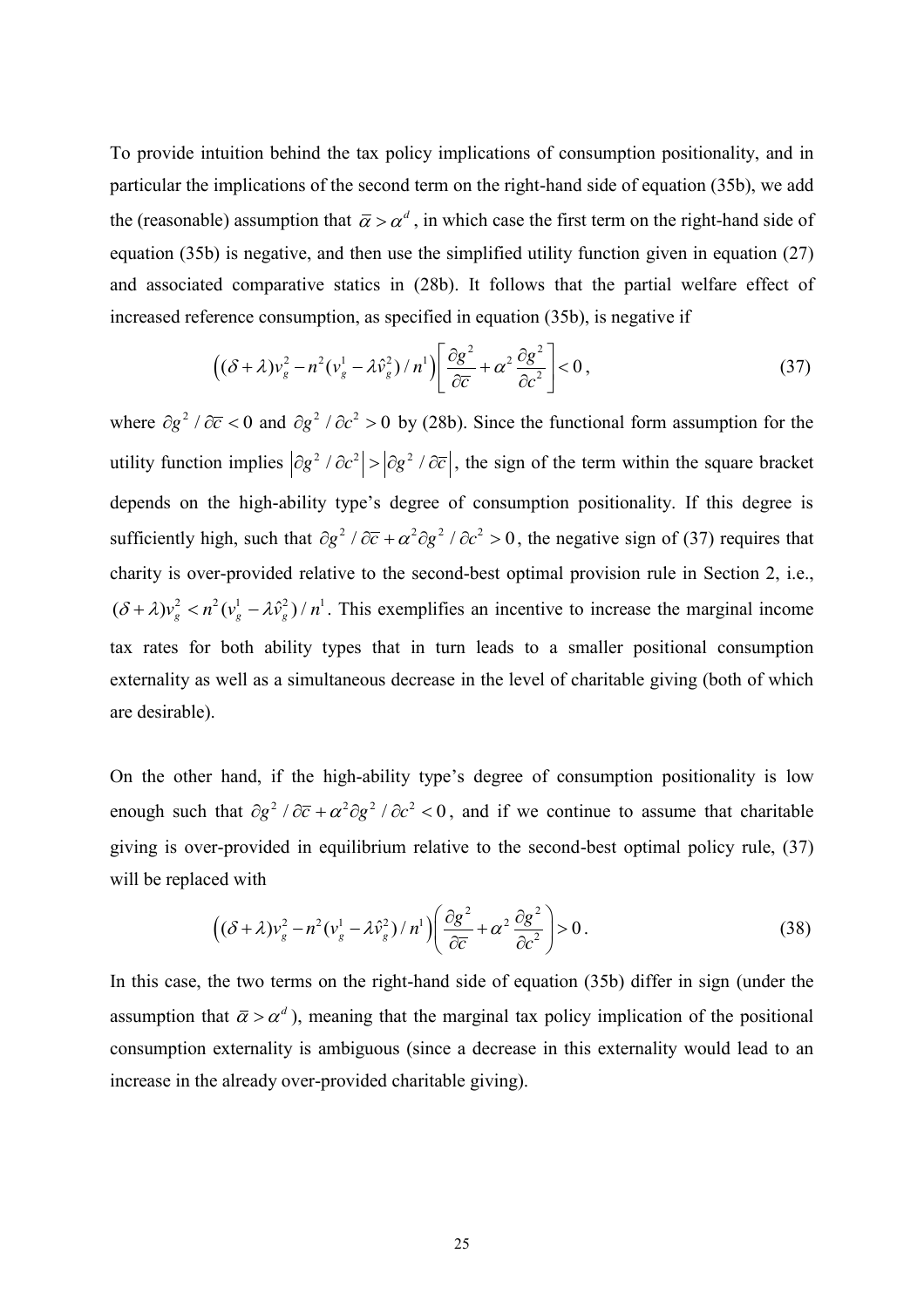Finally, note that policy implications opposite to those just discussed would follow if charitable giving were under-provided in equilibrium relative to the second-best optimal policy rule, i.e., if  $(\delta + \lambda) v_g^2 > n^2 (v_g^1 - \lambda \hat{v}_g^2) / n^1$ .

The second term on the right-hand side of equation (36b) is also novel and arises because the high-ability type's labor supply and consumption choices directly affect the charitable giving and, therefore, the tax policy incentives. Note first that this effect has nothing to do with consumption positionality (i.e., it would be present also in a model without consumption positionality where  $L_{\bar{c}} = 0$ ). To provide intuition, consider once again the simplified utility function with comparative statics in (28b), in which case

$$
\frac{\partial g^2}{\partial z^2} - MRS_{z,c}^2 \frac{\partial g^2}{\partial c^2} < 0. \tag{39}
$$

With (39) at our disposal, it follows that the second term on the right-hand side of equation (36b) constitutes an incentive to tax high-ability labor at the margin if  $(\delta + \lambda) v_g^2 < n^2(v_g^1 - \lambda \hat{v}_g^2)/n^1$ . In this scenario, the high-ability type over-provides charitable donations relative to the policy rule ideally preferred by the government in equation (19). Therefore, by reducing high-ability type's labor supply and disposable income, less will be spent on charitable giving. If instead  $(\delta + \lambda) v_g^2 > n^2 (v_g^1 - \lambda \hat{v}_g^2) / n^1$ , meaning that the highability type under-provides charitable donations in equilibrium, there is an analogous incentive to reduce the marginal income tax rate facing the high-ability type. The intuition is that lower marginal income taxation leads to increased charitable giving, which is desirable as long as giving falls below the level implied by equation (19).

## **5. Conclusions**

In this paper, we have analyzed optimal tax policy responses to private charity from richer to poorer people based on a two-type model of optimal nonlinear income taxation. We consider a rich behavioral model where receiving charity is associated with a stigma effect and where potential givers are motivated not only by warm glow but also status concerns associated with giving more than others. Furthermore, since status concerns in terms of private consumption may affect the incentives of giving to charity, and thus also the optimal policy directed at charitable giving, our model also assumes that people care about their relative consumption compared with others.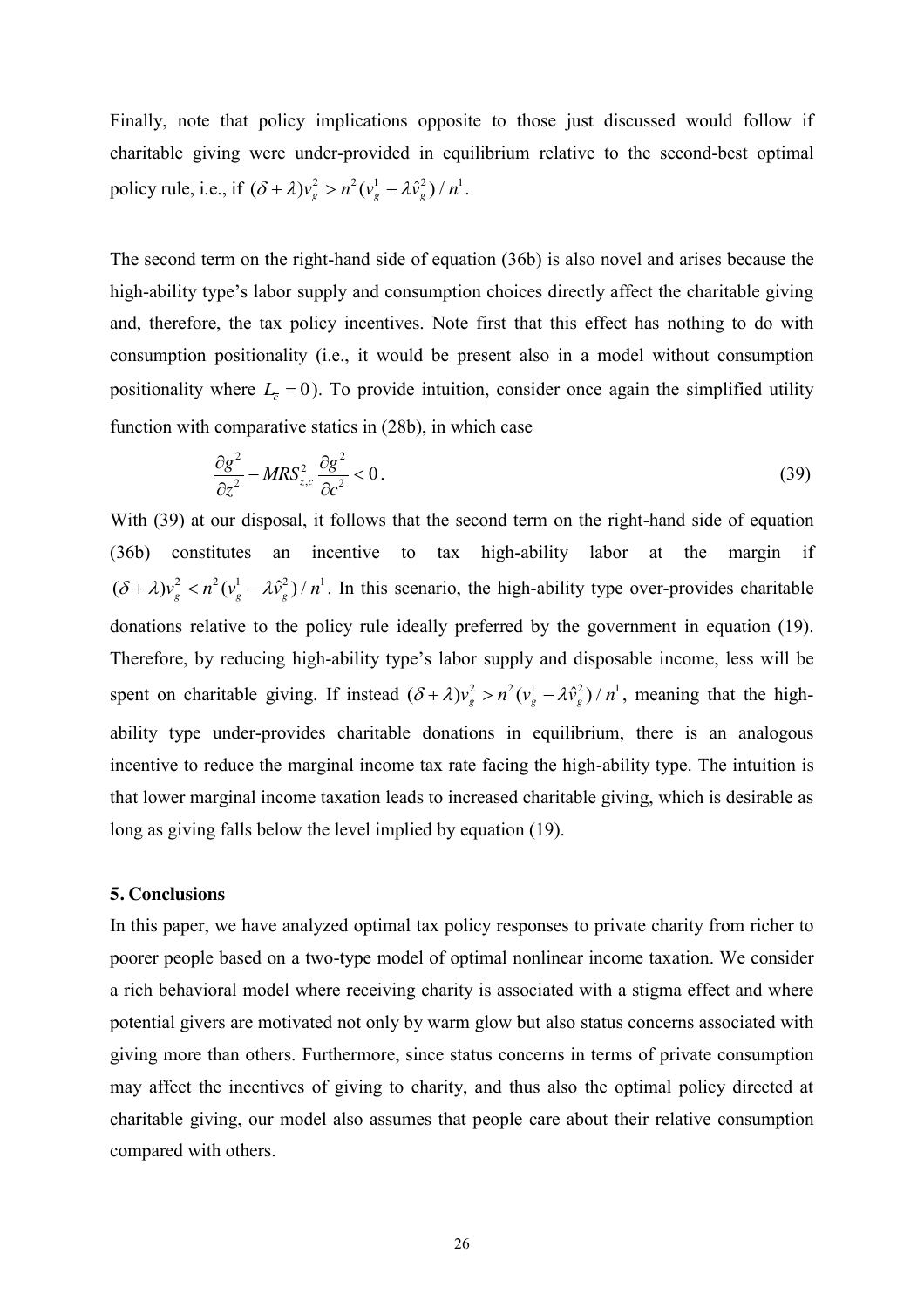An important take-home message of the paper is that the warm glow of giving and stigma from receiving charity play crucial roles for whether charitable giving should be subsidized or taxed at the margin. In a first-best resource allocation, where the self-selection constraint does not bind, and in the absence of any transaction cost of charitable contributions, a necessary condition for subsidizing charity at the margin is that givers experience a warm glow. Diamond (2006) argues against using such warm-glow welfare effects as a basis for taxation. If we would follow Diamond and disregard warm-glow welfare effects, the case for public charity support would thus be considerably weakened. Yet, in a second-best resource allocation with a binding self-selection constraint, it may be optimal to subsidize charitable giving at the margin also in the absence of any warm glow, since the stigma effect of receiving charity contributes to relax the self-selection constraint.

When introducing transaction costs of charitable giving in the model, we find that the marginal transaction cost contributes to marginal subsidization (taxation) of charitable giving if the positional consumption externality exceeds (falls short of) the positional gifts externality. The intuition is that these externalities lead to a discrepancy between the public and private marginal resource cost of charitable giving. Overall, and based on our analysis, there are cases both for taxing and subsidizing charitable giving. Finally, we characterize how the optimal marginal income tax policy responds to charitable giving in a case where the government lacks a direct instrument for taxing or subsidizing charity, and derive conditions under which this results in higher or lower marginal income taxes implemented for both ability types.

We note the following limitations in our analysis. First, we do not consider the case in which households feel social pressure to donate, as demonstrated in DellaVigna et al.  $(2012)$ .<sup>11</sup> Second, our theoretical analysis emphasizes the effects of relative comparisons of charitable giving, as well as the interactions between concerns about relative consumption and relative charitable giving. However, although the evidence discussed in the introduction points to a status motive for charitable contributions, so far there exists no empirical evidence regarding the degree of positionality with respect to charitable giving  $(-2)$ . These limitations define significant future research questions. Notwithstanding these limitations, we hope this study clarifies the theoretical impact of the interactions between relative comparisons of charitable

j

<sup>&</sup>lt;sup>11</sup> Based on a field-experimental design of door-to-door fundraising, DellaVigna et al. (2012) conclude that a common reason for donating is social pressure and that it may even be the case that such charity campaigns on average reduce the net utility of potential givers.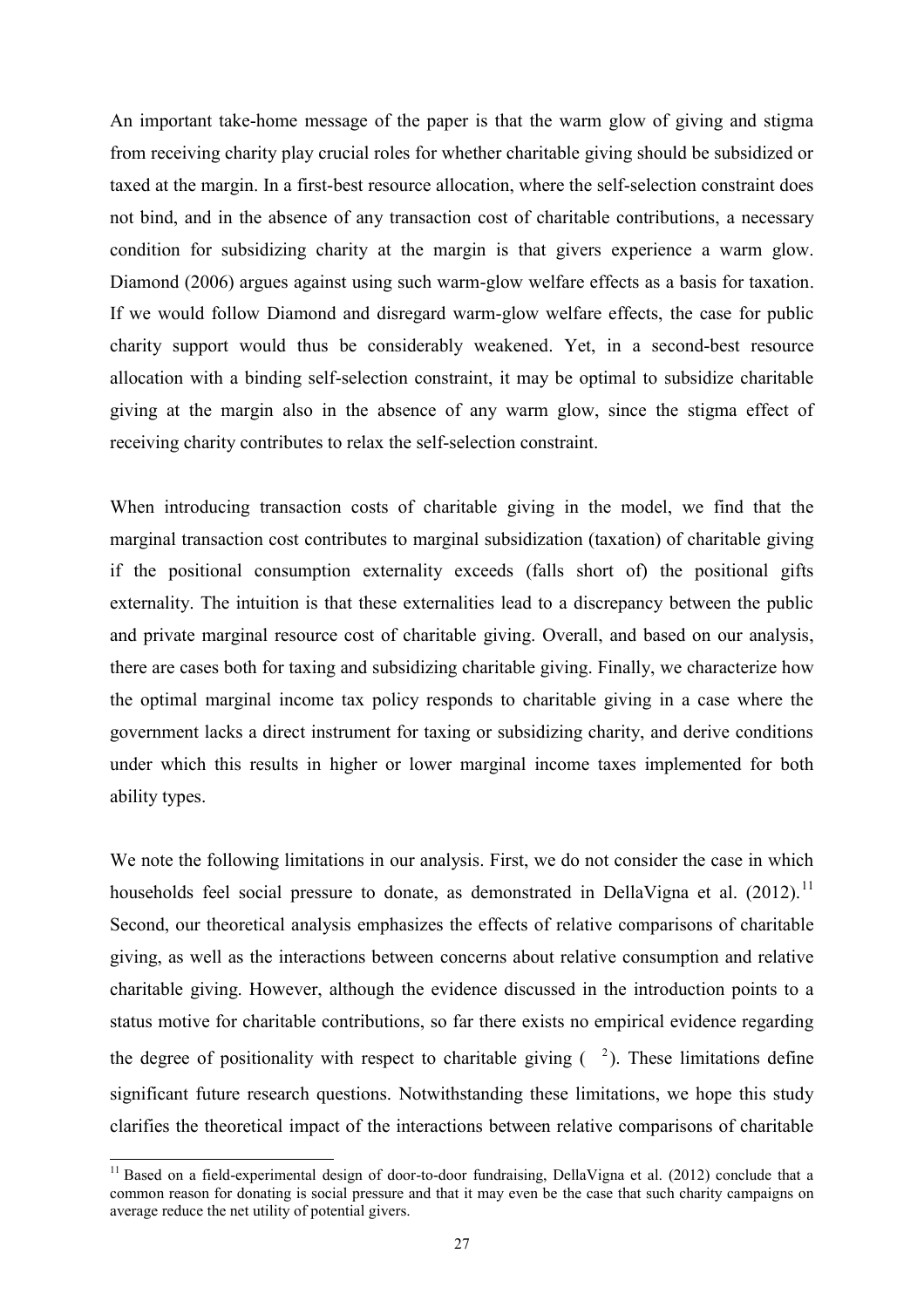giving and consumption on (second-best) optimal nonlinear taxation of charitable giving and income, and that it can contribute to future discussions on tax reform when positional preferences are accounted for.

## **Appendix**

## *Derivation of Equation (18)*

Consider first the low-ability type. From equation (12) we can derive

$$
MRS_{z,c}^1(\mathbf{v}_c^1 + \mathbf{v}_{\Delta c}^1) = \lambda \phi \hat{\mathbf{v}}_z^2 + \gamma n^1 w^1.
$$
 (A1)

Equation (10) implies

$$
v_c^1 + v_{\Delta c}^1 = \gamma n^1 + \lambda \hat{v}_c^2 + \lambda \hat{v}_{\Delta c}^2 - \frac{n^1}{N} L_{\bar{c}}.
$$
 (A2)

Combining equations (A1) and (A2) yields

$$
MRS_{z,c}^{1}\left(\lambda \hat{v}_{c}^{2} + \lambda \hat{v}_{\Delta c}^{2} - \frac{n^{1}}{N}L_{\overline{c}}\right) = \lambda \phi \hat{v}_{z}^{2} + \gamma n^{1} \left(w^{1} - MRS_{z,c}^{1}\right)_{},
$$
\n
$$
= \lambda \phi \hat{v}_{z}^{2} + \gamma n^{1} T_{wl}^{2} w^{1}
$$
\n(A3)

where in the last step we have used the private optimum condition for labor supply, i.e., equation (5). From equation (1) follows that for each type (including the mimicker)

$$
v_{\Delta c}^i = \alpha^i (v_c^i + v_{\Delta c}^i) \,, \tag{A4}
$$

which substituted into equation (15) implies

$$
L_{\bar{c}} = -\alpha^{1}(\nu_{c}^{1} + \nu_{\Delta c}^{1}) - (\delta + \lambda)\alpha^{2}(\nu_{c}^{2} + \nu_{\Delta c}^{2}) + \lambda\hat{\alpha}^{2}(\hat{\nu}_{c}^{2} + \hat{\nu}_{\Delta c}^{2}).
$$
 (A5)

Note also that Equation (11) can be rearranged such that

$$
(\delta + \lambda)(v_c^2 + v_{\alpha c}^2) = \gamma n^2 - \frac{n^2}{N} L_{\bar{c}}.
$$
 (A6)

Substituting equations (A2) and (A6) into equation (A5) yields

$$
L_{\overline{c}} = -\alpha^1 \left( \gamma n^1 + \lambda (\hat{v}_c^2 + \hat{v}_{\Delta c}^2) - \frac{n^1}{N} L_{\overline{c}} \right) - \alpha^2 \left( \gamma n^2 - \frac{n^2}{N} L_{\overline{c}} \right) + \lambda \hat{\alpha}^2 (\hat{v}_c^2 + \hat{v}_{\Delta c}^2)
$$
  
\n
$$
= \overline{\alpha} L_{\overline{c}} - \overline{\alpha} \gamma N + \lambda (\hat{v}_c^2 + \hat{v}_{\Delta c}^2) (\hat{\alpha}^2 - \alpha^1)
$$
  
\n
$$
= -\gamma N \frac{\overline{\alpha}}{1 - \overline{\alpha}} + \lambda (\hat{v}_c^2 + \hat{v}_{\Delta c}^2) \frac{\hat{\alpha}^2 - \alpha^1}{1 - \overline{\alpha}}
$$
 (A7)

where we have used equation (16). Solving for the optimal marginal income tax rate in equation (3) and substituting equation (A7) then imply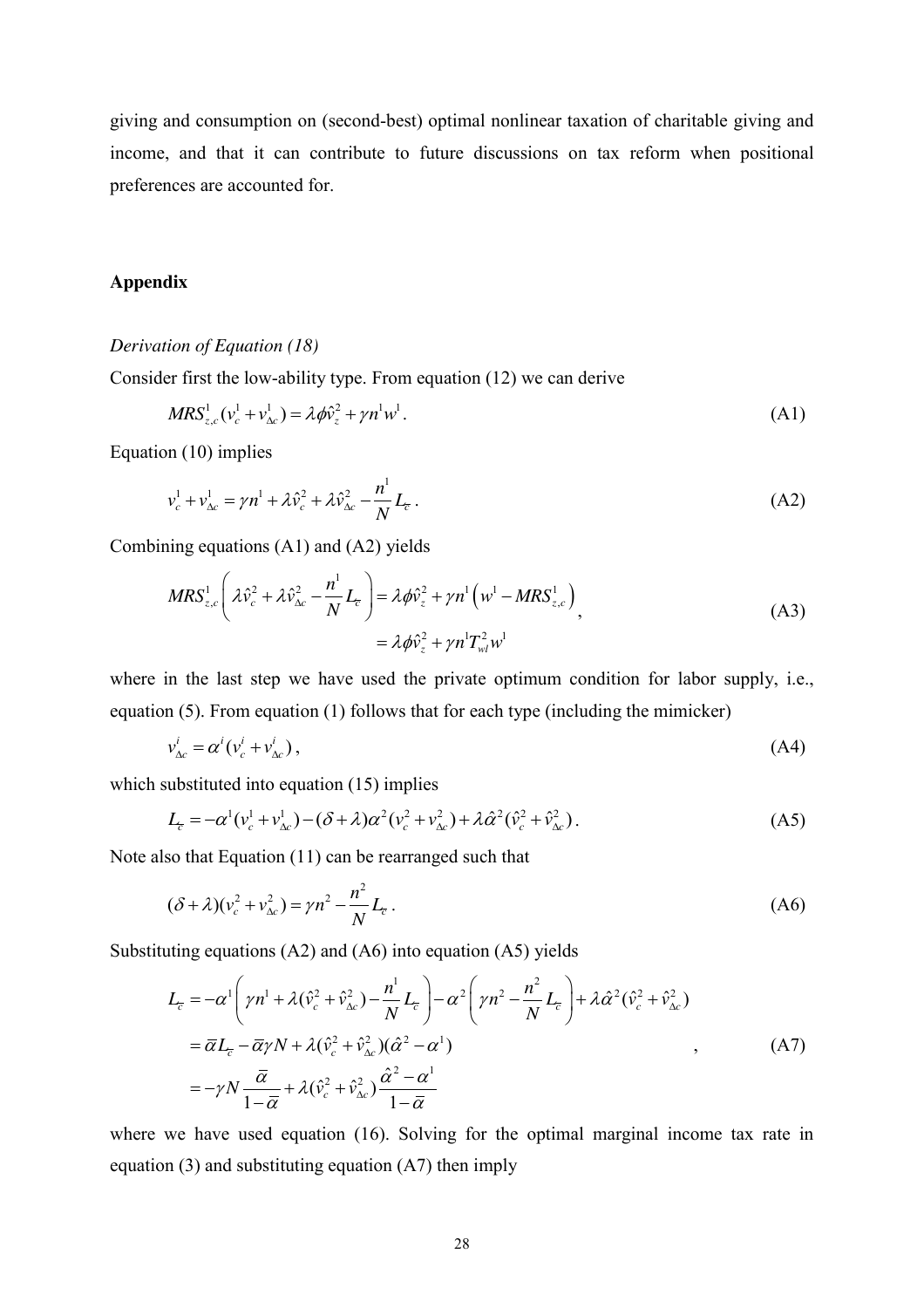$$
T_{wl}^{1} = \frac{MRS_{z,c}^{1}}{\gamma n^{1}w^{1}} \left( \lambda \hat{v}_{c}^{2} + \lambda \hat{v}_{\Delta c}^{2} - \frac{n^{1}}{N} L_{\overline{c}} \right) - \frac{\lambda \phi \hat{v}_{z}^{2}}{\gamma n^{1}w^{1}}
$$
  
\n
$$
= \frac{MRS_{z,c}^{1}}{\gamma n^{1}w^{1}} \left( \lambda \hat{v}_{c}^{2} + \lambda \hat{v}_{\Delta c}^{2} - \frac{n^{1}}{N} \left( -\gamma N \frac{\overline{\alpha}}{1 - \overline{\alpha}} + \lambda (\hat{v}_{c}^{2} + \hat{v}_{\Delta c}^{2}) \frac{\hat{\alpha}^{2} - \alpha^{1}}{1 - \overline{\alpha}} \right) \right) - \frac{\lambda \phi \hat{v}_{z}^{2}}{\gamma n^{1}w^{1}}
$$
  
\n
$$
= \frac{\lambda \hat{u}_{c}^{2}}{\gamma n^{1}w^{1}} \left( MRS_{z,c}^{1} - \phi M \hat{R} S_{z,c}^{1} \right) + \frac{MRS_{z,c}^{1}}{w^{1}} \left( \frac{\overline{\alpha}}{1 - \overline{\alpha}} - \frac{\lambda (\hat{v}_{c}^{2} + \hat{v}_{\Delta c}^{2})}{\gamma N} \frac{\hat{\alpha}^{2} - \alpha^{1}}{1 - \overline{\alpha}} \right)
$$
  
\n
$$
= \tau^{1} + \frac{MRS_{z,c}^{1}}{w^{1}} \left( \frac{\overline{\alpha}}{1 - \overline{\alpha}} - \frac{\alpha^{d}}{1 - \overline{\alpha}} \right)
$$
 (A8)

where

$$
\tau^1 = \frac{\lambda \hat{u}_c^2}{\gamma n^1 w^1} \Big(MRS_{z,c}^1 - \phi M \hat{R} S_{z,c}^1\Big)
$$

is the policy rule for marginal income taxation for type 1 individuals in the original Stiglitz (1982) model, in which there are no relative consumption concerns. Let us finally again use the private optimum condition, equation (5), in equation (A8) in order to obtain

$$
T_{wl}^1 = \tau^1 + \left(1 - T_{wl}^1\right) \left(\frac{\overline{\alpha}}{1 - \overline{\alpha}} - \frac{\alpha^d}{1 - \overline{\alpha}}\right). \tag{A9}
$$

Solving for  $T_w^1$  and re-arranging gives equation (18) for type 1 individuals. Equation (18) for type 2 individuals is derived similarly, in which  $\tau^2 = 0$ .

## *Proof of Propositions 1 and 2*

Consider first the proof of Proposition 2. From the individual optimum condition for charity, equation (6), follows that

$$
T_g^2 = \frac{v_g^2 + v_{\Delta g}^2}{v_c^2 + v_{\Delta c}^2} - 1 - \mu_g(g^2) = \frac{v_g^2}{v_c^2 + v_{\Delta c}^2} - 1 - \mu_g(g^2) = \frac{1}{1 - \beta^2} \frac{v_g^2}{v_c^2 + v_{\Delta c}^2} - 1 - \mu_g(g^2) \text{ (A10)}
$$

where we used equation (17) in the last step. By using the social first-order condition for charitable giving in equation (14), we can then derive

$$
v_g^2 = \frac{v_g^1 + \gamma n^1 \mu_g (g^2) - \lambda \hat{v}_g^2 n^2}{\delta + \lambda} \frac{n^2}{n^1}.
$$
 (A11)

The social first-order condition for consumption among type 2 individuals, equation (11), implies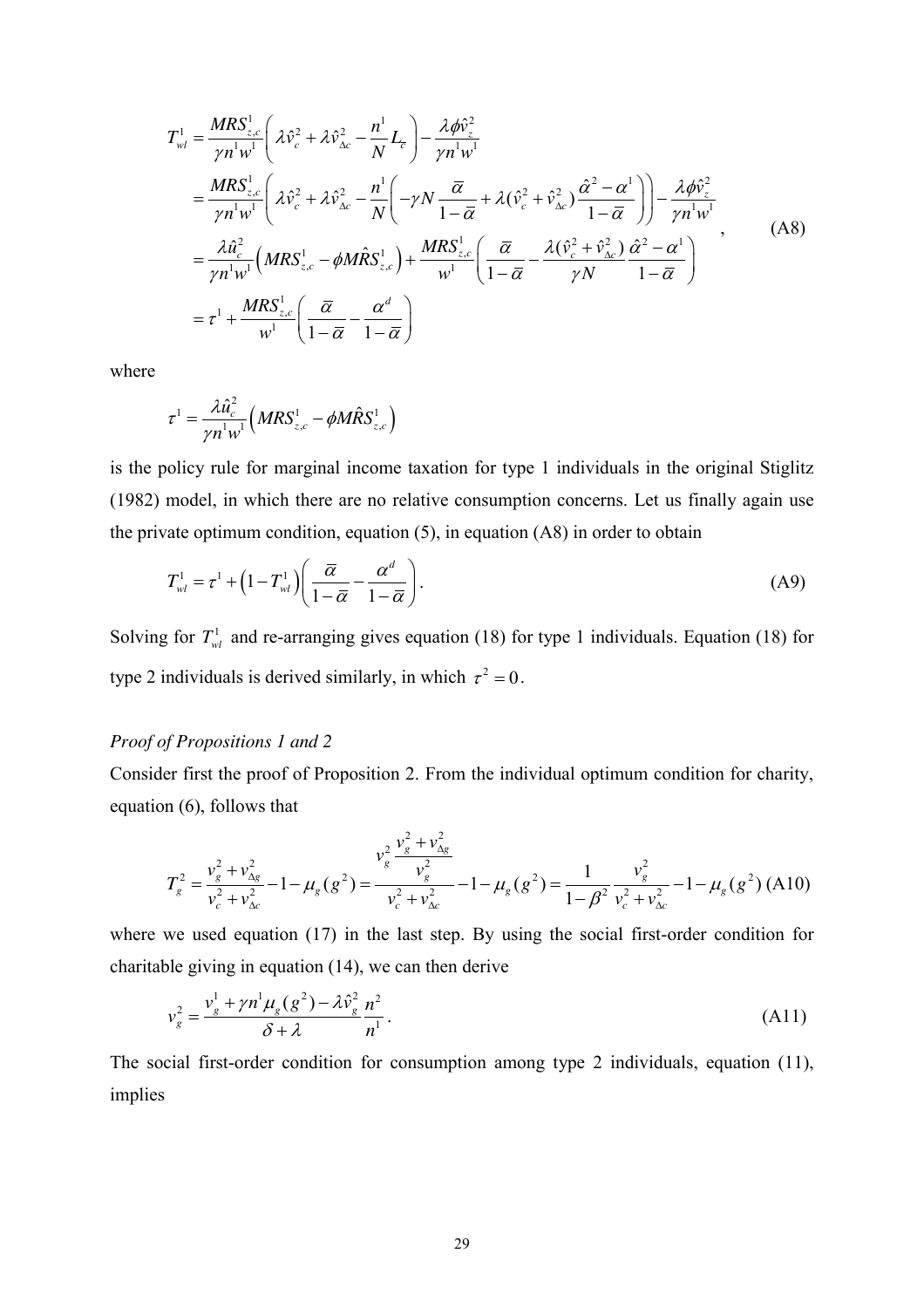$$
v_c^2 + v_{\Delta c}^2 = \frac{\gamma n^2 - \frac{n^2}{N}L_c}{\delta + \lambda} = \frac{\gamma n^2 + \frac{n^2}{N} \left(\gamma N \frac{\overline{\alpha}}{1 - \overline{\alpha}} - \lambda (\hat{v}_c^2 + \hat{v}_{\Delta c}^2) \frac{\hat{\alpha}^2 - \alpha^1}{1 - \overline{\alpha}}\right)}{\delta + \lambda}
$$
\n(A12)\n
$$
= \frac{1}{1 - \overline{\alpha}} \frac{\gamma n^2}{\delta + \lambda} \left(1 - \alpha^d\right)
$$

Substituting equations (A11) and (A12) into equation (A10) then gives

$$
T_{g}^{2} = \frac{1 - \overline{\alpha}}{1 - \alpha^{d}} \frac{v_{g}^{1} + \gamma n^{1} \mu_{g}(g^{2}) - \lambda \hat{v}_{g}^{2}}{\gamma n^{1} (1 - \beta^{2})} - \mu_{g}(g^{2}) - 1
$$
  
\n
$$
= \frac{1 - \overline{\alpha}}{1 - \alpha^{d}} \frac{v_{g}^{1} - \lambda \hat{v}_{g}^{2}}{\gamma n^{1} (1 - \beta^{2})} + \frac{1 - \overline{\alpha}}{1 - \alpha^{d}} \frac{\mu_{g}(g^{2})}{1 - \beta^{2}} - \mu_{g}(g^{2}) - 1
$$
  
\n
$$
= \frac{1 - \overline{\alpha}}{1 - \alpha^{d}} \frac{v_{g}^{1} - \lambda \hat{v}_{g}^{2}}{\gamma n^{1} (1 - \beta^{2})} + \mu_{g}(g^{2}) \left( \frac{1 - \overline{\alpha}}{1 - \alpha^{d}} \frac{1}{1 - \beta^{2}} - \frac{1 - \alpha^{d}}{1 - \alpha^{d}} \frac{1 - \beta^{2}}{1 - \beta^{2}} \right) - 1.
$$
  
\n
$$
= \frac{1 - \overline{\alpha}}{1 - \alpha^{d}} \frac{v_{g}^{1} - \lambda \hat{v}_{g}^{2}}{\gamma n^{1} (1 - \beta^{2})} - \frac{\overline{\alpha} - \alpha^{d} - \beta^{2} (1 - \alpha^{d})}{(1 - \alpha^{d}) (1 - \beta^{2})} \mu_{g}(g^{2}) - 1
$$
  
\n
$$
= \frac{1 - \overline{\alpha}}{1 - \alpha^{d}} \frac{v_{g}^{1} - \lambda \hat{v}_{g}^{2}}{\gamma n^{1} (1 - \beta^{2})} + \left[ \frac{1 - \overline{\alpha}}{(1 - \alpha^{d}) (1 - \beta^{2})} - 1 \right] \mu_{g}(g^{2}) - 1
$$
  
\n
$$
= \frac{1 - \overline{\alpha}}{1 - \alpha^{d}} \frac{v_{g}^{1} - \lambda \hat{v}_{g}^{2}}{\gamma n^{1} (1 - \beta^{2})} + \left[ \frac{1 - \overline{\alpha}}{(1 - \alpha^{d}) (1 - \beta^{2})} - 1 \right] \mu_{g}(g^{2}) - 1
$$

Let us finally eliminate  $\gamma n^{\perp}$ . Solving equation (10) for  $\gamma n^{\perp}$  gives

$$
\gamma n^1 = v_c^1 + v_{\Delta c}^1 - \lambda \hat{v}_c^2 - \lambda \hat{v}_{\Delta c}^2 + \frac{n^1}{N} L_{\overline{c}}
$$
  
=  $v_c^1 + v_{\Delta c}^1 - \lambda \hat{v}_c^2 - \lambda \hat{v}_{\Delta c}^2 - \gamma n^1 \frac{\overline{\alpha} - \alpha^d}{1 - \overline{\alpha}}$  (A14)

Now, using  $v_c^1 + v_{\alpha c}^1 = v_c^1 / (1 - \alpha^1)$  and  $\hat{v}_c^2 + \hat{v}_{\alpha c}^2 = \hat{v}_c^2 / (1 - \hat{\alpha}^2)$ , and then collecting the  $\gamma n^1$ terms, equation (A14) can be written as

$$
\gamma n^1 = \frac{1-\overline{\alpha}}{1-\alpha^d} \Big[ \nu_c^1 / (1-\alpha^1) - \lambda \hat{\nu}_c^2 / (1-\hat{\alpha}^2) \Big].
$$
 (A15)

Substituting equation (A15) into equation (A13) gives equation (23) in Proposition 2. Equation (20) in Proposition 1 follows as the special case where  $\mu_g(g^2) = 0$ .■

## *Proof of Proposition 3*

Consider first the marginal income tax formula for the low-ability type. Combining equations (30) and (31) gives

$$
\frac{u_z^2}{u_c^2} \left[ \lambda \hat{u}_c^2 + \gamma n^1 - L_{\overline{c}} \frac{n^1}{N} \right] = \lambda \phi \hat{u}_z^2 + \gamma n^1 w^1.
$$
 (A16)

By using  $w^1 - u_z^1 / u_c^1 = w^1 T_w^1$  in equation (A16) and then solving for  $T_w^1$ , we can derive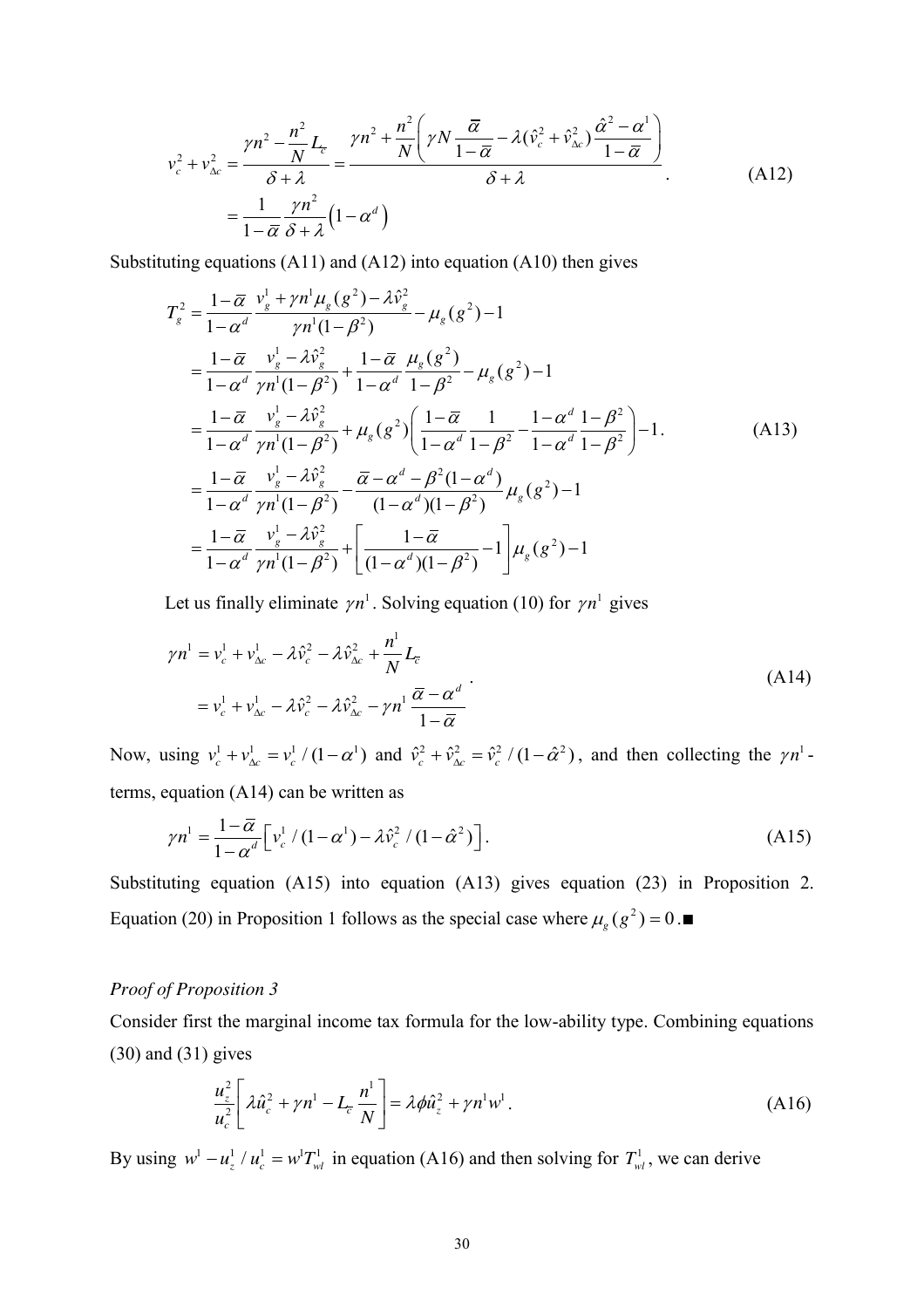$$
T_{wl}^1 = \frac{\lambda \hat{u}_c^2}{\gamma n^1 w^1} \left( \frac{u_z^1}{u_c^1} - \phi \frac{\hat{u}_z^2}{\hat{u}_c^2} \right) - \frac{u_z^1}{u_c^1} \frac{L_{\overline{c}}}{w^1 \gamma N}
$$
(A17)

which is equation (36a).

Turning to the marginal income tax formula for the high-ability type, we can similarly combine equations (32) and (33) to derive

$$
\frac{u_z^2}{u_c^2} \left[ \gamma n^2 - L_{\overline{c}} \frac{n^2}{N} - L_{g^2} \frac{\partial g^2}{\partial c^2} \right] = \gamma n^2 w^2 - L_{g^2} \frac{\partial g^2}{\partial z^2}.
$$
 (A18)

Using  $w^2 - u_z^2 / u_c^2 = w^2 T_w^2$  in equation (A18) and solving for  $T_w^2$  gives

$$
T_{wl}^2 = -\frac{u_z^2}{u_c^2} \frac{L_{\overline{c}}}{w^2 \gamma N} + \frac{L_g}{\gamma w^2 n^2} \left( \frac{\partial g^2}{\partial z^2} - \frac{u_z^2}{u_c^2} \frac{\partial g^2}{\partial c^2} \right),\tag{A19}
$$

which is equation (36b).∎

To derive equation (35b), we use  $u_{\overline{c}}^i = -\alpha^i u_c^i$  for  $i=1,2$  and  $\hat{u}_{\overline{c}}^2 = -\hat{\alpha}^2 \hat{u}_c^2$ . Substituting into equation (34a) gives

$$
L_{\overline{c}} = -\alpha^1 u_c^1 - (\delta + \lambda)\alpha^2 u_c^2 + \lambda \hat{\alpha}^2 \hat{u}_c^2 + L_g \frac{\partial g^2}{\partial \overline{c}}.
$$
 (A20)

Solving equation (31) for  $u_c^1$  and equation (33) for  $(\delta + \lambda)u_c^2$ , respectively, such that

$$
u_c^1 = \lambda \hat{u}_c^2 + \gamma n^1 - L_{\bar{c}} \frac{n^1}{N}
$$
  

$$
(\delta + \lambda)u_c^2 = \gamma n^2 - L_{\bar{c}} \frac{n^2}{N} - L_{g^2} \frac{\partial g^2}{\partial c^2},
$$

and substituting into equation (A20) implies

$$
L_{\overline{c}} = -\alpha^1 \left( \lambda \hat{u}_c^2 + \gamma n^1 - L_{\overline{c}} \frac{n^1}{N} \right) - \alpha^2 \left( \gamma n^2 - L_{\overline{c}} \frac{n^2}{N} - L_{g^2} \frac{\partial g^2}{\partial c^2} \right)
$$
  
+  $\lambda \hat{\alpha}^2 \hat{u}_c^2 + L_g \frac{\partial g^2}{\partial \overline{c}}$  (A21)

Collecting  $L_{\bar{c}}$ -terms and rearranging gives

$$
L_{\bar{c}}\left(1-\frac{n^1\alpha^1+n^2\alpha^2}{N}\right) = -\gamma\left(n^1\alpha^1+n^2\alpha^2\right) + \lambda\hat{u}_c^2\left(\hat{\alpha}^2-\alpha^1\right) + L_{g^2}\left(\frac{\partial g^2}{\partial \bar{c}}+\alpha^2\frac{\partial g^2}{\partial c^2}\right)
$$
(A22)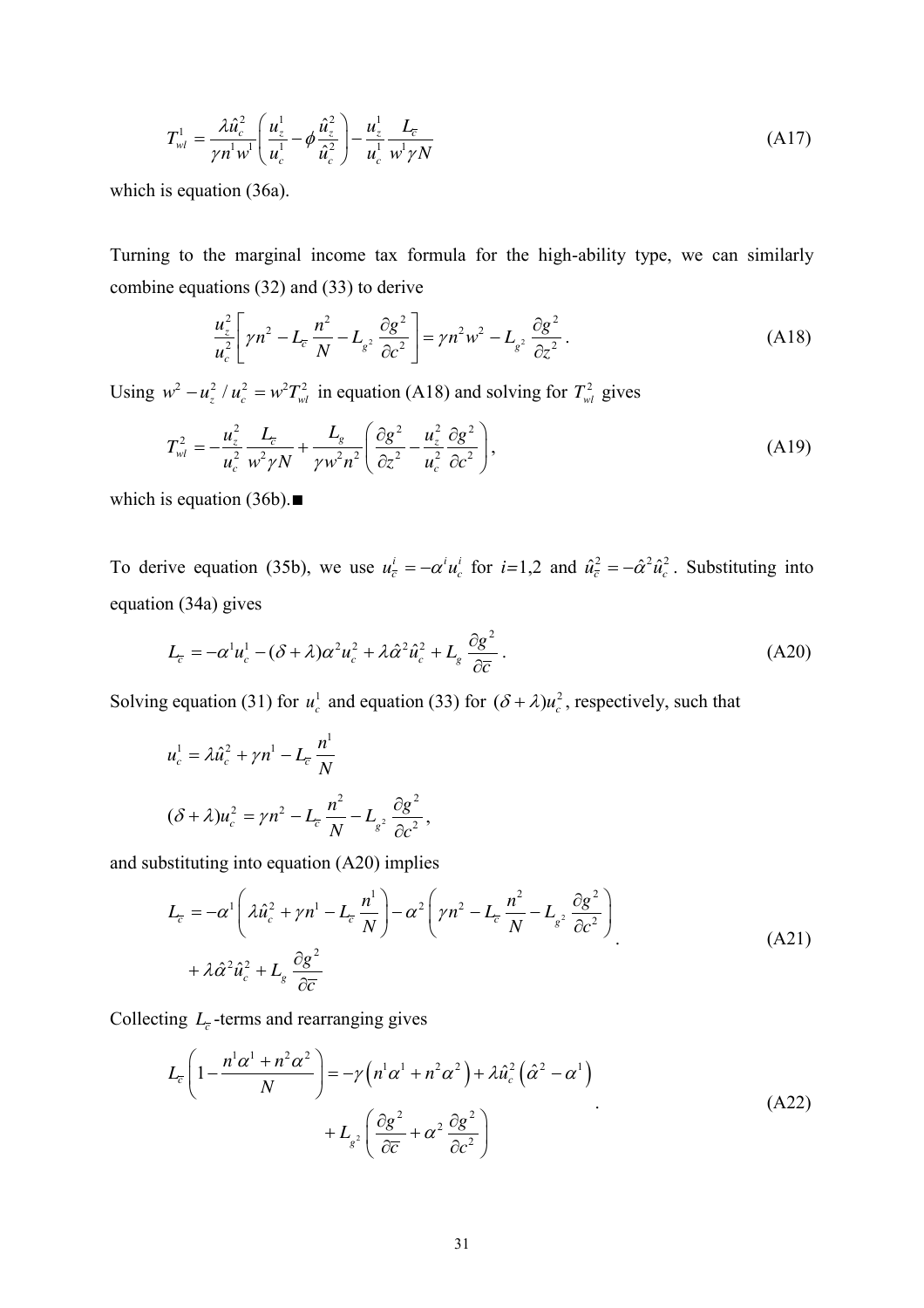Finally, by using the expression for  $L_{g^2}$  in equation (35a) and substituting into equation (A22), we obtain equation (35b).

#### **References**

- Abel, A.B., (2005) Optimal Taxation When Consumers Have Endogenous Benchmark Levels of Consumption. *Review of Economic Studies* 72, 1–19.
- Akerlof, G.A., (1997) Social Distance and Social Decisions. *Econometrica* 65, 1005–1028.
- Andreoni, J., (1989) Giving with Impure Altruism: Applications to Charity and Ricardian Equivalence. *Journal of Political Economy* 97, 1447–1458.
- Andreoni, J., (1990) Impure Altruism and Donations to Public Goods: A Theory of Warm-Glow Giving. *Economic Journal* 100, 464–77.
- Aronsson, T., O. Johansson-Stenman, (2008) When the Joneses' Consumption Hurts: Optimal Public Good Provision and Nonlinear Income Taxation. *Journal of Public Economics* 92, 986–997.
- Aronsson, T., O, Johansson-Stenman, (2010) Positional Concerns in an OLG Model: Optimal Labor and Capital Income Taxation. *International Economic Review* 51, 1071–1095.
- Aronsson, T., O, Johansson-Stenman, (2014) When Samuelson met Veblen Abroad: National and Global Public Good Provision When Social Comparisons Matter. *Economica* 81, 224–243.
- Atkinson, A.B., (1976) The Income Tax Treatment of Charitable Contributions. In: Grieson, R. (Ed.), *Public and Urban Economics: Essays in the Honor of William S. Vickrey*. D.C. Heath, New York.
- Auten, G., H. Sieg, C.T. Clotfelter, (2002) Charitable Giving, Income and Taxes: An Analysis of Panel Data. *American Economic Review* 92, 371–382.
- Besley, T., S. Coate, (1992) Understanding welfare stigma: Taxpayer resentment and statistical discrimination, *Journal of Public Economics* 48, 165–184.
- Blanchflower, D.G., A.J. Oswald, (2004) Well-Being Over Time in Britain and the USA. *Journal of Public Economics* 88, 1359–1386.
- Blumkin, T., E. Sadka, (2007a) A case for taxing charitable donations. *Journal of Public Economics* 91 (7-8), 1555–1564.
- Blumkin, T., E. Sadka, (2007b) On the Desirability of Taxing Charitable Contributions. CesIfo Discussion Paper, 2007.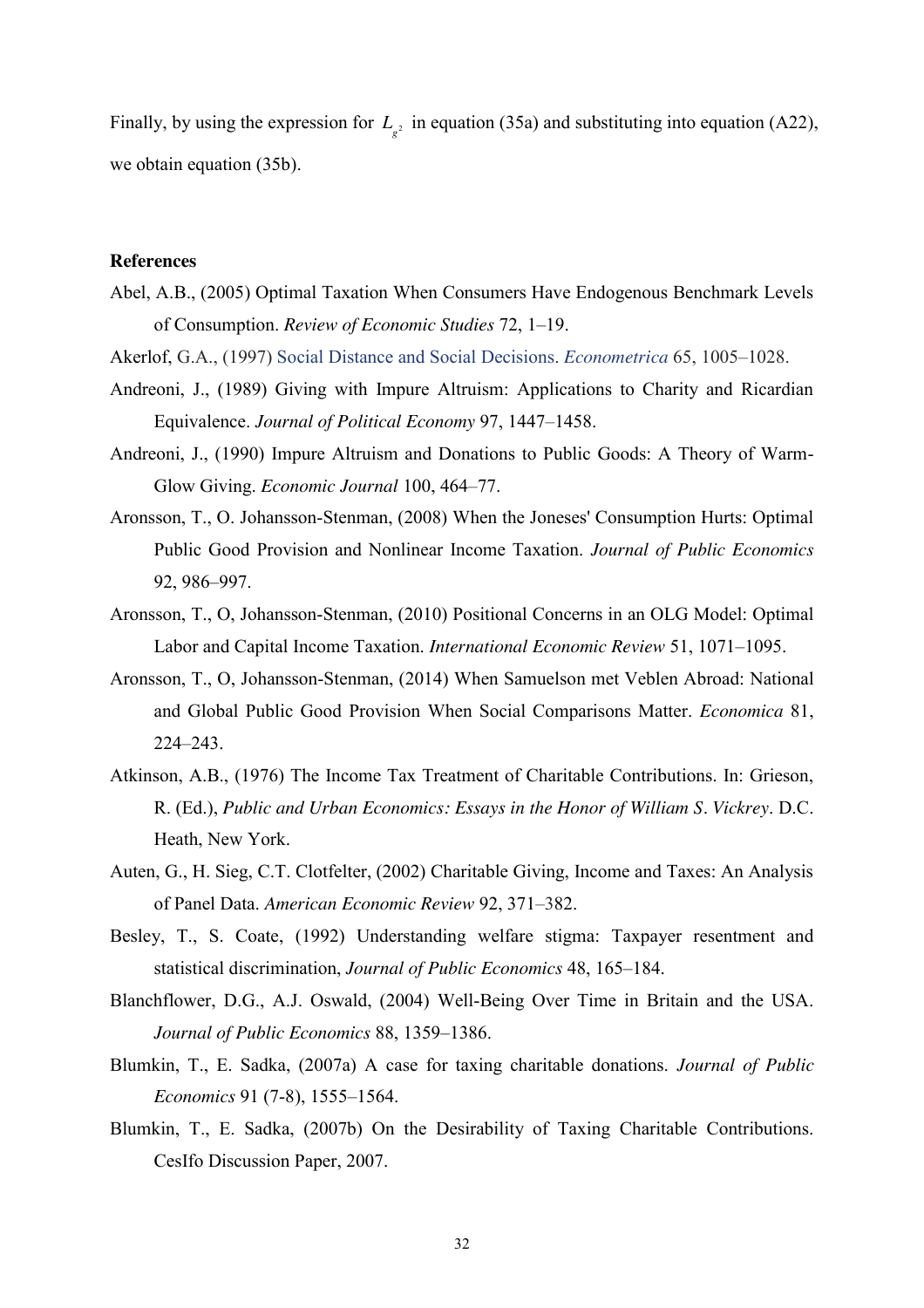- Boskin, M.J., E. Sheshinski, (1978) Individual Welfare Depends Upon Relative Income. *Quarterly Journal of Economics* 92, 589–601.
- Bowles, S., Y. Park, (2005) Emulation, Inequality, and Work Hours: Was Thorsten Veblen Right? *Economic Journal* 115, F397-F412.
- Carlsson, F., O. Johansson-Stenman, P. Martinsson, (2007) Do You Enjoy Having More Than Others? Survey Evidence of Positional Goods. *Economica* 74, 586–598.
- Cartwright, E., A. Patel, (2013) How Category Reporting can Improve Fundraising. *Journal of Economic Behavior and Organization* 87, 73–90.
- Clark, A.E., A.J. Oswald, (1994) Unhappiness and Unemployment, *Economic Journal* 104, 648–659.
- Clark, A., C. Senik, (2010) Who Compares to Whom? The Anatomy of Income Comparisons in Europe. *Economic Journal* 120, 573–594.
- Clotfelter, C.T. (Ed.), (1992) *Who Benefits from the Nonprofit Sector*. The University of Chicago Press, Chicago.
- Clotfelter, C.T., (2014) Charitable Giving and Tax Policy in the U.S. In: Fack, G., C. Landais (Eds.), *Charitable Giving and Tax Policy: A Historical and Comparative Perspective*. Oxford, Oxford University Press.
- DellaVigna, S., J. List, U. Malmendier, (2012) Testing for Altruism and Social Pressure in Charitable Giving. *Quarterly Journal of Economics* 127, 1–56.
- Diamond, P., (2006) Optimal Tax Treatment of Private Contributions for Public Goods with and Without Warm-Glow Preferences. *Journal of Public Economics* 90, 897–919.
- Dupor, B., W.F. Liu, (2003) Jealousy and Overconsumption. *American Economic Review* 93, 423–428.
- Easterlin, R.A., (2001) Income and Happiness: Towards a Unified Theory. *Economic Journal* 111, 465–484.
- Eckerstorfer, P. and Wendner, R. (2013) Asymmetric and Non-atmospheric Consumption Externalities, and Efficient Consumption Taxation, *Journal of Public Economics* **106**, 42-56.
- Feldstein, M., (1980) A Contribution to the Theory of Tax Expenditures: The Case of Charitable Giving. In: Aaron, H. J., and M. J. Boskin (Eds.), *The Economics of Taxation, Essays in Honor of Joseph Peckman*, 99–122. Brookings Institution, Washington, D.C.
- Ferrer-i-Carbonell, A., (2005) Income and Well-being: An Empirical Analysis of the Comparison Income Effect. *Journal Public Economics* 89, 997–1019.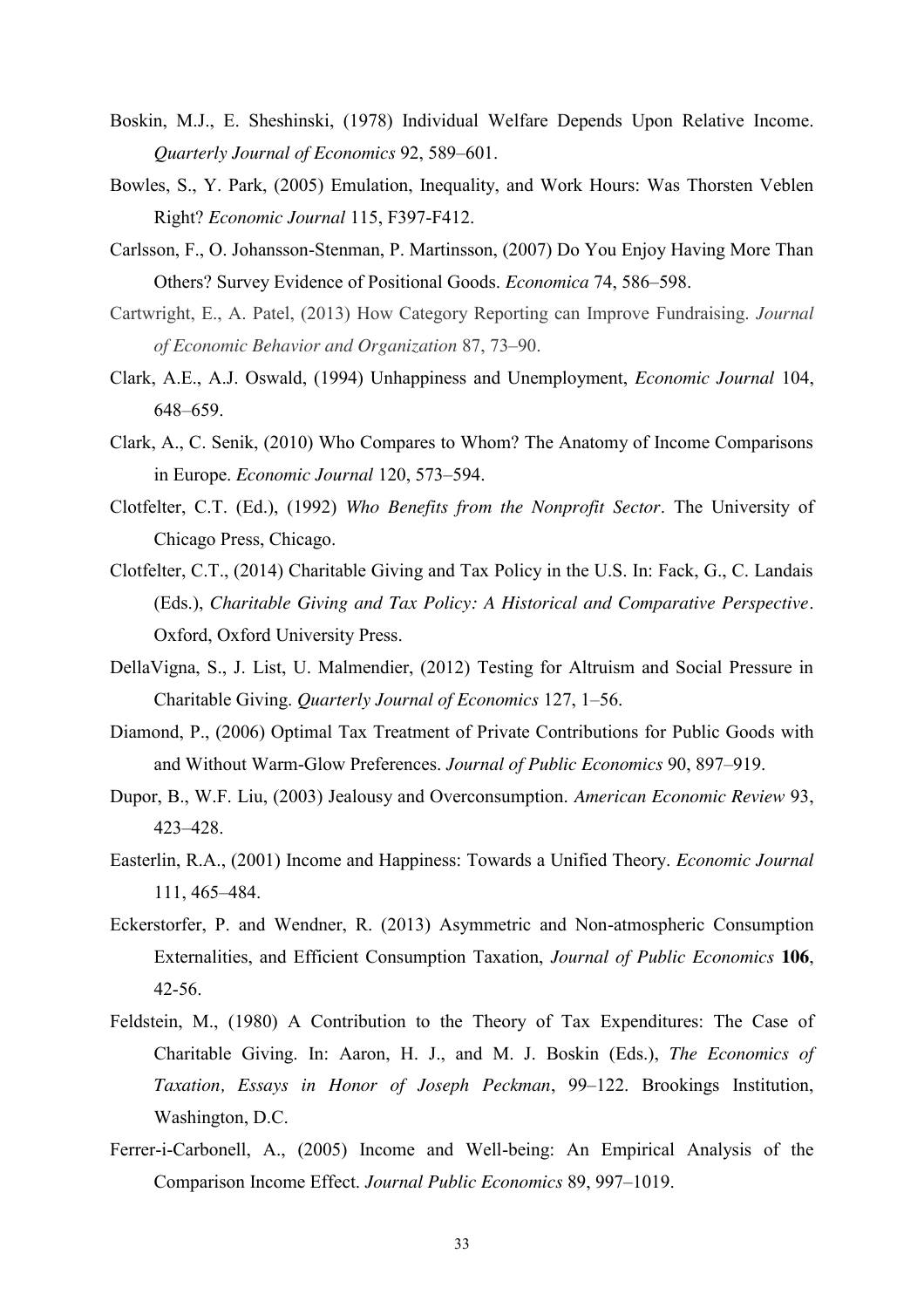- Galí, J., (1994) Keeping Up with the Joneses: Consumption Externalities, Portfolio Choice and Asset Prices. *Journal of Money, Credit, and Banking* 26, 1–8.
- Glazer, A., K. Konrad, (1996) A Signaling Explanation for Charity. *American Economic Review* 86, 1019–1028.
- Harbaugh, W., (1998a) What do Donations Buy? A Model of Philanthropy Based on Prestige and Warm Glow. *Journal of Public Economics* 67, 269–284.
- Harbaugh, W., (1998b) The Prestige Motive for Making Charitable Transfers. *American Economic Review* 88, 277–282.
- Johansson-Stenman, O., F. Carlsson, D. Daruvala, (2002) Measuring Future Grandparents' Preferences for Equality and Relative Standing. *Economic Journal* 112, 362–383.
- Kaplow, L., (1995) A note on subsidizing gifts. *Journal of Public Economics* 58, 469–477.
- Kaplow, L., (1998) Tax policy and gifts. *American Economic Review: Papers and Proceedings* 88, 283–288.
- Kleven, H., W. Kopczuk, (2011) Transfer program complexity and the takeup of social benefits. *American Economic Journal: Economic Policy* 3, 54–90.
- Layard, R., (1980) Human Satisfaction and Public Policy. *Economic Journal* 90, 737–750.
- Ljungqvist, L., Uhlig, H., (2000) Tax Policy and Aggregate Demand Management Under Catching Up with the Joneses. *American Economic Review* 90, 356–366.
- Moffit, R., (1983) An economic model of welfare stigma, *American Economic Review* 75, 1023–1035.
- Oswald, A., (1983) Altruism, Jealousy and the Theory of Optimal Non-Linear Taxation. *Journal of Public Economics* 20, 77–87.
- Reinstein, D., G. Riener, (2012) Decomposing Desert and Tangibility Effects in a Charitable Giving Experiment. *Experimental Economics* 15, 229–240.
- Roberts, R.D., (1987) Financing Public Goods. *Journal of Political Economy* 95, 420–437.
- Sen, A.K., (1983) Development: Which Way Now? *The Economic Journal* 93, 745–762.
- Sen, A.K., (1999) *Development as Freedom* (ed. A. Knopf), New York: Oxford University Press.
- Saez, E., (2004) The Optimal Treatment of Tax Expenditures. *Journal of Public Economics* 88, 2657–2684.
- Solnick, S., D. Hemenway, (2005) Are Positional Concerns Stronger in Some Domains than in Others? *American Economic Review*, papers and proceedings 45, 147–151.
- Stiglitz, J.E., (1982) Self-Selection and Pareto Efficient Taxation. *Journal of Public Economics* 17, 213–240.